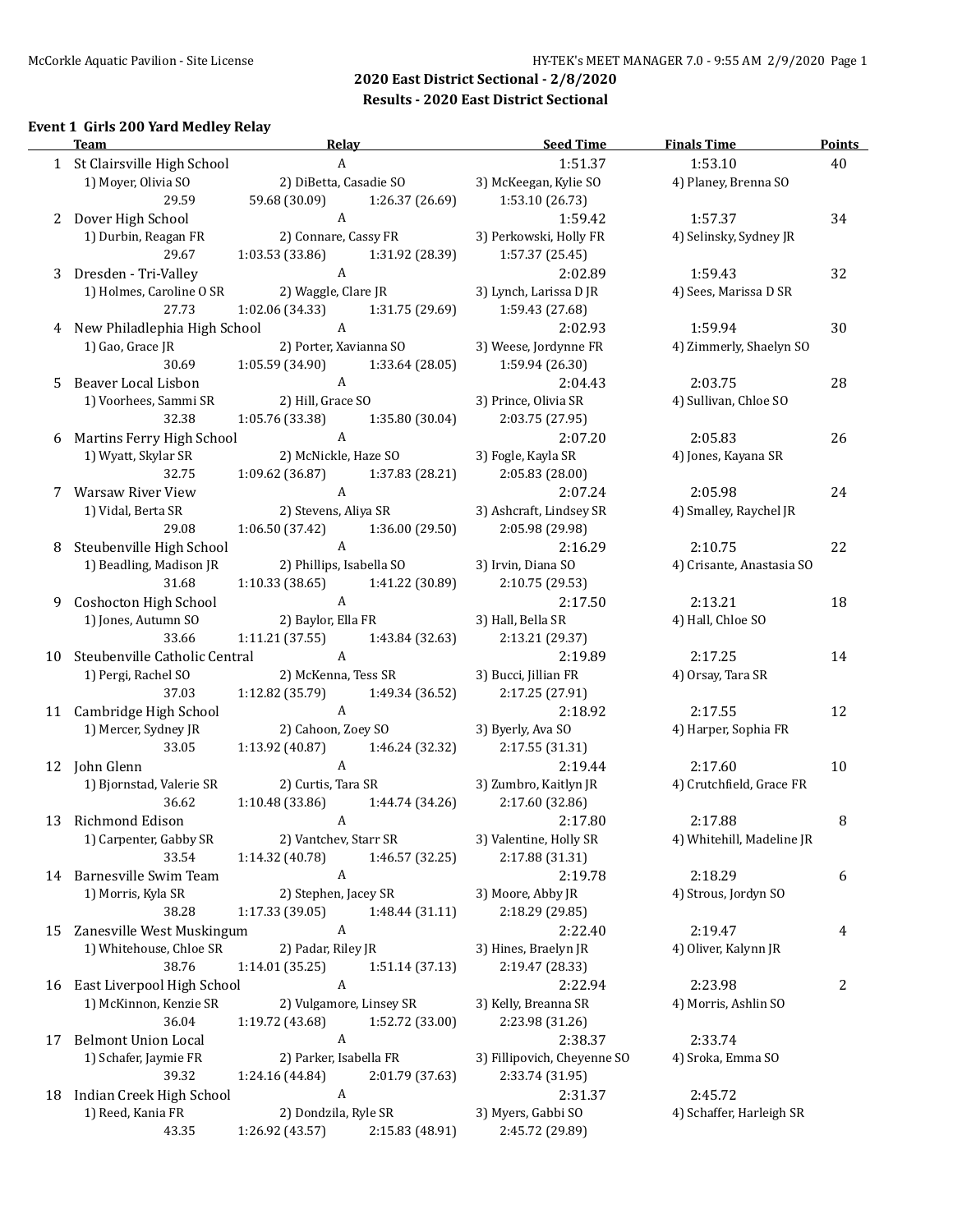### **(Event 1 Girls 200 Yard Medley Relay)**

|    | <b>Team</b>                                          | <b>Relay</b>              |                                   | <b>Seed Time</b>           | <b>Finals Time</b>        | <b>Points</b> |
|----|------------------------------------------------------|---------------------------|-----------------------------------|----------------------------|---------------------------|---------------|
|    | 19 Maysville High School                             | $\boldsymbol{\mathsf{A}}$ |                                   | 2:45.93                    | 2:47.41                   |               |
|    | 1) Jinkens, Alissa FR                                | 2) Gainer, Kaylee SO      |                                   | 3) Ponish, Brooklyn FR     | 4) Hartley, Brina FR      |               |
|    | 40.71                                                |                           | $1:31.01(50.30)$ $2:12.89(41.88)$ | 2:47.41 (34.52)            |                           |               |
|    | <b>Event 2 Boys 200 Yard Medley Relay</b>            |                           |                                   |                            |                           |               |
|    | <b>Team Example 2018 Contract 2018 Contract 2018</b> | Relay                     |                                   | <b>Example 2 Seed Time</b> | <b>Finals Time</b>        | <b>Points</b> |
|    | 1 Dover High School                                  | $\boldsymbol{A}$          |                                   | 1:44.02                    | 1:40.58                   | 40            |
|    | 1) Sexton, Blake JR                                  | 2) McCrate, Will JR       |                                   | 3) Lane, Lucas FR          | 4) Burris, Peyton SR      |               |
|    | 25.59                                                | 54.12 (28.53)             | 1:18.39 (24.27)                   | 1:40.58 (22.19)            |                           |               |
|    | 2 St Clairsville High School                         | A                         |                                   | 1:49.56                    | 1:48.46                   | 34            |
|    | 1) Yost, Nathan JR                                   | 2) Gasber, Jack SO        |                                   | 3) Marling, Matthew SR     | 4) Banks, Ethan SR        |               |
|    | 27.94                                                | 57.99 (30.05)             | 1:23.67(25.68)                    | 1:48.46 (24.79)            |                           |               |
| 3  | Warsaw River View                                    | $\mathbf{A}$              |                                   | 1:49.12                    | 1:49.22                   | 32            |
|    | 1) Philabaum, Brady JR                               | 2) Karr, Brayden JR       |                                   | 3) Tatro, Cole SO          | 4) Roberts, JT JR         |               |
|    | 28.75                                                |                           | $1:00.16(31.41)$ $1:26.39(26.23)$ | 1:49.22 (22.83)            |                           |               |
|    | 4 Dresden - Tri-Valley                               | $\mathbf{A}$              |                                   | 1:50.83                    | 1:49.82                   | 30            |
|    | 1) McDaniel, Mason R JR                              | 2) Dittmar, Cyrus B JR    |                                   | 3) Holmes, Hansel W FR     | 4) Sauerbrey, Nathan W SO |               |
|    | 28.16                                                |                           | 58.33 (30.17) 1:23.57 (25.24)     | 1:49.82 (26.25)            |                           |               |
| 5  | New Philadlephia High School                         | $\mathbf{A}$              |                                   | 1:49.07                    | 1:50.24                   | 28            |
|    | 1) Cox, Kyle SR                                      | 2) Banks, Nick SR         |                                   | 3) Billman, Brenton SO     | 4) Polka, Nick SR         |               |
|    | 32.03                                                | 1:01.43(29.40)            | 1:27.43 (26.00)                   | 1:50.24 (22.81)            |                           |               |
| 6  | Martins Ferry High School                            | $\mathbf{A}$              |                                   | 1:51.28                    | 1:52.08                   | 26            |
|    | 1) Blatt, Tristen JR                                 | 2) Collette, Matt FR      |                                   | 3) Bolinger, Jarrett SR    | 4) Wodarcyk, Wyatt JR     |               |
|    | 30.28                                                | 1:00.87 (30.59)           | 1:26.00(25.13)                    | 1:52.08 (26.08)            |                           |               |
| 7  | Steubenville High School                             | $\mathbf{A}$              |                                   | 1:56.88                    | 1:53.17                   | 24            |
|    | 1) Hauck, Greg JR                                    | 2) Power, Tanner SR       |                                   | 3) Norris, Kaleb SR        | 4) Rusnak, Jaden SR       |               |
|    | 33.33                                                |                           | $1:02.15(28.82)$ $1:29.16(27.01)$ | 1:53.17 (24.01)            |                           |               |
| 8  | East Liverpool High School                           | $\mathbf{A}$              |                                   | 1:56.22                    | 1:53.73                   | 22            |
|    | 1) Myers, Jacob SO                                   |                           | 2) Latshaw, Nathan SR             | 3) Smith, Brannan JR       | 4) Dawson, Nathan JR      |               |
|    | 29.66                                                |                           | $1:00.14(30.48)$ $1:27.66(27.52)$ | 1:53.73 (26.07)            |                           |               |
| 9  | Barnesville Swim Team                                | $\mathbf{A}$              |                                   | 1:59.31                    | 2:01.36                   | 18            |
|    | 1) Spangenburg, Ethan SO                             | 2) Johnson, Payne SR      |                                   | 3) Stephen, Jett SO        | 4) Dodd, Logan FR         |               |
|    | 31.96                                                |                           | $1:04.73(32.77)$ $1:35.81(31.08)$ | 2:01.36 (25.55)            |                           |               |
| 10 | Cambridge High School                                | A                         |                                   | 2:09.25                    | 2:04.14                   | 14            |
|    | 1) Lopez, Antonio SR                                 | 2) Goodman, AJ SR         |                                   | 3) Lopez, Noe SO           | 4) Shockley, Alex SO      |               |
|    | 32.39                                                |                           | $1:08.53(36.14)$ $1:39.82(31.29)$ | 2:04.14 (24.32)            |                           |               |
|    | 11 Coshocton High School                             | A                         |                                   | 2:14.64                    | 2:10.48                   | 12            |
|    | 1) Agyekum, Von SO                                   | 2) Stuck, Simon SR        |                                   | 3) Stein, Aiden SO         | 4) McCabe, Connor FR      |               |
|    | 37.30                                                | 1:10.90 (33.60)           | 1:42.30 (31.40)                   | 2:10.48 (28.18)            |                           |               |
|    | 12 Indian Creek High School                          | A                         |                                   | 2:18.71                    | 2:10.67                   | 10            |
|    | 1) Howell, Sy FR                                     | 2) Pietro, Pierce JR      |                                   | 3) Maiorano, Sam SO        | 4) Maiorano, Porter SR    |               |
|    | 33.57                                                | 1:10.96 (37.39)           | 1:43.45 (32.49)                   | 2:10.67 (27.22)            |                           |               |
| 13 | John Glenn                                           | A                         |                                   | 2:11.22                    | 2:11.86                   | $\, 8$        |
|    | 1) Lahmers, Trey SR                                  | 2) Johnson, Adam SO       |                                   | 3) Headley, Owen FR        | 4) Parks, Lincoln SO      |               |
|    | 36.60                                                | 1:12.44 (35.84)           | 1:43.84 (31.40)                   | 2:11.86 (28.02)            |                           |               |
|    | 14 Zanesville West Muskingum                         | A                         |                                   | 2:16.84                    | 2:18.00                   | 6             |
|    | 1) Torrejon, Nico JR                                 | 2) Nelson, Craig JR       |                                   | 3) Ansel, Dylan SR         | 4) Paton, Javier SO       |               |
|    | 38.94                                                | 1:15.43 (36.49)           | 1:49.66 (34.23)                   | 2:18.00 (28.34)            |                           |               |
|    |                                                      |                           |                                   |                            |                           |               |

### **Event 3 Girls 200 Yard Freestyle**

| <b>Name</b>        | Yr School     |                               | <b>Seed Time</b> | <b>Finals Time</b> | Points |
|--------------------|---------------|-------------------------------|------------------|--------------------|--------|
| Holmes, Caroline O |               | SR Dresden - Tri-Valley       | 1:54.45          | 1:55.99            | 20     |
| 26.57              | 55.51 (28.94) | 1:25.57 (30.06)               | 1:55.99 (30.42)  |                    |        |
| 2 Marody, Maggie   |               | IR St Clairsville High School | 1:58.31          | 1:58.53            |        |
| 27.64              | 57.42 (29.78) | 1:27.85(30.43)                | 1:58.53(30.68)   |                    |        |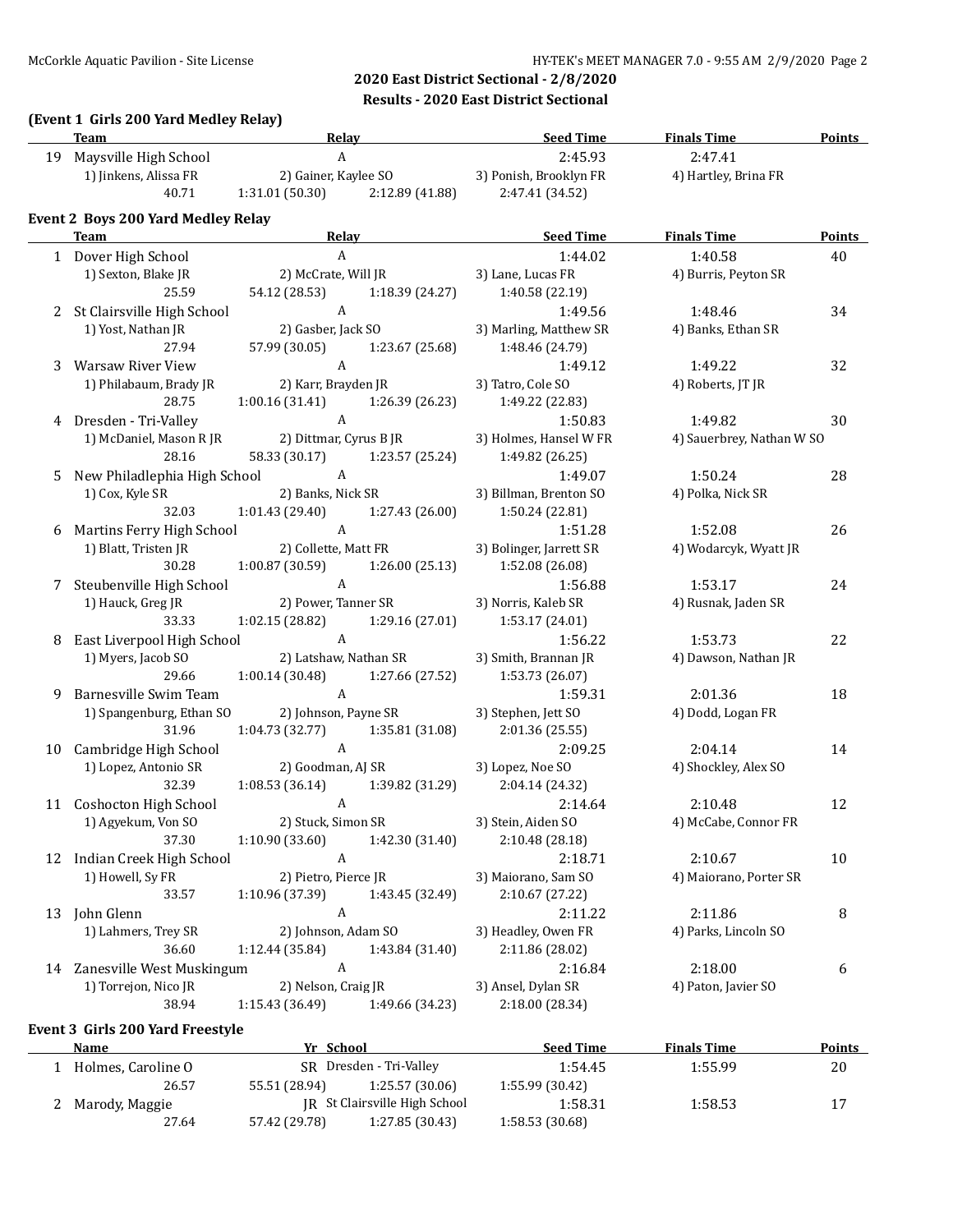### **(Event 3 Girls 200 Yard Freestyle)**

|    | <b>Name</b>                   | Yr School                          | <b>Seed Time</b> | <b>Finals Time</b> | Points       |
|----|-------------------------------|------------------------------------|------------------|--------------------|--------------|
|    | 3 Lynch, Larissa D            | JR Dresden - Tri-Valley            | 2:03.06          | 2:03.84            | 16           |
|    | 27.85                         | 58.48 (30.63)<br>1:31.22 (32.74)   | 2:03.84 (32.62)  |                    |              |
|    | 4 Peters, Riley               | SR Dover High School               | 2:08.00          | 2:04.66            | 15           |
|    | 28.98                         | 59.90 (30.92)<br>1:32.52 (32.62)   | 2:04.66 (32.14)  |                    |              |
| 5. | Durbin, Reagan                | FR Dover High School               | 2:06.77          | 2:05.10            | 14           |
|    | 28.35                         | 59.17 (30.82)<br>1:31.95 (32.78)   | 2:05.10 (33.15)  |                    |              |
| 6  | Smith, Erin                   | SR Dover High School               | 2:09.79          | 2:05.37            | 13           |
|    | 28.19                         | 59.65 (31.46)<br>1:32.55 (32.90)   | 2:05.37 (32.82)  |                    |              |
|    | 7 Planey, Brenna              | SO St Clairsville High School      | 2:04.02          | 2:06.50            | 12           |
|    | 28.86                         | 59.88 (31.02)<br>1:32.95 (33.07)   | 2:06.50 (33.55)  |                    |              |
|    | 8 Waggle, Clare               | JR Dresden - Tri-Valley            | 2:17.87          | 2:09.69            | 11           |
|    | 30.61                         | 1:03.31(32.70)<br>1:36.72 (33.41)  | 2:09.69 (32.97)  |                    |              |
| 9  | Noretto, Olivia               | FR Dover High School               | 2:09.90          | 2:13.86            | 9            |
|    | 31.48                         | 1:05.14(33.66)<br>1:39.94 (34.80)  | 2:13.86 (33.92)  |                    |              |
|    | 10 Koshenko, Paige            | SO St Clairsville High School      | 2:15.99          | 2:14.21            | 7            |
|    | 29.30                         | 1:02.90(33.60)<br>1:38.90 (36.00)  | 2:14.21 (35.31)  |                    |              |
|    |                               | SO New Philadlephia High School    | 2:16.35          |                    |              |
|    | 11 Zimmerly, Shaelyn<br>29.98 | 1:41.82 (36.44)                    |                  | 2:15.21            | 6            |
|    |                               | 1:05.38(35.40)                     | 2:15.21 (33.39)  |                    |              |
|    | 12 Jinkens, Morgan            | SR Maysville High School           | 2:15.59          | 2:16.90            | 5            |
|    | 30.45                         | 1:04.53 (34.08)<br>1:40.59 (36.06) | 2:16.90 (36.31)  |                    |              |
|    | 13 Prince, Olivia             | SR Beaver Local Lisbon             | 2:15.45          | 2:17.07            | 4            |
|    | 29.84                         | 1:03.70(33.86)<br>1:40.58 (36.88)  | 2:17.07 (36.49)  |                    |              |
|    | 14 Schwerha, Brooke           | JR Beaver Local Lisbon             | 2:22.29          | 2:20.79            | 3            |
|    | 31.00                         | 1:05.82(34.82)<br>1:43.50 (37.68)  | 2:20.79 (37.29)  |                    |              |
|    | 15 Cardani, Grace             | SR New Philadlephia High School    | 2:26.14          | 2:20.88            | 2            |
|    | 31.29                         | 1:06.51 (35.22)<br>1:43.84 (37.33) | 2:20.88 (37.04)  |                    |              |
|    | 16 Starkey, Gia               | FR Martins Ferry High School       | 2:32.91          | 2:22.55            | $\mathbf{1}$ |
|    | 31.66                         | 1:07.58 (35.92)<br>1:45.25 (37.67) | 2:22.55 (37.30)  |                    |              |
|    | 17 Yoder, Ella                | FR New Philadlephia High School    | 2:27.24          | 2:23.37            |              |
|    | 33.61                         | 1:09.74 (36.13)<br>1:47.30 (37.56) | 2:23.37 (36.07)  |                    |              |
|    | 18 Krol, Marli                | FR Martins Ferry High School       | 2:37.54          | 2:27.23            |              |
|    | 32.04                         | 1:09.47 (37.43)<br>1:48.63 (39.16) | 2:27.23 (38.60)  |                    |              |
|    | 19 Poremba, Caitlin           | JR New Philadlephia High School    | 2:37.94          | 2:29.53            |              |
|    | 34.30                         | 1:13.38 (39.08)<br>1:51.76 (38.38) | 2:29.53 (37.77)  |                    |              |
|    | 20 Reihner, Jocelynn          | JR Martins Ferry High School       | 2:39.48          | 2:30.16            |              |
|    | 33.44                         | 1:11.46 (38.02)<br>1:51.27 (39.81) | 2:30.16 (38.89)  |                    |              |
|    | 21 Vandenbark, Rachel         | SR Warsaw River View               | 2:32.16          | 2:31.10            |              |
|    | 33.18                         | 1:12.13 (38.95)<br>1:53.17 (41.04) | 2:31.10 (37.93)  |                    |              |
|    | 22 Aichele, Kemery            | JR Maysville High School           | 2:31.22          | 2:31.31            |              |
|    | 35.57                         | 1:53.47 (39.48)<br>1:13.99 (38.42) | 2:31.31 (37.84)  |                    |              |
|    | 23 Vargo, Kayleygh            | IR Martins Ferry High School       | 2:46.95          | 2:31.43            |              |
|    | 34.10                         | 1:51.95 (39.72)<br>1:12.23 (38.13) | 2:31.43 (39.48)  |                    |              |
|    | 24 Pratt, Libby               | SR Bishop Rosecrans High School    | 2:26.88          | 2:31.90            |              |
|    | 37.02                         | 1:54.89 (39.32)<br>1:15.57(38.55)  | 2:31.90 (37.01)  |                    |              |
| 25 | Lambes, Jenna                 | JR Maysville High School           | 2:35.30          | 2:32.69            |              |
|    | 35.54                         | 1:55.21(41.15)<br>1:14.06 (38.52)  | 2:32.69 (37.48)  |                    |              |
| 26 | Pergi, Rachel                 | SO Steubenville Catholic Central   | 2:30.90          | 2:32.78            |              |
|    | 33.12                         | 1:52.16 (40.88)<br>1:11.28 (38.16) | 2:32.78 (40.62)  |                    |              |
|    |                               |                                    |                  |                    |              |
| 27 | Lozowski, MaryAnn             | JR Warsaw River View               | 2:34.91          | 2:33.04            |              |
|    | 33.93                         | 1:12.80 (38.87)<br>1:53.72 (40.92) | 2:33.04 (39.32)  |                    |              |
| 28 | Jackson, Kendall              | SO Coshocton High School           | 2:33.59          | 2:33.06            |              |
|    | 33.76                         | 1:53.37 (40.60)<br>1:12.77 (39.01) | 2:33.06 (39.69)  |                    |              |
| 29 | Lewis, Emma                   | FR Dresden - Tri-Valley            | 2:47.45          | 2:35.70            |              |
|    | 35.38                         | 1:15.31 (39.93)<br>1:56.19 (40.88) | 2:35.70 (39.51)  |                    |              |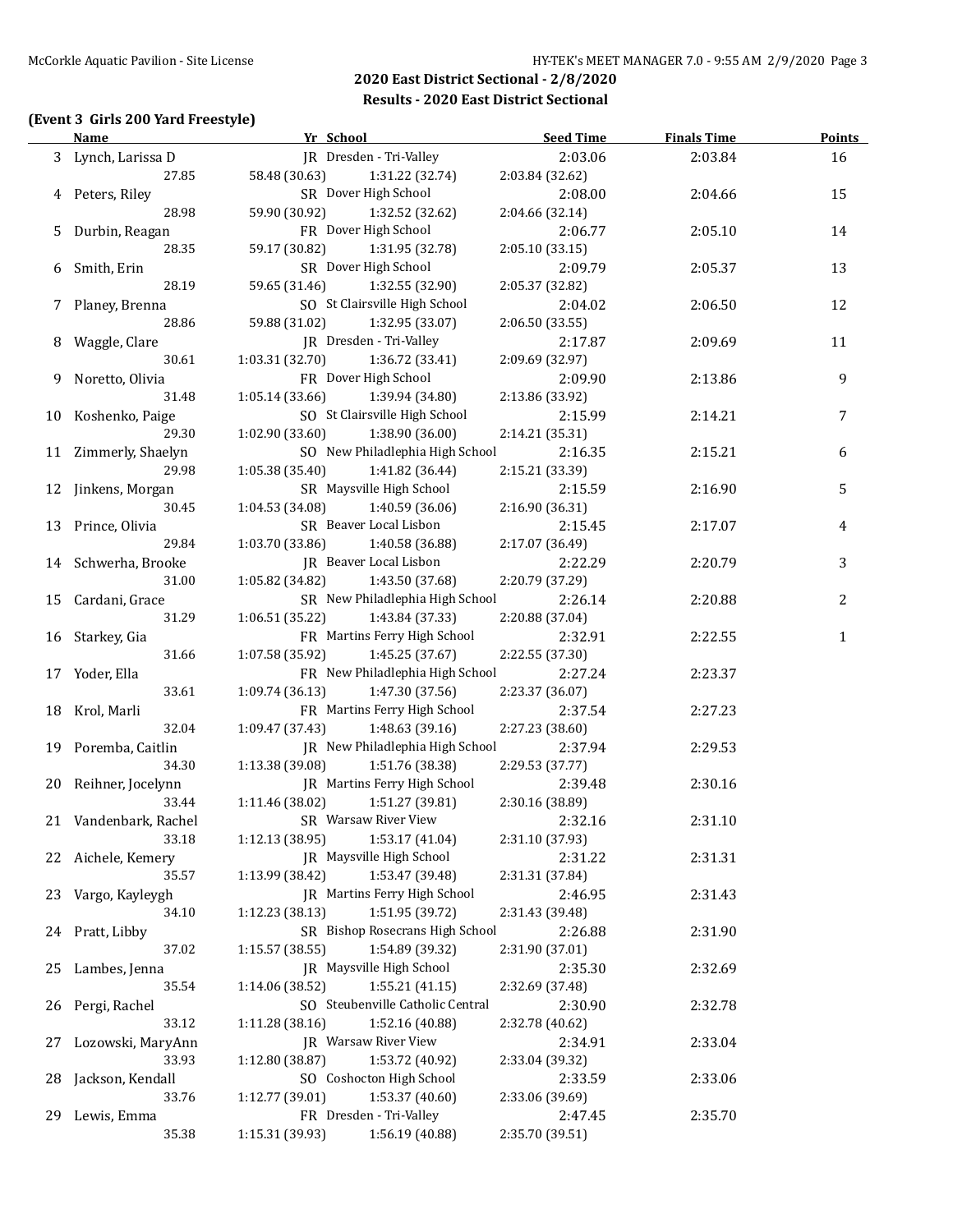# **(Event 3 Girls 200 Yard Freestyle)**

|    | <b>Name</b>                            | Yr School       |                                     | <b>Seed Time</b>  | <b>Finals Time</b> | <b>Points</b> |
|----|----------------------------------------|-----------------|-------------------------------------|-------------------|--------------------|---------------|
|    | 30 Sirilla, Faith                      |                 | IR Steubenville High School         | 2:35.94           | 2:38.03            |               |
|    | 33.44                                  | 1:12.86 (39.42) | 1:56.29 (43.43)                     | 2:38.03 (41.74)   |                    |               |
|    | 31 Schrieber, Lexi                     |                 | SO Beaver Local Lisbon              | 2:40.36           | 2:38.22            |               |
|    | 34.21                                  | 1:13.07 (38.86) | 1:56.04 (42.97)                     | 2:38.22 (42.18)   |                    |               |
|    | 32 Pouerie, Jaylin                     |                 | SR Barnesville Swim Team            | 2:44.36           | 2:38.25            |               |
|    | 35.74                                  | 1:15.73 (39.99) | 1:57.54 (41.81)                     | 2:38.25 (40.71)   |                    |               |
|    | 33 McCoy, Britton                      |                 | SO Warsaw River View                | 2:45.56           | 2:39.36            |               |
|    | 34.96                                  | 1:15.17(40.21)  | 1:57.80 (42.63)                     | 2:39.36 (41.56)   |                    |               |
|    | 34 Wright, Ally                        |                 | JR Philo High School                | 2:41.67           | 2:40.01            |               |
|    | 36.54                                  | 1:17.93 (41.39) | 2:00.13(42.20)                      | 2:40.01 (39.88)   |                    |               |
|    | 35 Smalley, Krysten                    |                 | SO Warsaw River View                | 2:52.74           | 2:42.86            |               |
|    | 36.15                                  | 1:17.06(40.91)  | 2:00.50 (43.44)                     |                   |                    |               |
|    |                                        |                 |                                     | 2:42.86 (42.36)   |                    |               |
|    | 36 Buchtel, Emma                       |                 | SO Cambridge High School            | 2:48.35           | 2:42.97            |               |
|    | 36.72                                  | 1:17.06 (40.34) | 2:00.32 (43.26)                     | 2:42.97 (42.65)   |                    |               |
|    | 37 Jackson, Gracie                     |                 | SO Steubenville High School         | 2:44.68           | 2:43.99            |               |
|    | 36.36                                  | 1:17.12(40.76)  | 2:01.12 (44.00)                     | 2:43.99 (42.87)   |                    |               |
|    | 38 Sroka, Johnna                       |                 | JR St Clairsville High School       | 2:48.62           | 2:44.02            |               |
|    | 36.56                                  | 1:18.98 (42.42) | 2:02.61 (43.63)                     | 2:44.02 (41.41)   |                    |               |
|    | 39 Skeeles, Kenna                      |                 | JR Richmond Edison                  | 2:46.28           | 2:44.83            |               |
|    | 36.21                                  | 1:19.31(43.10)  | 2:03.09 (43.78)                     | 2:44.83 (41.74)   |                    |               |
|    | 40 King, Trystan                       |                 | FR Cambridge High School            | 2:56.82           | 2:49.30            |               |
|    | 38.96                                  | 1:22.47 (43.51) | 2:07.83 (45.36)                     | 2:49.30 (41.47)   |                    |               |
|    | 41 Vulgamore, Linsey                   |                 | SR East Liverpool High School       | 2:56.18           | 2:51.74            |               |
|    | 38.86                                  | 1:22.08 (43.22) | 2:07.33 (45.25)                     | 2:51.74 (44.41)   |                    |               |
|    | 42 Lin, Eileen                         |                 | SO Zanesville High School           | 2:53.67           | 2:55.20            |               |
|    | 39.13                                  | 1:22.47 (43.34) | 2:09.18 (46.71)                     | 2:55.20 (46.02)   |                    |               |
|    | 43 Zifzal, Lindsey                     |                 | FR Indian Creek High School         | 3:18.39           | 2:56.34            |               |
|    | 39.59                                  | 1:26.90 (47.31) | 2:13.01 (46.11)                     |                   |                    |               |
|    |                                        |                 |                                     | 2:56.34 (43.33)   |                    |               |
|    | 44 Swackhammer, Aliyah                 |                 | FR Maysville High School            | 3:05.32           | 2:58.68            |               |
|    | 40.84                                  | 1:28.28 (47.44) | 2:17.53 (49.25)                     | 2:58.68 (41.15)   |                    |               |
|    | 45 Bowers, Taylor                      |                 | SO Indian Creek High School         | 3:08.05           | 3:03.20            |               |
|    | 41.68                                  | 1:27.58 (45.90) | 2:17.05 (49.47)                     | 3:03.20 (46.15)   |                    |               |
|    | 46 Reinacher, Emilee                   |                 | FR Steubenville Catholic Central    | 3:22.53           | 3:04.84            |               |
|    | 41.26                                  | 1:29.90 (48.64) | 2:20.81 (50.91)                     | 3:04.84 (44.03)   |                    |               |
|    | 47 Strunk, Rebecca                     |                 | FR Zanesville West Muskingum        | 3:07.09           | 3:06.59            |               |
|    |                                        | 1:29.68()       | 2:20.60 (50.92)                     | 3:06.59 (45.99)   |                    |               |
|    | 48 Riley, Emma                         |                 | JR Zanesville West Muskingum        | 3:09.12           | 3:06.97            |               |
|    | 42.31                                  | 1:29.13 (46.82) | 2:20.61 (51.48)                     | 3:06.97 (46.36)   |                    |               |
| 49 | Beegle, Abby                           |                 | FR Indian Creek High School         | 3:25.93           | 3:07.18            |               |
|    | 42.18                                  | 1:33.46 (51.28) | 2:24.79 (51.33)                     | 3:07.18 (42.39)   |                    |               |
| 50 | Dysart, Kenlie                         |                 | JR Zanesville West Muskingum        | 3:08.22           | 3:09.84            |               |
|    |                                        |                 | 2:18.47()                           | 3:09.84 (51.37)   |                    |               |
| 51 | Rockwell, Hannah                       |                 | <b>IR</b> Zanesville West Muskingum | 3:10.96           | 3:10.10            |               |
|    | 43.61                                  | 1:32.77 (49.16) | 2:23.88 (51.11)                     | 3:10.10 (46.22)   |                    |               |
|    |                                        |                 | SR Beaver Local Lisbon              |                   |                    |               |
| 52 | Young, Jaelynn                         |                 |                                     | 3:08.18           | 3:11.00            |               |
|    | 41.45                                  | 1:29.50 (48.05) | 2:21.65(52.15)                      | 3:11.00 (49.35)   |                    |               |
| 53 | Harris, Marena                         |                 | SR Richmond Edison                  | 3:20.05           | 3:18.13            |               |
| 54 | Emery, Sydney                          |                 | JR Indian Creek High School         | 3:44.55           | 3:35.90            |               |
|    | 45.77                                  | 1:36.24 (50.47) | 2:34.01 (57.77)                     | 3:35.90 (1:01.89) |                    |               |
|    | <b>Event 4 Boys 200 Yard Freestyle</b> |                 |                                     |                   |                    |               |
|    | Namo                                   | Vr School       |                                     | Sood Timo         | Finale Time        | <b>Dointe</b> |

| Name        |       | Yr School     |                      | Seed Time       | <b>Finals Time</b> | <b>Points</b> |
|-------------|-------|---------------|----------------------|-----------------|--------------------|---------------|
| Lane, Lucas |       |               | FR Dover High School | l:48.02         | 1:46.17            | 20            |
|             | 25.43 | 52.91 (27.48) | 1:19.69 (26.78)      | 1:46.17 (26.48) |                    |               |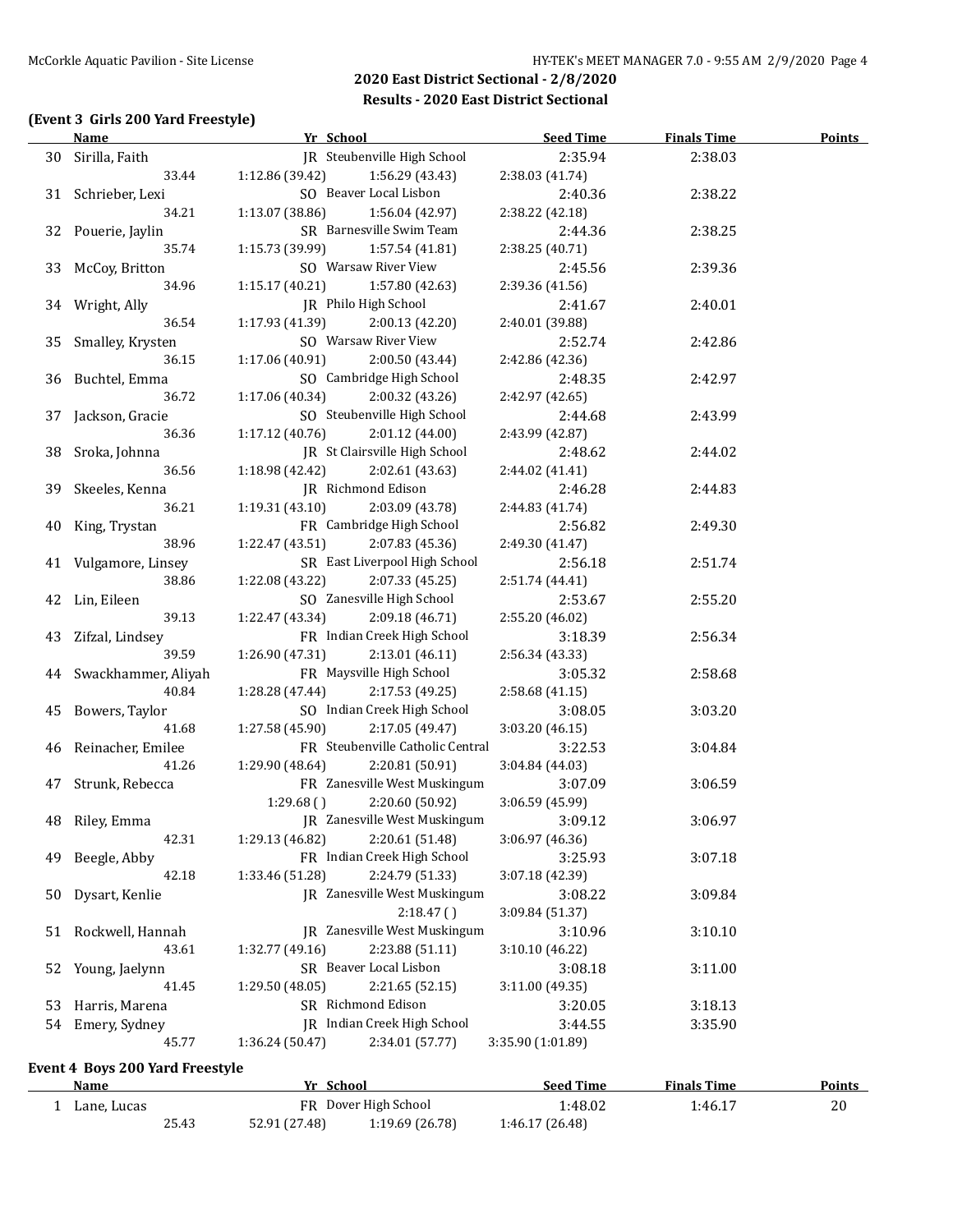### **(Event 4 Boys 200 Yard Freestyle)**

|    | <b>Name</b>            | Yr School                                                         | <b>Seed Time</b> | <b>Finals Time</b> | <b>Points</b> |
|----|------------------------|-------------------------------------------------------------------|------------------|--------------------|---------------|
|    | 2 Banks, Ethan         | SR St Clairsville High School                                     | 1:56.41          | 1:55.90            | 17            |
|    | 27.27                  | 57.00 (29.73)<br>1:27.03 (30.03)                                  | 1:55.90 (28.87)  |                    |               |
|    | 3 Orti Dolz, Miguel    | JR New Philadlephia High School                                   | 1:55.47          | 1:56.35            | 16            |
|    | 26.13                  | 54.88 (28.75)<br>1:25.29 (30.41)                                  | 1:56.35 (31.06)  |                    |               |
|    | 4 Wilson, Ty           | SR Dover High School                                              | 2:02.47          | 1:58.04            | 15            |
|    | 25.39                  | 54.67 (29.28)<br>1:26.38 (31.71)                                  | 1:58.04 (31.66)  |                    |               |
| 5. | Dreier, Caleb          | SO Maysville High School                                          | 2:01.30          | 2:00.36            | 14            |
|    | 27.05                  | 56.42 (29.37)<br>1:27.99 (31.57)                                  | 2:00.36 (32.37)  |                    |               |
| 6  | Mcglumphy, Jonah       | SR New Philadlephia High School                                   | 2:05.00          | 2:00.53            | 13            |
|    | 27.86                  | 1:28.71 (30.89)<br>57.82 (29.96)                                  | 2:00.53 (31.82)  |                    |               |
|    | 7 Pease, Parker        | SO Beaver Local Lisbon                                            | 2:03.37          | 2:02.76            | 12            |
|    | 28.12                  | 59.99 (31.87)<br>1:32.55 (32.56)                                  | 2:02.76 (30.21)  |                    |               |
| 8  | Gasber, Jack           | SO St Clairsville High School                                     | 2:05.98          | 2:02.90            | 11            |
|    | 27.42                  | 1:29.98()                                                         | 2:02.90 (32.92)  |                    |               |
| 9  | Blatt, Tristen         | JR Martins Ferry High School                                      | 2:11.24          | 2:03.36            | 9             |
|    | 28.02                  | 59.15 (31.13)<br>1:30.97 (31.82)                                  | 2:03.36 (32.39)  |                    |               |
|    | 10 Pratt, Luke         | SO Bishop Rosecrans High School                                   | 2:01.97          | 2:04.88            | 7             |
|    | 28.24                  | 59.42 (31.18)<br>1:32.51 (33.09)                                  | 2:04.88 (32.37)  |                    |               |
|    | 11 Phillips, Zachariah | SO Warsaw River View                                              | 2:06.52          | 2:06.02            | 6             |
|    | 27.78                  | 59.89 (32.11)<br>1:33.54(33.65)                                   | 2:06.02 (32.48)  |                    |               |
|    | 12 Perez, Ahmed        | SR Warsaw River View                                              | 2:07.95          | 2:07.08            | 5             |
|    | 28.72                  | 1:34.25 (33.72)<br>1:00.53(31.81)                                 | 2:07.08 (32.83)  |                    |               |
| 13 | Wodarcyk, Wyatt        | <b>IR</b> Martins Ferry High School                               | 2:12.80          | 2:08.45            | 4             |
|    | 28.69                  | 1:00.41(31.72)<br>1:34.59 (34.18)                                 | 2:08.45 (33.86)  |                    |               |
| 14 | Cross, Brice           | <b>IR</b> Warsaw River View                                       | 2:13.85          | 2:11.11            | 3             |
|    | 29.46                  | 1:01.94 (32.48)<br>1:36.13 (34.19)                                | 2:11.11 (34.98)  |                    |               |
| 15 | Phillips, Michael      | SO St Clairsville High School                                     | 2:16.42          | 2:13.20            | 2             |
|    | 30.07                  | 1:04.01(33.94)<br>1:39.28 (35.27)                                 | 2:13.20 (33.92)  |                    |               |
|    | McPeak, Evan           | SO Warsaw River View                                              | 2:27.07          |                    | $\mathbf{1}$  |
| 16 | 29.60                  | 1:39.45 (35.47)                                                   |                  | 2:13.82            |               |
|    |                        | 1:03.98 (34.38)<br>SR Garaway High School                         | 2:13.82 (34.37)  |                    |               |
| 17 | Wentworth, Noah        |                                                                   | 2:23.94          | 2:14.09            |               |
|    | 30.95                  | 1:04.79 (33.84)<br>1:39.52 (34.73)<br>SR Steubenville High School | 2:14.09 (34.57)  |                    |               |
| 18 | McGovern, Liam         |                                                                   | 2:21.94          | 2:17.32            |               |
|    | 30.05                  | 1:03.25(33.20)<br>1:39.36 (36.11)                                 | 2:17.32 (37.96)  |                    |               |
|    | 19 Mazzaferro, Frank   | FR Indian Creek High School                                       | 2:32.83          | 2:18.56            |               |
|    | 30.46                  | 1:06.23 (35.77)<br>1:42.94 (36.71)                                | 2:18.56 (35.62)  |                    |               |
|    | 20 Wright, Aidan       | SO Indian Creek High School                                       | 2:32.10          | 2:23.64            |               |
|    | 31.11                  | 1:05.84 (34.73)<br>1:44.53 (38.69)                                | 2:23.64 (39.11)  |                    |               |
|    | 21 McCabe, Connor      | FR Coshocton High School                                          | 2:23.66          | 2:24.06            |               |
|    | 31.24                  | 1:08.54 (37.30)<br>1:47.68 (39.14)                                | 2:24.06 (36.38)  |                    |               |
| 22 | Feller, Sam            | JR Dover High School                                              | 2:32.62          | 2:25.62            |               |
|    | 30.96                  | 1:06.96 (36.00)<br>1:46.27 (39.31)                                | 2:25.62 (39.35)  |                    |               |
| 23 | Miller, Carson         | FR Dover High School                                              | 2:41.53          | 2:27.69            |               |
|    | 32.73                  | 1:48.77 (39.20)<br>1:09.57 (36.84)                                | 2:27.69 (38.92)  |                    |               |
| 24 | McGovern, Seamus       | SO Steubenville High School                                       | 2:38.82          | 2:31.61            |               |
|    | 34.66                  | 1:52.29 (39.54)<br>1:12.75 (38.09)                                | 2:31.61 (39.32)  |                    |               |
| 25 | Huhn, Dalton           | FR Cambridge High School                                          | 2:42.05          | 2:36.38            |               |
|    | 33.70                  | 1:53.05 (41.78)<br>1:11.27 (37.57)                                | 2:36.38 (43.33)  |                    |               |
| 26 | Blake, Jack            | SO Steubenville Catholic Central                                  | 2:46.16          | 2:38.57            |               |
|    | 34.88                  | 1:15.96 (41.08)<br>1:59.11(43.15)                                 | 2:38.57 (39.46)  |                    |               |
| 27 | Reeves, Patrick        | SO Steubenville High School                                       | 2:39.50          | 2:42.15            |               |
|    | 32.95                  | 1:13.05 (40.10)<br>1:58.11 (45.06)                                | 2:42.15 (44.04)  |                    |               |
| 28 | Betancourt, Adrian     | SO Indian Creek High School                                       | 2:54.67          | 2:46.60            |               |
|    | 36.50                  | 1:17.98 (41.48)<br>2:02.36 (44.38)                                | 2:46.60 (44.24)  |                    |               |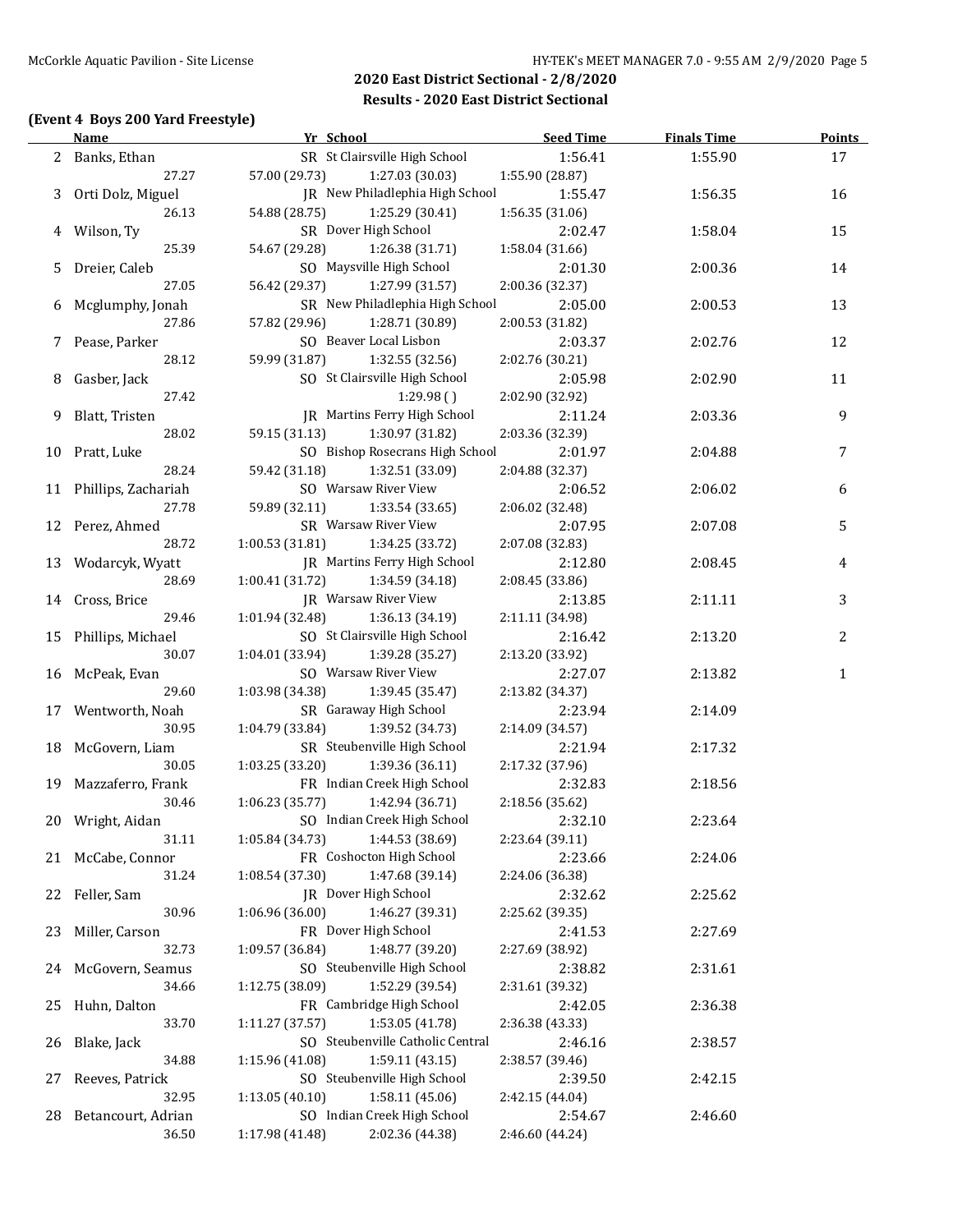|    | (Event 4 Boys 200 Yard Freestyle)<br><b>Name</b> | <b>Example 21 Yr School</b>                                    | Seed Time       | <b>Finals Time</b> | Points         |
|----|--------------------------------------------------|----------------------------------------------------------------|-----------------|--------------------|----------------|
| 29 | Gallagher, Michael                               | SO Barnesville Swim Team                                       | 2:49.01         | 2:47.15            |                |
|    | 36.12                                            | 1:18.55(42.43)<br>2:05.38 (46.83)                              | 2:47.15 (41.77) |                    |                |
|    | 30 Allen, Cameron                                | JR Zanesville West Muskingum                                   | 2:44.14         | 2:49.12            |                |
|    | 34.27                                            | 1:16.18(41.91)<br>2:03.40 (47.22)                              | 2:49.12 (45.72) |                    |                |
|    | 31 Donley, Jonathan                              | JR Indian Creek High School                                    | 2:53.49         | 3:12.55            |                |
|    | 48.31                                            | 1:34.03 (45.72)<br>2:22.47 (48.44)                             | 3:12.55(50.08)  |                    |                |
|    | Event 5 Girls 200 Yard IM                        |                                                                |                 |                    |                |
|    | <b>Name</b>                                      | Yr School                                                      | Seed Time       | <b>Finals Time</b> | <b>Points</b>  |
|    | 1 Vidal, Berta                                   | SR Warsaw River View                                           | 2:15.59         | 2:15.99            | 20             |
|    | 29.14                                            | 1:02.06 (32.92)<br>1:44.01 (41.95)                             | 2:15.99 (31.98) |                    |                |
|    |                                                  | SR Martins Ferry High School                                   | 2:26.92         | 2:21.21            | 17             |
|    | 2 Fogle, Kayla<br>29.31                          | 1:05.35(36.04)<br>1:47.45 (42.10)                              | 2:21.21 (33.76) |                    |                |
|    |                                                  | SR Dover High School                                           |                 |                    |                |
|    | 3 Wallace, Grace                                 | 1:48.17 (43.13)                                                | 2:23.21         | 2:21.64            | 16             |
|    | 30.10                                            | 1:05.04 (34.94)<br>FR New Philadlephia High School             | 2:21.64 (33.47) |                    |                |
|    | 4 Weese, Jordynne                                |                                                                | 2:25.87         | 2:23.92            | 15             |
|    | 30.15                                            | 1:49.60 (42.54)<br>1:07.06 (36.91)<br>FR Magnolia Sandy Valley | 2:23.92 (34.32) |                    |                |
| 5. | Glaser, Krista L                                 |                                                                | 2:34.18         | 2:30.42            | 14             |
|    | 32.17                                            | 1:11.77(39.60)<br>1:55.09 (43.32)                              | 2:30.42 (35.33) |                    |                |
|    | 6 Wright, Annie                                  | FR Dover High School                                           | 2:48.48         | 2:33.63            | 13             |
|    | 30.96                                            | 1:09.80 (38.84)<br>1:58.19 (48.39)                             | 2:33.63 (35.44) |                    |                |
|    | 7 Connare, Cassy                                 | FR Dover High School                                           | 2:37.13         | 2:34.77            | 12             |
|    | 35.36                                            | 1:15.38 (40.02)<br>1:59.03 (43.65)                             | 2:34.77 (35.74) |                    |                |
| 8  | Wyatt, Skylar                                    | SR Martins Ferry High School                                   | 2:39.88         | 2:36.75            | 11             |
|    | 33.25                                            | 1:12.06(38.81)<br>1:59.69 (47.63)                              | 2:36.75 (37.06) |                    |                |
|    | 9 Porter, Xavianna                               | SO New Philadlephia High School                                | 2:39.24         | 2:37.33            | $\overline{9}$ |
|    | 35.58                                            | 1:15.50(39.92)<br>2:00.02 (44.52)                              | 2:37.33 (37.31) |                    |                |
|    | 10 Phillips, Isabella                            | SO Steubenville High School                                    | 2:48.19         | 2:39.15            | 7              |
|    | 32.91                                            | 1:10.71 (37.80)<br>2:00.53 (49.82)                             | 2:39.15 (38.62) |                    |                |
|    | 11 Voorhees, Sammi                               | SR Beaver Local Lisbon                                         | 2:40.84         | 2:39.70            | 6              |
|    | 35.93                                            | 1:13.53 (37.60)<br>2:00.36 (46.83)                             | 2:39.70 (39.34) |                    |                |
|    | 12 Modlin, Peyton                                | SO Coshocton High School                                       | 2:42.29         | 2:42.46            | 5              |
|    | 35.37                                            | 1:17.08 (41.71)<br>2:05.89 (48.81)                             | 2:42.46 (36.57) |                    |                |
|    | 13 Alsept, Aleia                                 | SO New Philadlephia High School                                | 2:53.32         | 2:43.50            | 4              |
|    | 34.99                                            | 1:18.20 (43.21)<br>2:05.36(47.16)                              | 2:43.50 (38.14) |                    |                |
|    | 14 Perkowski, Hannah                             | JR Dover High School                                           | 2:39.70         | 2:44.04            | 3              |
|    | 35.93                                            | $1:17.25(41.32)$ $2:08.02(50.77)$                              | 2:44.04 (36.02) |                    |                |
|    | 15 Braham, Melody                                | SO Beaver Local Lisbon                                         | 2:44.00         | 2:47.84            | 2              |
|    | 35.79                                            | 1:17.00 (41.21)<br>2:06.68 (49.68)                             | 2:47.84 (41.16) |                    |                |
|    | 16 Horton, Andrea                                | FR St Clairsville High School                                  | 2:53.24         | 2:49.40            | 1              |
|    | 37.77                                            | 1:21.10 (43.33)<br>2:10.71 (49.61)                             | 2:49.40 (38.69) |                    |                |
| 17 | Dale, Alex L                                     | FR Dresden - Tri-Valley                                        | 3:15.20         | 2:49.78            |                |
|    | 37.97                                            | 1:17.81 (39.84)<br>2:11.58 (53.77)                             | 2:49.78 (38.20) |                    |                |
| 18 | Conaway, Ryleigh                                 | SO St Clairsville High School                                  | 2:47.51         | 2:53.09            |                |
|    | 35.95                                            | 2:13.65()                                                      | 2:53.09 (39.44) |                    |                |
| 19 | Norman, Allie J                                  | SO Dresden - Tri-Valley                                        | 3:08.71         | 3:05.59            |                |
|    | 40.54                                            | 1:27.72 (47.18)<br>2:26.04 (58.32)                             | 3:05.59 (39.55) |                    |                |
| 20 | Smith, Keeley                                    | FR East Liverpool High School                                  | 3:11.50         | 3:11.19            |                |
|    | 38.33                                            | 1:29.66 (51.33)<br>2:27.53 (57.87)                             | 3:11.19 (43.66) |                    |                |
| 21 | Probst, Lyndsee                                  | SR St Clairsville High School                                  | 3:13.81         | 3:14.14            |                |
|    | 44.80                                            | 1:35.62 (50.82)<br>2:29.60 (53.98)                             | 3:14.14 (44.54) |                    |                |
| 22 | Harper, Kayley L                                 | SR Dresden - Tri-Valley                                        | 3:22.99         | 3:19.63            |                |
|    | 47.27                                            | 1:37.30 (50.03)<br>2:38.39 (1:01.09)                           | 3:19.63 (41.24) |                    |                |
|    |                                                  |                                                                |                 |                    |                |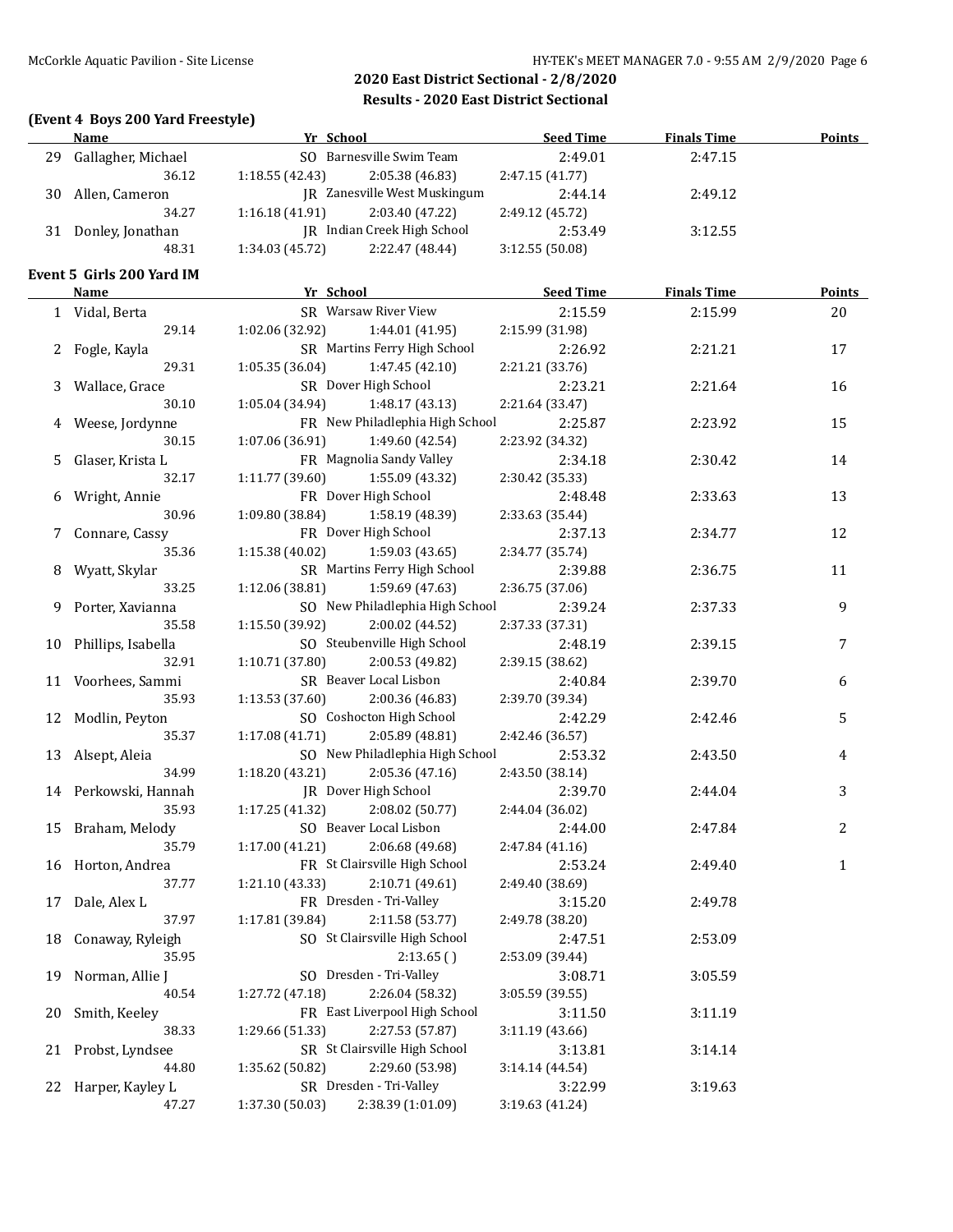### **(Event 5 Girls 200 Yard IM)**

|    | <b>Name</b>                     | Yr School       |                                 | <b>Seed Time</b> | <b>Finals Time</b> | <u>Points</u>  |
|----|---------------------------------|-----------------|---------------------------------|------------------|--------------------|----------------|
|    | 23 Shaw, Rhiannon n             |                 | IR Dresden - Tri-Valley         | 3:20.27          | 3:21.30            |                |
|    | 45.43                           | 1:34.38(48.95)  | 2:35.40 (1:01.02)               | 3:21.30 (45.90)  |                    |                |
|    | Event 6 Boys 200 Yard IM        |                 |                                 |                  |                    |                |
|    | Name                            | Yr School       |                                 | <b>Seed Time</b> | <b>Finals Time</b> | Points         |
|    | 1 McCrate, Will                 |                 | JR Dover High School            | 2:09.47          | 2:11.11            | 20             |
|    | 28.03                           | 1:01.03 (33.00) | 1:37.07 (36.04)                 | 2:11.11 (34.04)  |                    |                |
| 2  | Billman, Brenton                |                 | SO New Philadlephia High School | 2:14.26          | 2:14.83            | 17             |
|    | 27.52                           | 1:02.31 (34.79) | 1:42.30 (39.99)                 | 2:14.83 (32.53)  |                    |                |
| 3  | McKeegan, Caleb                 |                 | FR St Clairsville High School   | 2:13.86          | 2:15.86            | 16             |
|    | 27.57                           | 1:01.23 (33.66) | 1:43.85 (42.62)                 | 2:15.86 (32.01)  |                    |                |
| 4  | Tatro, Cole                     |                 | SO Warsaw River View            | 2:15.67          | 2:17.86            | 15             |
|    | 28.02                           | 1:03.50 (35.48) | 1:45.73 (42.23)                 | 2:17.86 (32.13)  |                    |                |
| 5  | Burris, Blaze                   |                 | SO Dover High School            | 2:19.12          | 2:19.48            | 14             |
|    | 28.66                           | 1:05.15 (36.49) | 1:47.41 (42.26)                 | 2:19.48 (32.07)  |                    |                |
| 6  | Collette, Matt                  |                 | FR Martins Ferry High School    | 2:25.49          | 2:22.02            | 13             |
|    | 28.91                           | 1:09.46 (40.55) | 1:48.44 (38.98)                 | 2:22.02 (33.58)  |                    |                |
| 7  | Dittmar, Cyrus B                |                 | JR Dresden - Tri-Valley         | 2:26.89          | 2:23.31            | 12             |
|    | 30.95                           | 1:07.49 (36.54) | 1:48.88 (41.39)                 | 2:23.31 (34.43)  |                    |                |
| 8  | Ruegsegger, Kasey               |                 | FR Dover High School            | 2:24.14          | 2:23.76            | 11             |
|    | 29.46                           | 1:08.20 (38.74) | 1:50.14(41.94)                  | 2:23.76 (33.62)  |                    |                |
| 9  | Massie, Luke                    |                 | JR Warsaw River View            | 2:31.39          | 2:23.93            | 9              |
|    | 29.57                           | 1:05.41 (35.84) | 1:50.47(45.06)                  | 2:23.93 (33.46)  |                    |                |
| 10 | Smith, Brannan                  |                 | JR East Liverpool High School   | 2:24.84          | 2:24.13            | 7              |
|    | 32.31                           | 1:08.94(36.63)  | 1:52.24 (43.30)                 | 2:24.13 (31.89)  |                    |                |
|    | 11 Philabaum, Brady             |                 | JR Warsaw River View            | 2:23.35          | 2:28.96            | 6              |
|    | 31.73                           | 1:06.92 (35.19) | 1:52.92 (46.00)                 | 2:28.96 (36.04)  |                    |                |
| 12 | Miller, Brendan                 |                 | SO St Clairsville High School   | 2:32.83          | 2:30.43            | 5              |
|    | 31.81                           | 1:11.99(40.18)  | 1:55.14(43.15)                  | 2:30.43 (35.29)  |                    |                |
| 13 | Fischer, Brody                  |                 | <b>IR</b> Warsaw River View     | 2:45.17          | 2:38.32            | 4              |
|    | 32.20                           | 1:13.12 (40.92) | 2:01.37 (48.25)                 | 2:38.32 (36.95)  |                    |                |
| 14 | Schwenk, Koen                   |                 | SO Dover High School            | 2:49.48          | 2:52.63            | 3              |
|    | 40.08                           | 1:24.79 (44.71) | 2:14.97 (50.18)                 | 2:52.63 (37.66)  |                    |                |
| 15 | LaRue, Logan                    |                 | SO Indian Creek High School     | 3:22.46          | 3:15.69            | $\overline{2}$ |
|    | 38.23                           | 1:29.93 (51.70) | 2:27.71 (57.78)                 | 3:15.69 (47.98)  |                    |                |
|    | Event 7 Girls 50 Yard Freestyle |                 |                                 |                  |                    |                |
|    | Name                            | Yr School       |                                 | <b>Seed Time</b> | <b>Finals Time</b> | Points         |
|    | 1 McKeegan, Kylie               |                 | SO St Clairsville High School   | 24.87            | 25.57              | $20\,$         |
| 2  | Selinsky, Sydney                |                 | IR Dover High School            | 25.73            | 25.77              | 17             |
| 3  | Perkowski, Holly                |                 | FR Dover High School            | 25.82            | 25.82              | 16             |
| 4  | Schie, Riley                    |                 | FR Dover High School            | 27.52            | 27.33              | 15             |
| 5  | Hill, Grace                     |                 | SO Beaver Local Lisbon          | 27.49            | 27.53              | 14             |

6 Kelly, Breanna SR East Liverpool High School 27.61 27.84 13 7 Sullivan, Chloe SO Beaver Local Lisbon 27.54 27.94 27.94 12 8 Carpenter, Gabby SR Richmond Edison 27.90 27.95 27.95 11 9 Hall, Bella SR Coshocton High School 29.87 28.08 9 10 Jones, Kayana SR Martins Ferry High School 30.53 28.22 7 11 Mann, Seryna T SO Dresden - Tri-Valley 29.66 28.43 6 12 Cardani, Emilee Sandani, Emilee JR New Philadlephia High School 28.98 28.58 28.58 5 13 Sees, Marissa D SR Dresden - Tri-Valley 28.56 28.67 28.67 4 14 Helmke, Mckalynne SO New Philadlephia High School 29.64 28.71 28.71 15 Goffoli, Kiera **FR** Indian Creek High School 29.76 28.75 2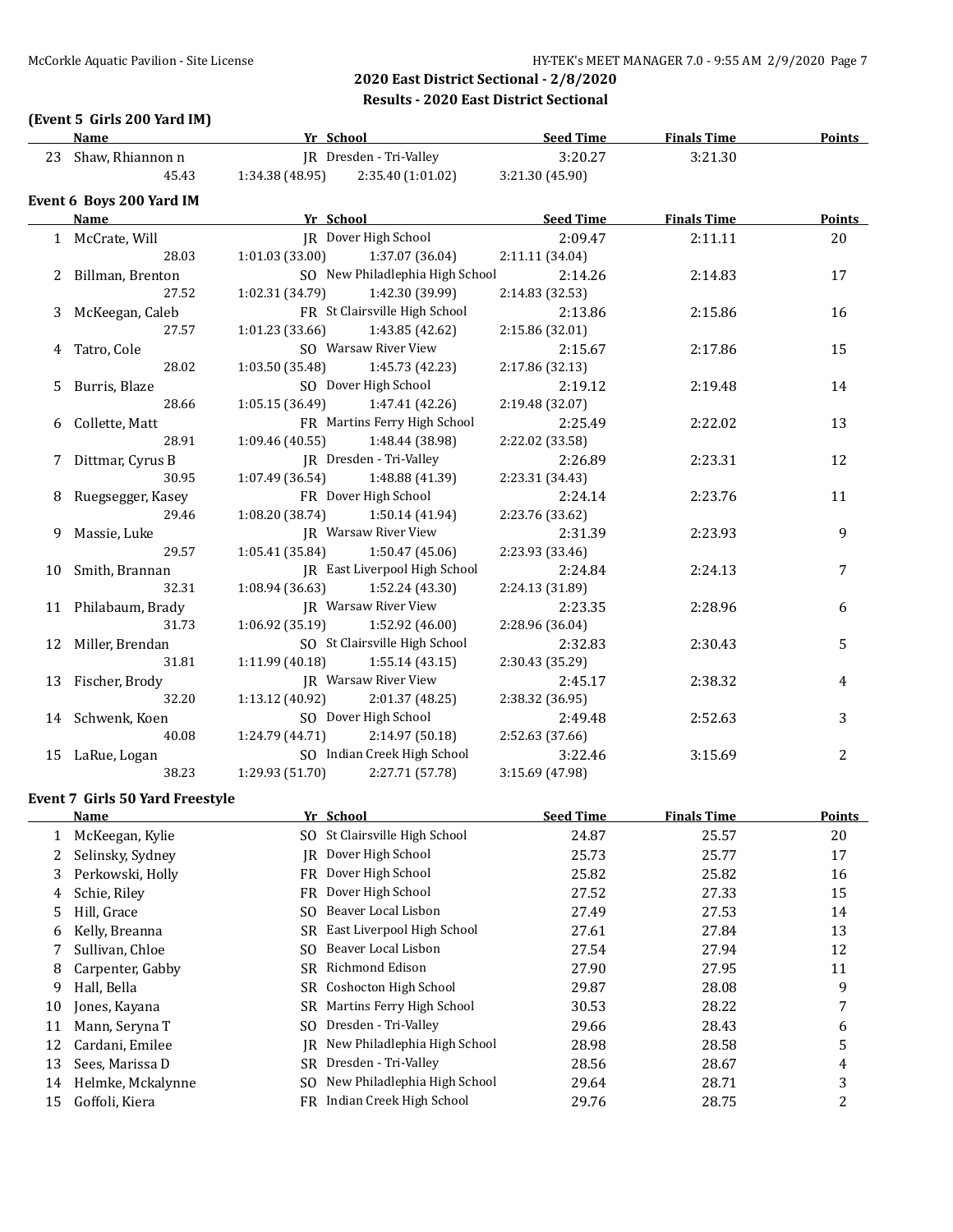### **(Event 7 Girls 50 Yard Freestyle)**

|    | <b>Name</b>           |                | Yr School                        | <b>Seed Time</b> | <b>Finals Time</b> | <b>Points</b> |
|----|-----------------------|----------------|----------------------------------|------------------|--------------------|---------------|
| 16 | Oliver, Kalynn        |                | JR Zanesville West Muskingum     | 29.21            | 28.79              | $\mathbf{1}$  |
| 17 | Miller, Koda          |                | SO Dover High School             | 28.62            | 28.82              |               |
| 18 | Zumbro, Kaitlyn       |                | JR John Glenn                    | 28.89            | 28.88              |               |
| 19 | Orsay, Tara           |                | SR Steubenville Catholic Central | 29.29            | 28.95              |               |
| 20 | Fillipovich, Cheyenne | SO             | <b>Belmont Union Local</b>       | 29.96            | 29.34              |               |
| 21 | Stoneman, Rebekah     | IR             | New Philadlephia High School     | 29.19            | 29.35              |               |
| 22 | Williams, Ashlyn      | FR             | Martins Ferry High School        | 30.58            | 29.45              |               |
| 23 | Stewart, Jenna        | JR.            | St Clairsville High School       | 29.91            | 29.55              |               |
| 24 | Clark, Mariah M       | SR             | Dresden - Tri-Valley             | 28.92            | 29.67              |               |
| 25 | Masters, Lilly        | FR             | Martins Ferry High School        | 31.65            | 30.45              |               |
| 26 | Sczruba, Erika        | SO             | Indian Creek High School         | 30.88            | 30.53              |               |
| 27 | Smalley, Raychel      | JR             | Warsaw River View                | 30.23            | 30.73              |               |
| 28 | White, Michaela       | SO.            | Warsaw River View                | 31.19            | 30.95              |               |
| 29 | Mathias, Rachel       | S <sub>O</sub> | Beaver Local Lisbon              | 30.67            | 30.97              |               |
| 30 | Byerly, Ava           | SO.            | Cambridge High School            | 31.33            | 31.43              |               |
| 31 | Bjornstad, Valerie    |                | SR John Glenn                    | 30.94            | 31.52              |               |
| 32 | Baylor, Ella          | FR             | Coshocton High School            | 31.54            | 31.53              |               |
| 33 | Rodriguez, Marissa    | SO             | Warsaw River View                | 31.46            | 31.60              |               |
| 34 | Pouerie, Jaylin       | SR             | Barnesville Swim Team            | 30.27            | 31.69              |               |
| 35 | Wise, Haedyn          | SR             | Barnesville Swim Team            | 33.24            | 31.79              |               |
| 36 | Hines, Braelyn        |                | JR Zanesville West Muskingum     | 31.73            | 31.80              |               |
| 37 | Bucci, Jillian        |                | FR Steubenville Catholic Central | 32.92            | 31.85              |               |
| 38 | Mercer, Jenna         | IR             | Zanesville West Muskingum        | 31.46            | 31.87              |               |
| 39 | Roberson, Bianca      |                | SR Warsaw River View             | 33.00            | 31.88              |               |
| 40 | Felumlee, Macey M     | IR             | Dresden - Tri-Valley             | 32.04            | 31.89              |               |
| 41 | Turner, Kaitlyn       |                | SO Indian Creek High School      | 32.81            | 32.05              |               |
| 42 | Sroka, Johnna         | IR             | St Clairsville High School       | 32.08            | 32.79              |               |
| 43 | Steiner, Elliana      | SO.            | Steubenville High School         | 33.93            | 32.82              |               |
| 44 | Morris, Ashlin        | S <sub>O</sub> | East Liverpool High School       | 33.57            | 33.01              |               |
| 45 | Riley, Sophia         | FR             | Steubenville High School         | 33.51            | 33.49              |               |
| 46 | DeLong, Abbey         | IR             | East Liverpool High School       | 34.08            | 33.66              |               |
| 47 | Eisnaugle, Mara       |                | JR Richmond Edison               | 33.69            | 33.95              |               |
| 48 | Crutchfield, Grace    |                | FR John Glenn                    | 34.85            | 34.59              |               |
| 49 | Johnson, Aubrey       |                | FR Barnesville Swim Team         | 33.60            | 34.77              |               |
| 50 | Dondzila, Ryle        |                | SR Indian Creek High School      | 33.52            | 35.02              |               |
| 51 | Riggle, Emily         |                | IR Zanesville West Muskingum     | 34.22            | 35.12              |               |
| 52 | Hartley, Brina        |                | FR Maysville High School         | 34.36            | 35.18              |               |
| 53 | Andrews, Lexi         | JR.            | New Philadlephia High School     | 35.28            | 35.30              |               |
| 54 | Milliken, Mara        | SO             | Steubenville High School         | 35.96            | 35.59              |               |
| 55 | LaCroix, Jensen       | FR             | John Glenn                       | 36.69            | 35.68              |               |
| 56 | Carson, Riley         | <b>IR</b>      | Maysville High School            | 35.23            | 35.89              |               |
| 57 | Lin, Eileen           | SO.            | Zanesville High School           | 35.96            | 36.22              |               |
| 58 | DeLong, Madelyn       | <b>SR</b>      | East Liverpool High School       | 35.47            | 36.39              |               |
| 59 | Gainer, Kaylee        | S <sub>0</sub> | Maysville High School            | 36.17            | 36.68              |               |
| 60 | Sotchenko, Oryna      | S <sub>0</sub> | Zanesville High School           | 37.19            | 36.92              |               |
| 61 | Jinkens, Alissa       | FR             | Maysville High School            | 36.72            | 37.10              |               |
| 62 | McVay, Abby           | FR             | Coshocton High School            | 40.94            | 38.28              |               |
| 63 | Wolfe, Kayla          | IR             | Coshocton High School            | 39.96            | 38.31              |               |
| 64 | Starcher, Tomi        | IR             | Philo High School                | 39.21            | 38.54              |               |
| 65 | Hiltbrunn, Ash        | IR             | Zanesville High School           | 38.56            | 38.95              |               |
| 66 | Todd, Caitlyn         | FR             | Cambridge High School            | 40.26            | 41.15              |               |
| 67 | Kinney, Abigail       | S <sub>0</sub> | Richmond Edison                  | 40.66            | 41.46              |               |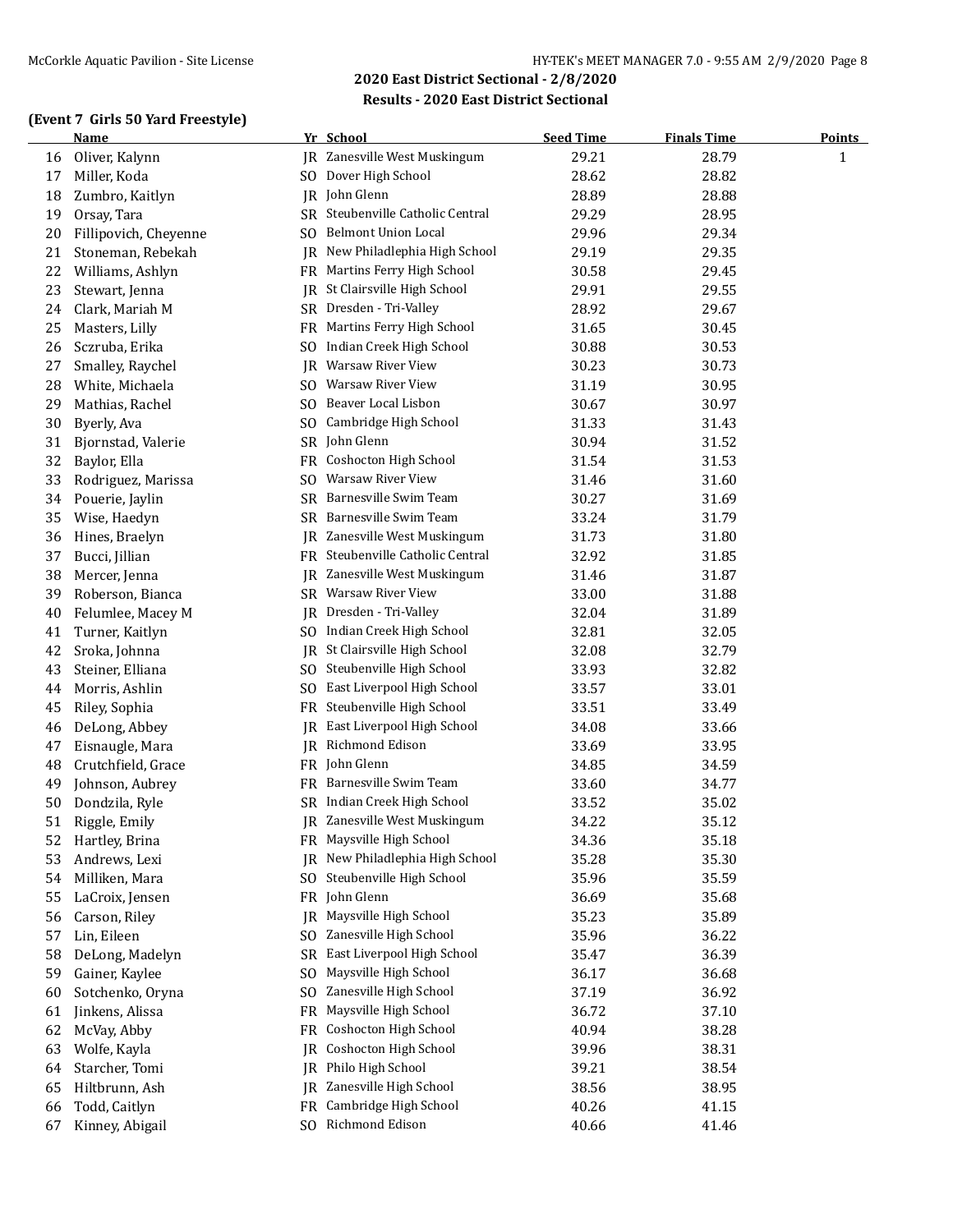### **(Event 7 Girls 50 Yard Freestyle)**

|       | Name             | Yr School              | <b>Seed Time</b> | <b>Finals Time</b> | <b>Points</b> |
|-------|------------------|------------------------|------------------|--------------------|---------------|
| 68    | LaRue, Chloe     | FR Richmond Edison     | 49.94            | 47.46              |               |
| 69    | Galavich, Faith  | IR Belmont Union Local | 58.41            | 58.22              |               |
| 70    | Cramer, Jessi    | SO Carrollton          | NT               | 1:09.23            |               |
| $---$ | Paulick, Keiarah | FR Belmont Union Local | 38.74            | D0                 |               |
|       | False start      |                        |                  |                    |               |

#### **Event 8 Boys 50 Yard Freestyle**

|    | Name                 |     | Yr School                           | <b>Seed Time</b> | <b>Finals Time</b> | <b>Points</b>  |
|----|----------------------|-----|-------------------------------------|------------------|--------------------|----------------|
| 1  | Burris, Peyton       |     | SR Dover High School                | 22.42            | 22.90              | 20             |
| 2  | Pepper, Reas         | IR  | Warsaw River View                   | 23.68            | 23.49              | 17             |
| 3  | Marling, Matthew     |     | SR St Clairsville High School       | 23.32            | 23.53              | 16             |
| 4  | Polka, Nick          | SR  | New Philadlephia High School        | 23.96            | 23.63              | 15             |
| 5  | Roberts, JT          | IR  | <b>Warsaw River View</b>            | 23.76            | 23.97              | 14             |
| 6  | Bible, Coen          | SO. | Warsaw River View                   | 24.82            | 24.16              | 13             |
| 7  | Latshaw, Nathan      | SR  | East Liverpool High School          | 25.26            | 24.23              | 12             |
| 8  | Rusnak, Jaden        | SR  | Steubenville High School            | 24.85            | 24.37              | 11             |
| 9  | Burris, Blaze        | SO. | Dover High School                   | 24.41            | 24.39              | 9              |
| 10 | Shroyer, Lincoln     | JR  | Warsaw River View                   | 24.26            | 24.66              | 7              |
| 11 | Shockley, Alex       | SO. | Cambridge High School               | 24.67            | 24.93              | 6              |
| 12 | Rose, Dakota         | SR  | Indian Creek High School            | 24.55            | 25.17              | 5              |
| 13 | McNickle, Ezra       | SR  | Martins Ferry High School           | 26.22            | 25.26              | 4              |
| 14 | Hambel, Kade         | SR  | Zanesville High School              | 24.91            | 25.41              | 3              |
| 15 | Dodd, Logan          | FR  | Barnesville Swim Team               | 25.69            | 25.48              | $\overline{c}$ |
| 16 | Baksa, Sam           | SR  | Indian Creek High School            | 26.29            | 25.69              | $\mathbf{1}$   |
| 17 | Amos, Tye            | SO. | Dover High School                   | 26.87            | 25.96              |                |
| 18 | Gundrum, Blane       | IR  | Steubenville High School            | 26.46            | 26.00              |                |
| 19 | Neville, Dylan       | IR  | Beaver Local Lisbon                 | 26.06            | 26.19              |                |
| 20 | Caldwell, Xander     | FR. | Cambridge High School               | 26.59            | 26.54              |                |
| 21 | Howell, Sy           | FR  | Indian Creek High School            | 27.18            | 26.62              |                |
| 22 | Stein, Aiden         | SO. | Coshocton High School               | 28.91            | 26.72              |                |
| 23 | Markley, Noah        | SR  | New Philadlephia High School        | 27.54            | 26.81              |                |
| 24 | Howell, Cole         | SO. | Dover High School                   | 27.53            | 26.91              |                |
| 25 | Dawson, Nathan       | IR  | East Liverpool High School          | 27.29            | 27.07              |                |
| 26 | Stuck, Simon         |     | SR Coshocton High School            | 27.37            | 27.13              |                |
| 27 | Pietro, Pierce       | IR  | Indian Creek High School            | 26.82            | 27.36              |                |
| 28 | McDonald, Schawn m   | IR  | Dresden - Tri-Valley                | 29.08            | 27.82              |                |
| 29 | Stocksdale, Kristian |     | SR Garaway High School              | 28.21            | 28.00              |                |
| 30 | Mohler, Bret M       | SR  | Dresden - Tri-Valley                | 28.27            | 28.44              |                |
| 31 | Paton, Javier        | SO. | Zanesville West Muskingum           | 27.69            | 28.46              |                |
| 32 | Parks, Lincoln       | SO. | John Glenn                          | 28.14            | 28.49              |                |
| 33 | Torrejon, Nico       | IR  | Zanesville West Muskingum           | 28.89            | 29.10              |                |
| 34 | Nolan, Ben           |     | SR East Liverpool High School       | 30.15            | 29.70              |                |
| 35 | Hoppel, Jace         |     | FR Beaver Local Lisbon              | 30.14            | 30.10              |                |
| 36 | Schmidt, August      |     | SO Barnesville Swim Team            | 27.53            | 30.41              |                |
| 37 | Lahmers, Trey        |     | SR John Glenn                       | 31.54            | 30.96              |                |
| 38 | Walrath, Westin      |     | FR John Glenn                       | 30.29            | 31.02              |                |
| 39 | Kline, Joe           | SO. | <b>Bishop Rosecrans High School</b> | 29.68            | 31.27              |                |
| 40 | Robb, Eric           | SR  | Steubenville High School            | 32.18            | 31.48              |                |
| 41 | Ferguson, Aiden      | FR  | Richmond Edison                     | 33.23            | 31.50              |                |
| 42 | Ancell, Matthew      | SO. | Cambridge High School               | 31.31            | 31.72              |                |
| 43 | Applin, Brandon      | IR  | Cambridge High School               | 33.11            | 32.13              |                |
| 44 | Wright, Orion        |     | SR Zanesville High School           | 31.57            | 32.32              |                |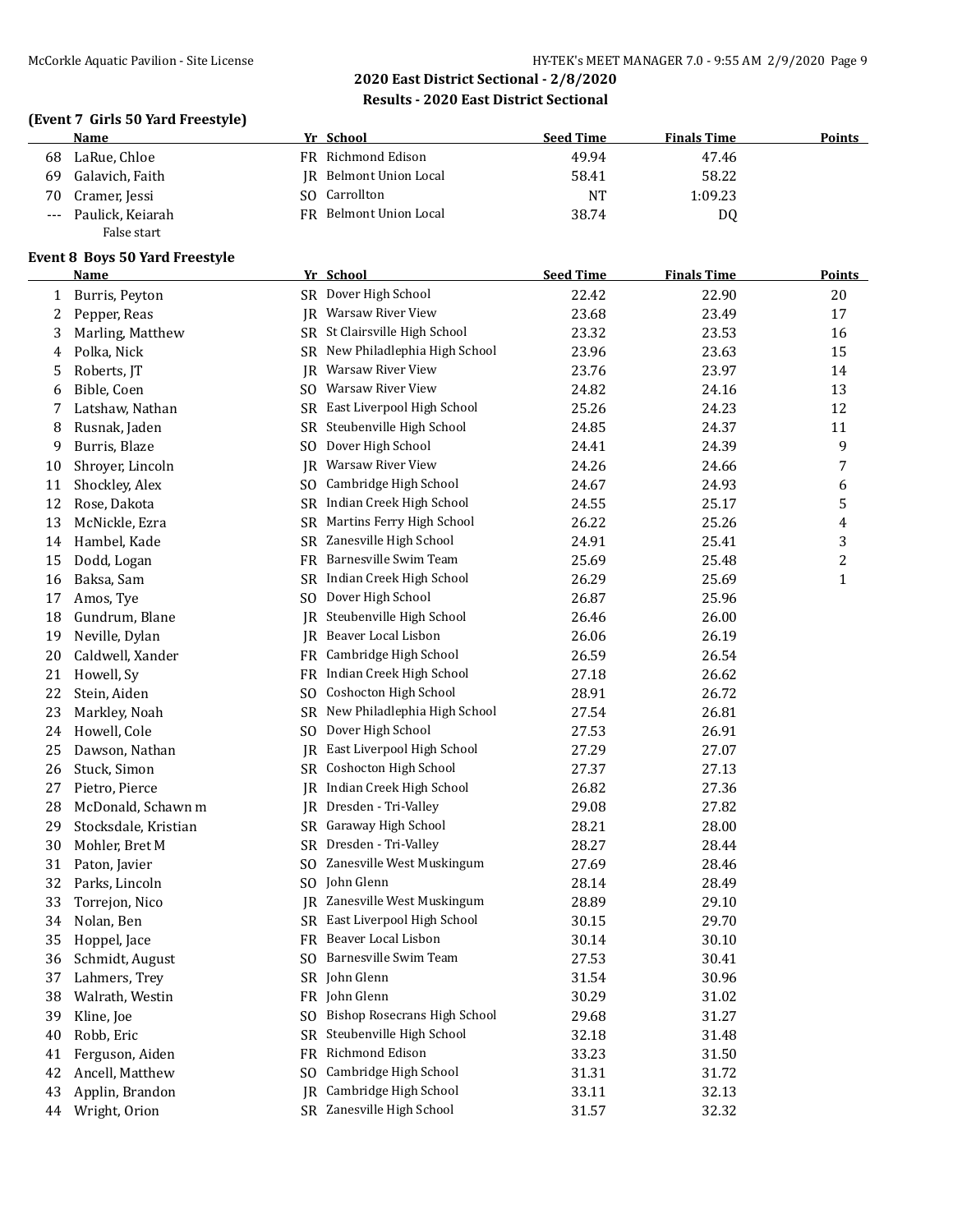|     | (Event 8 Boys 50 Yard Freestyle)<br>Name | Yr School                        | <b>Seed Time</b> | <b>Finals Time</b> | <b>Points</b> |
|-----|------------------------------------------|----------------------------------|------------------|--------------------|---------------|
| 45  | Cameron, Zackery                         | SR East Liverpool High School    | 34.65            | 33.36              |               |
| 46  | Agyekum, Von                             | SO Coshocton High School         | 36.06            | 36.12              |               |
| 47  | Croston, Chaithen                        | FR Zanesville High School        | 36.27            | 37.09              |               |
| 48  | Park, Gil                                | SR Coshocton High School         | 38.51            | 37.79              |               |
| 49  | Beale, Tracy E                           | SR Dresden - Tri-Valley          | 40.05            | 41.01              |               |
| 50  | Burgett, Hayden                          | JR Carrollton                    | <b>NT</b>        | 44.34              |               |
|     | <b>Event 9 Girls 100 Yard Butterfly</b>  |                                  |                  |                    |               |
|     | Name                                     | Yr School                        | <b>Seed Time</b> | <b>Finals Time</b> | Points        |
|     | 1 DiBetta, Casadie                       | SO St Clairsville High School    | 58.91            | 1:00.01            | 20            |
|     | 28.36                                    | 1:00.01 (31.65)                  |                  |                    |               |
| 2   | Fogle, Kayla                             | SR Martins Ferry High School     | 1:02.65          | 1:02.31            | 17            |
|     | 29.35                                    | 1:02.31 (32.96)                  |                  |                    |               |
| 3   | Moyer, Olivia                            | SO St Clairsville High School    | 1:00.27          | 1:02.79            | 16            |
|     | 29.80                                    | 1:02.79 (32.99)                  |                  |                    |               |
| 4   | Weese, Jordynne                          | FR New Philadlephia High School  | 1:05.87          | 1:04.41            | 15            |
|     | 30.14                                    | 1:04.41 (34.27)                  |                  |                    |               |
| 5   | Wallace, Grace                           | SR Dover High School             | 1:07.30          | 1:05.34            | 14            |
|     | 30.22                                    | 1:05.34 (35.12)                  |                  |                    |               |
| 6   | Irvin, Diana                             | SO Steubenville High School      | 1:11.32          | 1:06.74            | 13            |
|     | 31.58                                    | 1:06.74(35.16)                   |                  |                    |               |
| 7   | Prince, Olivia                           | SR Beaver Local Lisbon           | 1:08.84          | 1:08.49            | 12            |
|     | 31.06                                    | 1:08.49 (37.43)                  |                  |                    |               |
| 8   | Ashcraft, Lindsey                        | SR Warsaw River View             | 1:10.11          | 1:10.18            | 11            |
|     | 31.89                                    | 1:10.18 (38.29)                  |                  |                    |               |
| 9   | Moore, Abby                              | JR Barnesville Swim Team         | 1:14.08          | 1:11.62            | 9             |
|     | 32.66                                    | 1:11.62 (38.96)                  |                  |                    |               |
| 10  | Leeper, Jenna                            | FR Dover High School             | 1:16.02          | 1:12.01            | 7             |
|     | 33.44                                    | 1:12.01 (38.57)                  |                  |                    |               |
| 11  | McKenna, Tess                            | SR Steubenville Catholic Central | 1:15.11          | 1:14.10            | 6             |
|     | 33.79                                    | 1:14.10 (40.31)                  |                  |                    |               |
| 12  | Modlin, Peyton                           | SO Coshocton High School         | 1:15.80          | 1:16.09            | 5             |
|     | 34.60                                    | 1:16.09 (41.49)                  |                  |                    |               |
| 13  | Mallett, Mazie M                         | FR Dresden - Tri-Valley          | <b>NT</b>        | 1:16.92            | 4             |
|     | 35.59                                    | 1:16.92 (41.33)                  |                  |                    |               |
|     | 14 Alsept, Aleia                         | SO New Philadlephia High School  | 1:19.07          | 1:17.31            | 3             |
|     | 35.83                                    | 1:17.31 (41.48)                  |                  |                    |               |
| 15  | Conaway, Ryleigh                         | SO St Clairsville High School    | 1:19.66          | 1:18.44            | 2             |
|     | 37.01                                    | 1:18.44 (41.43)                  |                  |                    |               |
| 16  | Zobel, Bella                             | FR Dover High School             | 1:22.61          | 1:19.84            | $\mathbf{1}$  |
|     | 35.56                                    | 1:19.84 (44.28)                  |                  |                    |               |
| 17  | Crawford, Madison                        | JR Dover High School             | 1:24.93          | 1:20.09            |               |
|     | 36.70                                    | 1:20.09 (43.39)                  |                  |                    |               |
| 18  | Fillipovich, Cheyenne                    | SO Belmont Union Local           | 1:19.98          | 1:21.82            |               |
|     | 37.90                                    | 1:21.82 (43.92)                  |                  |                    |               |
| 19  | Valentine, Holly                         | SR Richmond Edison               | 1:20.22          | 1:22.75            |               |
|     | 37.88                                    | 1:22.75 (44.87)                  |                  |                    |               |
| 20  | Lewis, Emma                              | FR Dresden - Tri-Valley          | 1:29.34          | 1:25.18            |               |
|     | 38.94                                    | 1:25.18 (46.24)                  |                  |                    |               |
| 21  | Dale, Alex L                             | FR Dresden - Tri-Valley          | 1:34.30          | 1:26.00            |               |
|     | 38.07                                    | 1:26.00 (47.93)                  |                  |                    |               |
| --- | Meadows, Emma M<br>Declared false start  | JR Dresden - Tri-Valley          | 1:31.97          | <b>DFS</b>         |               |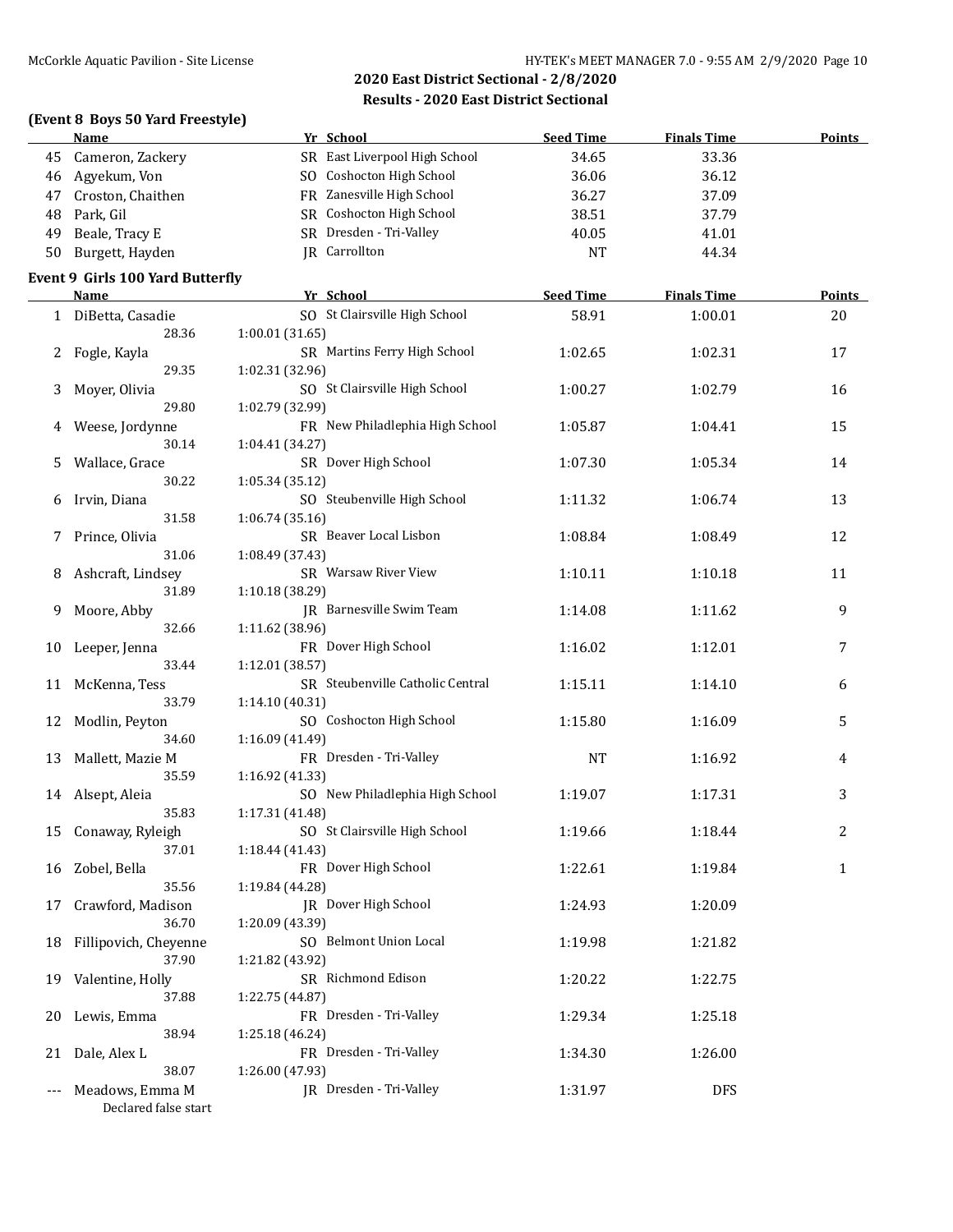### **Event 10 Boys 100 Yard Butterfly**

|    | <b>Name</b>         | Yr School                       | <b>Seed Time</b> | <b>Finals Time</b> | <b>Points</b> |
|----|---------------------|---------------------------------|------------------|--------------------|---------------|
|    | 1 Holmes, Hansel W  | FR Dresden - Tri-Valley         | 56.41            | 55.41              | 20            |
|    | 25.69               | 55.41 (29.72)                   |                  |                    |               |
|    | Sexton, Blake       | JR Dover High School            | 57.21            | 57.22              | 17            |
|    | 25.87               | 57.22 (31.35)                   |                  |                    |               |
| 3  | Yost, Nathan        | JR St Clairsville High School   | 58.03            | 58.17              | 16            |
|    | 26.90               | 58.17 (31.27)                   |                  |                    |               |
| 4  | Simpson, Steven     | SO New Philadlephia High School | 59.62            | 58.44              | 15            |
|    | 27.31               | 58.44 (31.13)                   |                  |                    |               |
| 5  | Tatro, Cole         | SO Warsaw River View            | 1:00.97          | 59.76              | 14            |
|    | 27.72               | 59.76 (32.04)                   |                  |                    |               |
| 6  | Banks, Nick         | SR New Philadlephia High School | 1:02.62          | 1:00.94            | 13            |
|    | 28.13               | 1:00.94 (32.81)                 |                  |                    |               |
| 7  | McKeegan, Caleb     | FR St Clairsville High School   | 1:00.39          | 1:02.01            | 12            |
|    | 28.59               | 1:02.01 (33.42)                 |                  |                    |               |
| 8  | Karr, Brayden       | <b>IR</b> Warsaw River View     | 1:04.16          | 1:03.19            | 11            |
|    | 28.63               | 1:03.19 (34.56)                 |                  |                    |               |
| 9  | Smith, Brannan      | JR East Liverpool High School   | 1:04.42          | 1:04.19            | 9             |
|    | 29.58               | 1:04.19 (34.61)                 |                  |                    |               |
| 10 | Ruegsegger, Kasey   | FR Dover High School            | 1:02.87          | 1:04.38            | 7             |
|    | 29.64               | 1:04.38 (34.74)                 |                  |                    |               |
| 11 | Sauerbrey, Nathan W | SO Dresden - Tri-Valley         | 1:06.76          | 1:05.43            | 6             |
|    | 29.15               | 1:05.43 (36.28)                 |                  |                    |               |
| 12 | Fix, Conner         | SO Dover High School            | 1:08.27          | 1:08.02            | 5             |
|    | 29.82               | 1:08.02 (38.20)                 |                  |                    |               |
| 13 | Martin, Andrew      | SR Warsaw River View            | 1:13.71          | 1:11.83            | 4             |
|    | 29.86               | 1:11.83 (41.97)                 |                  |                    |               |
|    | 14 Vu, Jonathon     | FR Warsaw River View            | 1:14.15          | 1:16.11            | 3             |
|    | 32.96               | 1:16.11(43.15)                  |                  |                    |               |
| 15 | Ansel, Dylan        | SR Zanesville West Muskingum    | 1:19.09          | 1:20.41            | 2             |
|    | 36.78               | 1:20.41 (43.63)                 |                  |                    |               |
| 16 | McGovern, Seamus    | SO Steubenville High School     | 1:32.23          | 1:28.41            | $\mathbf{1}$  |
|    | 40.81               | 1:28.41 (47.60)                 |                  |                    |               |
|    |                     |                                 |                  |                    |               |

#### **Event 11 Girls 100 Yard Freestyle**

|   | Name                | Yr School                     | <b>Seed Time</b> | <b>Finals Time</b> | <b>Points</b> |
|---|---------------------|-------------------------------|------------------|--------------------|---------------|
|   | 1 Perkowski, Holly  | FR Dover High School          | 59.03            | 56.54              | 20            |
|   | 27.30               | 56.54 (29.24)                 |                  |                    |               |
|   | Selinsky, Sydney    | <b>IR</b> Dover High School   | 58.64            | 56.62              | 17            |
|   | 27.40               | 56.62 (29.22)                 |                  |                    |               |
|   | 3 Lynch, Larissa D  | IR Dresden - Tri-Valley       | 55.79            | 56.63              | 16            |
|   | 27.31               | 56.63 (29.32)                 |                  |                    |               |
| 4 | McKeegan, Kylie     | SO St Clairsville High School | 55.62            | 57.15              | 15            |
|   | 27.04               | 57.15 (30.11)                 |                  |                    |               |
|   | 5 Planey, Brenna    | SO St Clairsville High School | 57.30            | 58.00              | 14            |
|   | 27.78               | 58.00 (30.22)                 |                  |                    |               |
| 6 | Schie, Riley        | FR Dover High School          | 1:00.25          | 1:00.09            | 13            |
|   | 28.80               | 1:00.09 (31.29)               |                  |                    |               |
|   | 7 Perkowski, Hannah | IR Dover High School          | 1:01.24          | 1:00.22            | 12            |
|   | 28.95               | 1:00.22 (31.27)               |                  |                    |               |
| 8 | Jinkens, Morgan     | SR Maysville High School      | 59.72            | 1:01.29            | 11            |
|   | 29.27               | 1:01.29 (32.02)               |                  |                    |               |
| 9 | Kelly, Breanna      | SR East Liverpool High School | 1:01.46          | 1:01.32            | 9             |
|   | 29.73               | 1:01.32 (31.59)               |                  |                    |               |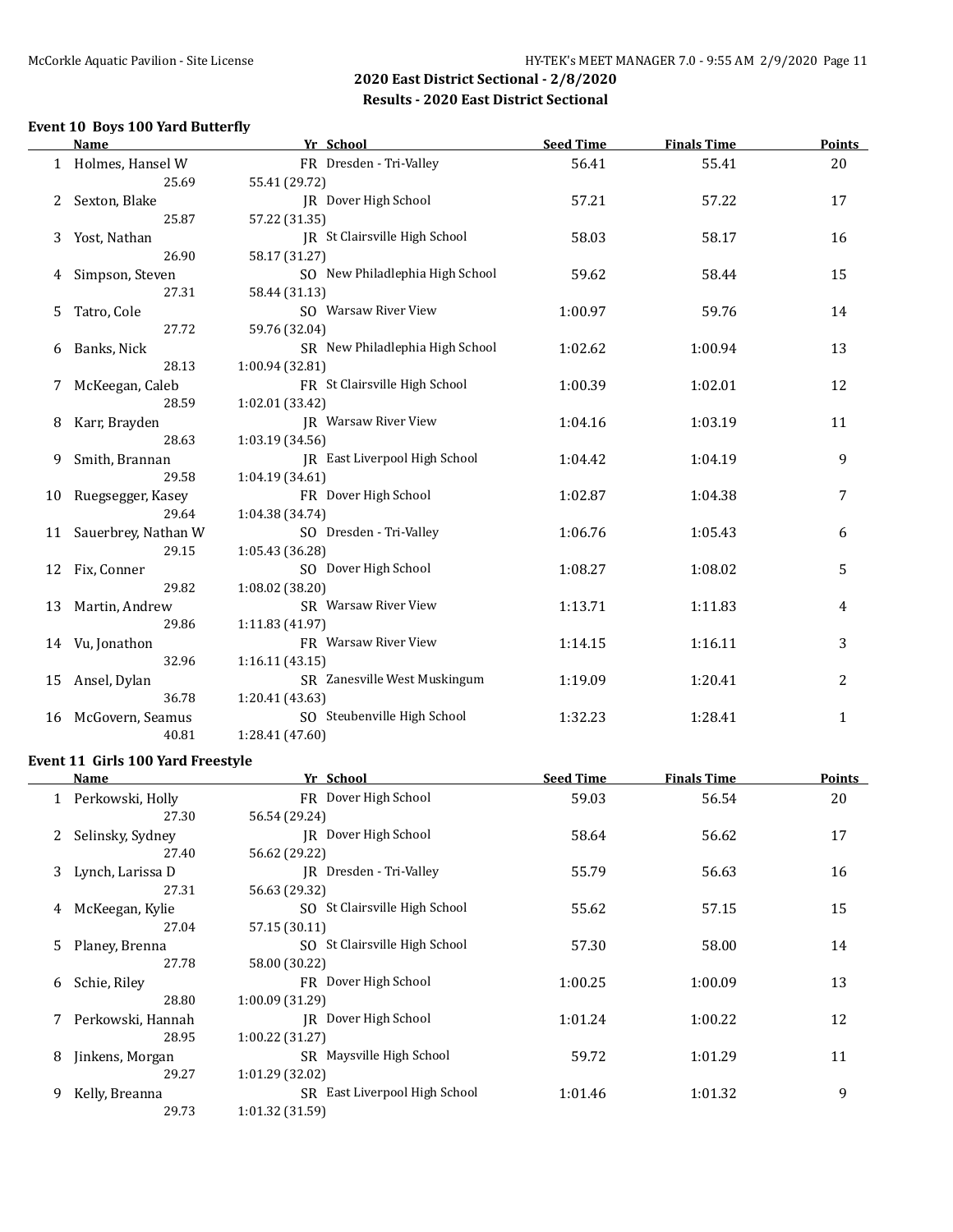### **(Event 11 Girls 100 Yard Freestyle)**

|    | Name                          | Yr School                                          | <b>Seed Time</b> | <b>Finals Time</b> | <b>Points</b> |
|----|-------------------------------|----------------------------------------------------|------------------|--------------------|---------------|
| 10 | Sullivan, Chloe               | SO Beaver Local Lisbon                             | 1:00.73          | 1:02.18            | 7             |
|    | 30.97                         | 1:02.18 (31.21)                                    |                  |                    |               |
| 11 | Mann, Seryna T                | SO Dresden - Tri-Valley                            | 1:03.11          | 1:02.89            | 6             |
|    | 29.81                         | 1:02.89 (33.08)                                    |                  |                    |               |
| 12 | Rocchi, Taya                  | JR St Clairsville High School                      | 1:01.78          | 1:02.94            | 5             |
|    | 29.73                         | 1:02.94 (33.21)                                    |                  |                    |               |
| 13 | Clark, Mariah M               | SR Dresden - Tri-Valley                            | 1:02.82          | 1:03.89            | 4             |
|    | 31.06                         | 1:03.89 (32.83)<br>JR St Clairsville High School   |                  |                    |               |
|    | 14 Thomas, Ellie<br>30.38     | 1:04.64 (34.26)                                    | 1:06.36          | 1:04.64            | 3             |
|    | Neal, Kristian                | SO New Philadlephia High School                    | 1:05.78          | 1:04.94            | 2             |
| 15 | 30.67                         | 1:04.94 (34.27)                                    |                  |                    |               |
| 16 | Hall, Chloe                   | SO Coshocton High School                           | 1:09.18          | 1:05.56            | 1             |
|    | 31.19                         | 1:05.56 (34.37)                                    |                  |                    |               |
| 17 | Helmke, Mckalynne             | SO New Philadlephia High School                    | 1:06.77          | 1:05.77            |               |
|    | 30.70                         | 1:05.77 (35.07)                                    |                  |                    |               |
|    | 18 Vandenbark, Rachel         | SR Warsaw River View                               | 1:05.83          | 1:05.80            |               |
|    | 32.05                         | 1:05.80 (33.75)                                    |                  |                    |               |
| 19 | Goffoli, Kiera                | FR Indian Creek High School                        | 1:08.90          | 1:05.90            |               |
|    | 31.85                         | 1:05.90 (34.05)                                    |                  |                    |               |
| 20 | Zumbro, Kaitlyn               | JR John Glenn                                      | 1:04.91          | 1:06.04            |               |
|    | 31.06                         | 1:06.04 (34.98)                                    |                  |                    |               |
| 21 | McNickle, Haze                | SO Martins Ferry High School                       | 1:10.68          | 1:06.26            |               |
|    | 1:06.35                       | 1:06.26()                                          |                  |                    |               |
| 22 | Crisante, Anastasia           | SO Steubenville High School                        | 1:08.58          | 1:06.40            |               |
|    |                               | 1:06.40 (34.95)<br>31.45                           |                  |                    |               |
| 23 | Mazzaferro, Cat               | SR Indian Creek High School                        | 1:09.02          | 1:06.53            |               |
|    | 31.19                         | 1:06.53 (35.34)                                    |                  |                    |               |
|    | 24 Stoneman, Rebekah<br>31.42 | JR New Philadlephia High School<br>1:06.70 (35.28) | 1:08.50          | 1:06.70            |               |
| 25 | Stephen, Jacey                | SR Barnesville Swim Team                           | 1:06.65          | 1:06.87            |               |
|    | 31.52                         | 1:06.87 (35.35)                                    |                  |                    |               |
| 26 | Hardesty, Katie               | SR Warsaw River View                               | 1:07.72          | 1:07.55            |               |
|    | 32.29                         | 1:07.55(35.26)                                     |                  |                    |               |
| 27 | Joseph, Emily                 | SO Bishop Rosecrans High School                    | 1:08.26          | 1:07.60            |               |
|    | 31.67                         | 1:07.60 (35.93)                                    |                  |                    |               |
|    | 28 Masters, Lilly             | FR Martins Ferry High School                       | 1:11.64          | 1:08.39            |               |
|    | 31.58                         | 1:08.39 (36.81)                                    |                  |                    |               |
| 29 | Mathias, Rachel               | SO Beaver Local Lisbon                             | 1:08.93          | 1:08.56            |               |
|    | 32.83                         | 1:08.56 (35.73)                                    |                  |                    |               |
| 30 | Judson, Megan                 | SR Zanesville West Muskingum                       | 1:09.90          | 1:09.42            |               |
|    | 32.39                         | 1:09.42 (37.03)                                    |                  |                    |               |
| 31 | Lambes, Jenna                 | JR Maysville High School                           | 1:12.37          | 1:09.55            |               |
|    | 34.25                         | 1:09.55 (35.30)                                    |                  |                    |               |
| 32 | Herrera-Lopez, Juana          | JR New Philadlephia High School                    | 1:11.74          | 1:10.04            |               |
|    | 34.03                         | 1:10.04 (36.01)<br>JR Richmond Edison              |                  |                    |               |
| 33 | Whitehill, Madeline<br>34.21  | 1:10.28(36.07)                                     | 1:11.99          | 1:10.28            |               |
|    | 34 Jackson, Kendall           | SO Coshocton High School                           | 1:18.63          | 1:10.29            |               |
|    | 33.43                         | 1:10.29 (36.86)                                    |                  |                    |               |
| 35 | Schrieber, Lexi               | SO Beaver Local Lisbon                             | 1:10.69          | 1:10.38            |               |
|    | 33.60                         | 1:10.38 (36.78)                                    |                  |                    |               |
| 36 | McKinnon, Kenzie              | SR East Liverpool High School                      | 1:13.68          | 1:11.16            |               |
|    | 32.63                         | 1:11.16 (38.53)                                    |                  |                    |               |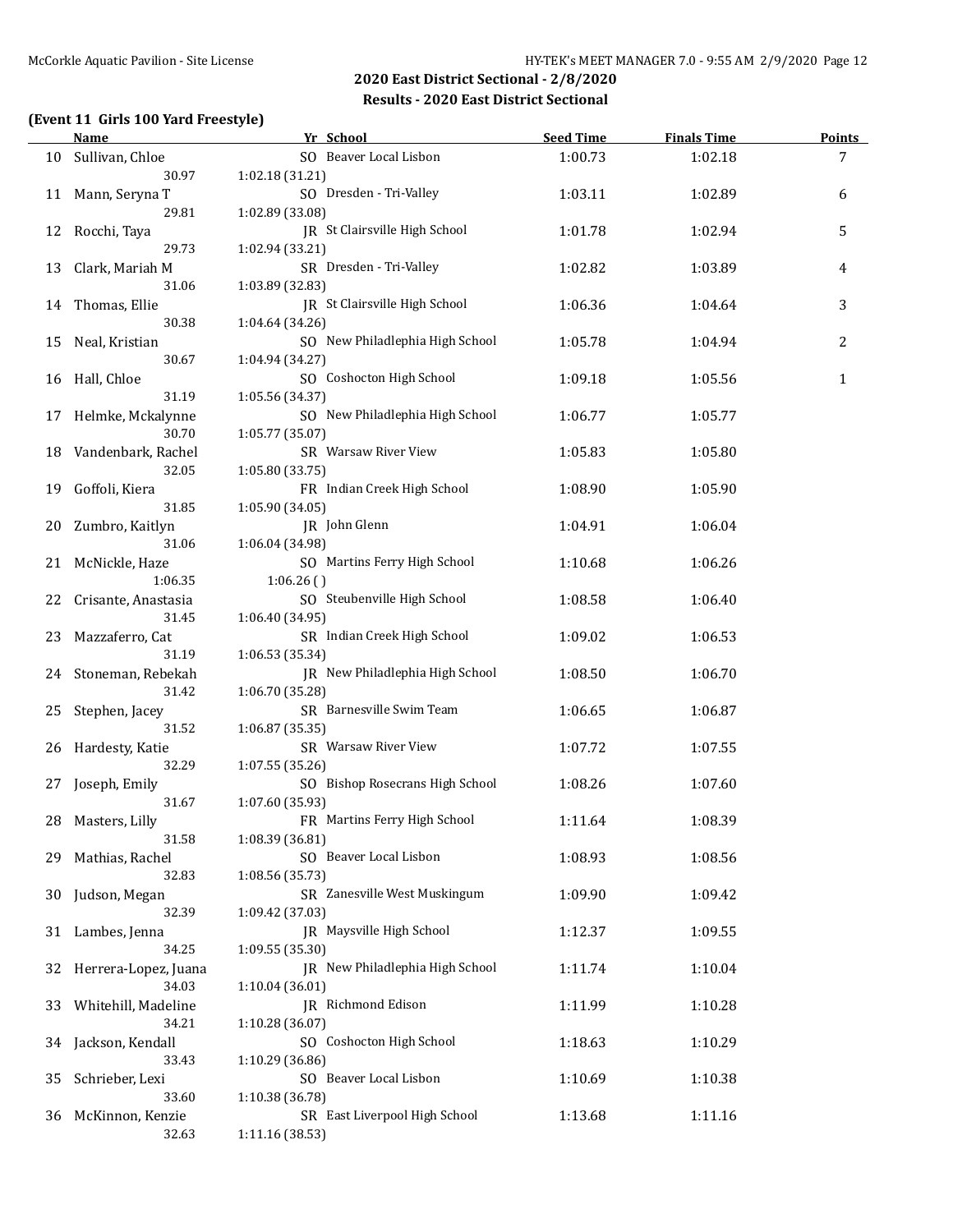### **(Event 11 Girls 100 Yard Freestyle)**

|     | <b>Name</b>         | Yr School                                 | <b>Seed Time</b> | <b>Finals Time</b> | <b>Points</b> |
|-----|---------------------|-------------------------------------------|------------------|--------------------|---------------|
|     | 37 Scott, Audrey    | FR Richmond Edison                        | 1:18.23          | 1:11.32            |               |
|     | 34.92               | 1:11.32 (36.40)                           |                  |                    |               |
| 38  | Morris, Kyla        | SR Barnesville Swim Team                  | 1:12.40          | 1:12.11            |               |
|     | 35.31               | 1:12.11 (36.80)                           |                  |                    |               |
| 39  | Sroka, Emma         | SO Belmont Union Local                    | 1:13.53          | 1:12.25            |               |
|     | 35.16               | 1:12.25 (37.09)                           |                  |                    |               |
| 40  | Roberson, Bianca    | SR Warsaw River View                      | 1:15.91          | 1:12.63            |               |
|     | 34.55               | 1:12.63 (38.08)                           |                  |                    |               |
| 41  | Cahoon, Zoey        | SO Cambridge High School                  | 1:12.65          | 1:12.70            |               |
|     | 35.57               | 1:12.70 (37.13)                           |                  |                    |               |
| 42  | Schafer, Jaymie     | FR Belmont Union Local                    | 1:12.69          | 1:13.01            |               |
|     | 34.41               | 1:13.01 (38.60)                           |                  |                    |               |
| 43  | Harper, Sophia      | FR Cambridge High School                  | 1:21.99          | 1:13.17            |               |
|     | 33.92               |                                           |                  |                    |               |
|     |                     | 1:13.17 (39.25)<br>SO Beaver Local Lisbon |                  |                    |               |
|     | 44 Riccardo, Leah   |                                           | 1:13.64          | 1:13.47            |               |
|     | 36.02               | 1:13.47 (37.45)                           |                  |                    |               |
| 45  | Stevens, Aliya      | SR Warsaw River View                      | 1:15.30          | 1:13.61            |               |
|     | 35.43               | 1:13.61 (38.18)                           |                  |                    |               |
| *46 | Lucas, Avery        | FR Indian Creek High School               | 1:17.94          | 1:13.95            |               |
|     | 34.60               | 1:13.95 (39.35)                           |                  |                    |               |
| *46 | Orsay, Maria        | FR Steubenville Catholic Central          | 1:15.95          | 1:13.95            |               |
|     | 35.34               | 1:13.95 (38.61)                           |                  |                    |               |
| 48  | Hines, Braelyn      | JR Zanesville West Muskingum              | 1:12.47          | 1:14.26            |               |
|     | 35.12               | 1:14.26 (39.14)                           |                  |                    |               |
| 49  | Buchtel, Emma       | SO Cambridge High School                  | 1:18.04          | 1:14.79            |               |
|     | 36.93               | 1:14.79 (37.86)                           |                  |                    |               |
| 50  | Hartley, Brina      | FR Maysville High School                  | 1:18.80          | 1:16.95            |               |
|     | 36.32               | 1:16.95 (40.63)                           |                  |                    |               |
| 51  | Stewart, Mychi      | SO Richmond Edison                        | 1:20.64          | 1:17.17            |               |
|     | 36.05               | 1:17.17 (41.12)                           |                  |                    |               |
| 52  | King, Trystan       | FR Cambridge High School                  | 1:17.45          | 1:17.66            |               |
|     | 36.95               | 1:17.66 (40.71)                           |                  |                    |               |
| 53  | Vulgamore, Linsey   | SR East Liverpool High School             | 1:16.69          | 1:18.14            |               |
|     | 35.65               | 1:18.14 (42.49)                           |                  |                    |               |
|     | 54 Allen, Teresia   | JR Steubenville High School               | 1:18.19          | 1:18.43            |               |
|     | 36.68               | 1:18.43 (41.75)                           |                  |                    |               |
|     | 55 Savinell, Kaelyn | SR Steubenville High School               | 1:20.23          | 1:18.79            |               |
|     | 37.03               | 1:18.79 (41.76)                           |                  |                    |               |
| 56  | Taglione, Bella     | SR Steubenville High School               | 1:20.76          | 1:19.28            |               |
|     | 37.72               | 1:19.28 (41.56)                           |                  |                    |               |
| 57  | Dysart, Kenlie      | JR Zanesville West Muskingum              | 1:24.22          | 1:19.79            |               |
| 58  | Kinney, Abigail     | SR Zanesville West Muskingum              | 1:20.81          | 1:20.49            |               |
|     | 38.43               | 1:20.49 (42.06)                           |                  |                    |               |
|     |                     | FR Barnesville Swim Team                  |                  |                    |               |
| 59  | Johnson, Aubrey     |                                           | 1:19.15          | 1:21.15            |               |
|     | 38.17               | 1:21.15 (42.98)                           |                  |                    |               |
| 60  | LaCroix, Jensen     | FR John Glenn                             | 1:22.13          | 1:21.72            |               |
|     | 39.04               | 1:21.72 (42.68)                           |                  |                    |               |
| 61  | Carson, Riley       | JR Maysville High School                  | 1:21.05          | 1:22.97            |               |
|     | 37.88               | 1:22.97 (45.09)                           |                  |                    |               |
| 62  | Myers, Gabbi        | SO Indian Creek High School               | 1:21.32          | 1:23.23            |               |
|     | 40.05               | 1:23.23 (43.18)                           |                  |                    |               |
| 63  | Crutchfield, Grace  | FR John Glenn                             | 1:22.11          | 1:24.12            |               |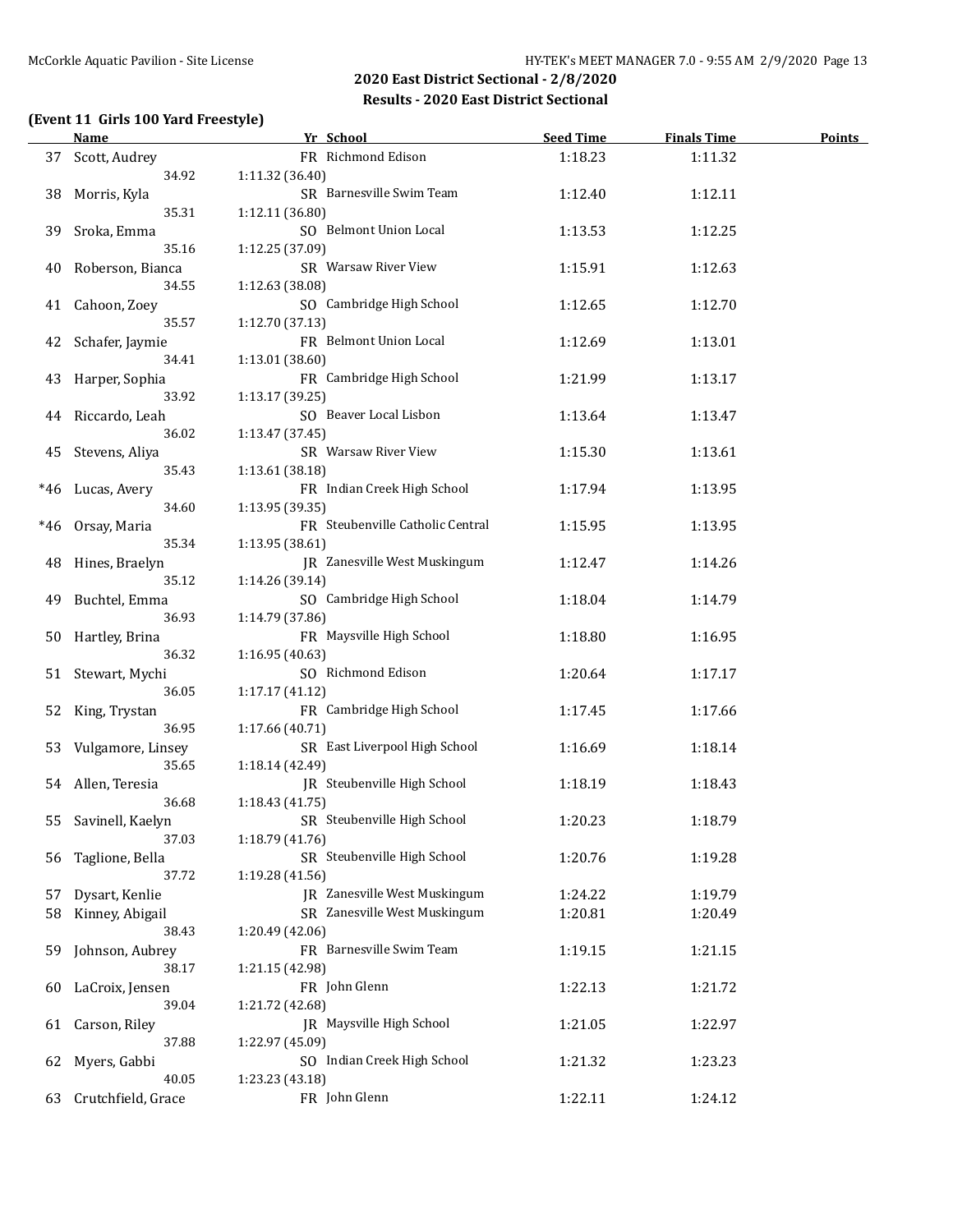### **(Event 11 Girls 100 Yard Freestyle)**

|          | <b>Name</b>          | Yr School                        | <b>Seed Time</b> | <b>Finals Time</b> | <b>Points</b> |
|----------|----------------------|----------------------------------|------------------|--------------------|---------------|
| 64       | Paulick, Keiarah     | FR Belmont Union Local           | 1:25.62          | 1:25.34            |               |
|          | 42.50                | 1:25.34 (42.84)                  |                  |                    |               |
| 65       | Starcher, Tomi       | Philo High School<br>IR          | 1:32.70          | 1:26.64            |               |
|          | 42.04                | 1:26.64 (44.60)                  |                  |                    |               |
| 66       | Parker, Isabella     | FR Belmont Union Local           | 1:27.02          | 1:29.20            |               |
|          | 40.87                | 1:29.20 (48.33)                  |                  |                    |               |
| 67       | White, Jade          | SR Dresden - Tri-Valley          | 1:35.56          | 1:33.84            |               |
|          | 44.24                | 1:33.84 (49.60)                  |                  |                    |               |
| 68       | Kallay, Mya          | FR Steubenville Catholic Central | 1:33.22          | 1:35.81            |               |
|          | 42.57                | 1:35.81 (53.24)                  |                  |                    |               |
| $\cdots$ | Sotchenko, Oryna     | Zanesville High School<br>SO.    | 1:24.71          | DQ                 |               |
|          | False start          |                                  |                  |                    |               |
|          | 38.20                | DO (47.14)                       |                  |                    |               |
| $---$    | DeLong, Abbey        | IR East Liverpool High School    | 1:19.93          | <b>DFS</b>         |               |
|          | Declared false start |                                  |                  |                    |               |

#### **Event 12 Boys 100 Yard Freestyle**

|    | <b>Name</b>         | Yr School                       | <b>Seed Time</b> | <b>Finals Time</b> | <b>Points</b> |
|----|---------------------|---------------------------------|------------------|--------------------|---------------|
|    | 1 Bolinger, Jarrett | SR Martins Ferry High School    | 49.80            | 50.81              | 20            |
|    | 23.75               | 50.81 (27.06)                   |                  |                    |               |
| 2  | Pepper, Reas        | JR Warsaw River View            | 54.82            | 51.83              | 17            |
|    | 24.97               | 51.83 (26.86)                   |                  |                    |               |
| 3  | Marling, Matthew    | SR St Clairsville High School   | 52.73            | 52.01              | 16            |
|    | 24.57               | 52.01 (27.44)                   |                  |                    |               |
| 4  | Power, Tanner       | SR Steubenville High School     | 53.92            | 52.60              | 15            |
|    | 24.92               | 52.60 (27.68)                   |                  |                    |               |
| 5. | Ross, Patrick J     | JR Meadowbrook                  | 51.48            | 52.94              | 14            |
|    | 24.87               | 52.94 (28.07)                   |                  |                    |               |
| 6  | Wilson, Ty          | SR Dover High School            | 54.02            | 53.74              | 13            |
|    | 25.30               | 53.74 (28.44)                   |                  |                    |               |
|    | Dreier, Caleb       | SO Maysville High School        | 54.16            | 53.87              | 12            |
|    | 25.99               | 53.87 (27.88)                   |                  |                    |               |
| 8  | Bible, Coen         | SO Warsaw River View            | 55.16            | 53.91              | 11            |
|    | 25.88               | 53.91 (28.03)                   |                  |                    |               |
| 9  | Roberts, JT         | JR Warsaw River View            | 54.48            | 54.46              | 9             |
|    | 26.65               | 54.46 (27.81)                   |                  |                    |               |
| 10 | Norris, Kaleb       | SR Steubenville High School     | 54.17            | 54.84              | 7             |
|    | 26.06               | 54.84 (28.78)                   |                  |                    |               |
| 11 | Myers, Jacob        | SO East Liverpool High School   | 54.40            | 55.20              | 6             |
|    | 26.09               | 55.20 (29.11)                   |                  |                    |               |
| 12 | Hauck, Greg         | JR Steubenville High School     | 58.95            | 56.80              | 5             |
|    | 27.58               | 56.80 (29.22)                   |                  |                    |               |
| 13 | Cox, Kyle           | SR New Philadlephia High School | 52.59            | 56.87              | 4             |
|    | 26.15               | 56.87 (30.72)                   |                  |                    |               |
| 14 | Rose, Dakota        | SR Indian Creek High School     | 57.86            | 57.56              | 3             |
|    | 27.49               | 57.56 (30.07)                   |                  |                    |               |
| 15 | McNickle, Ezra      | SR Martins Ferry High School    | 1:00.79          | 57.75              | 2             |
|    | 27.26               | 57.75 (30.49)                   |                  |                    |               |
| 16 | Better, Malek       | JR Warsaw River View            | 59.35            | 57.82              | $\mathbf{1}$  |
|    | 27.68               | 57.82 (30.14)                   |                  |                    |               |
| 17 | Stephen, Jett       | SO Barnesville Swim Team        | 57.38            | 57.83              |               |
|    | 27.63               | 57.83 (30.20)                   |                  |                    |               |
| 18 | Neville, Dylan      | JR Beaver Local Lisbon          | 59.26            | 58.45              |               |
|    | 28.02               | 58.45 (30.43)                   |                  |                    |               |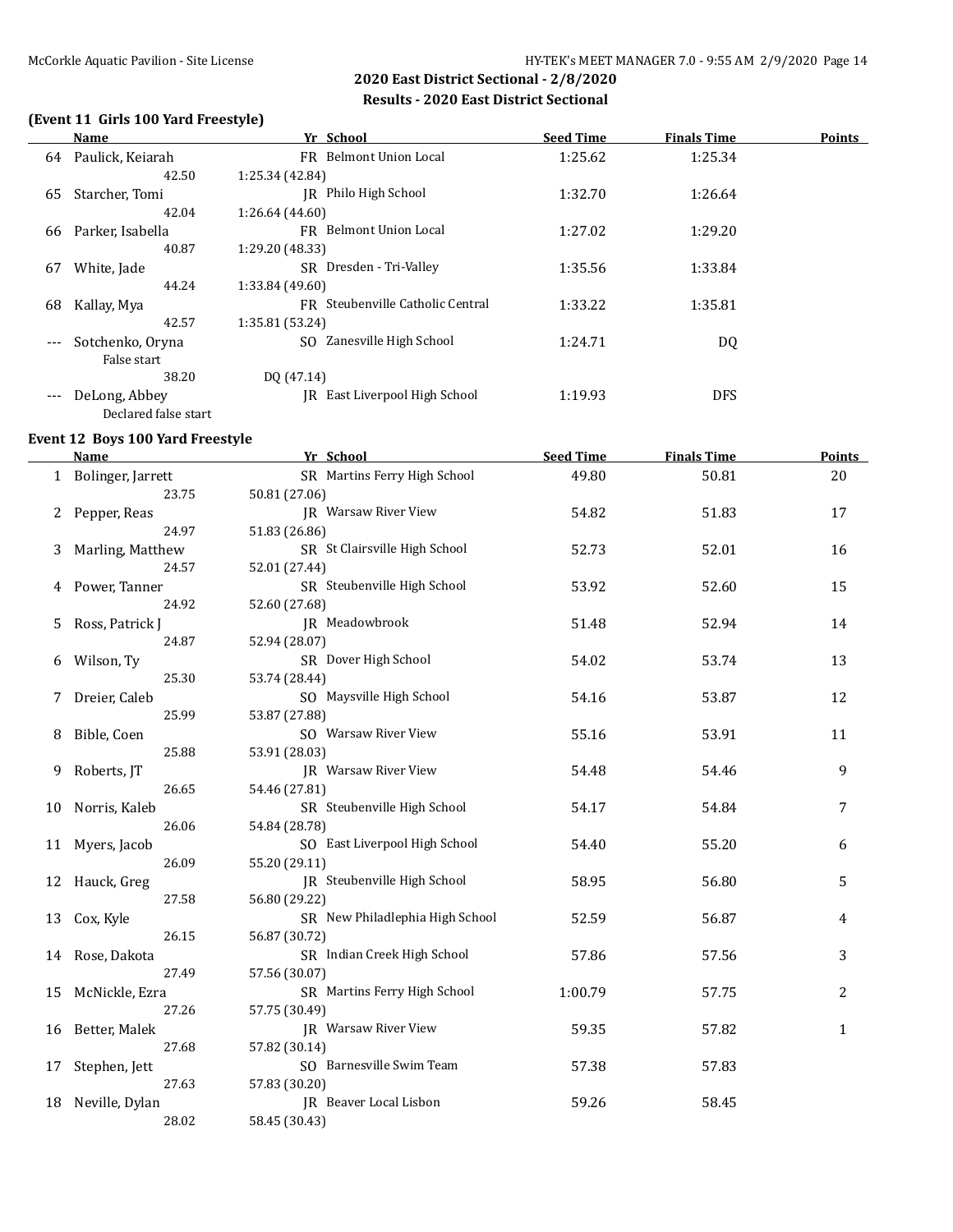### **(Event 12 Boys 100 Yard Freestyle)**

|    | <b>Name</b>        | Yr School                       | <b>Seed Time</b> | <b>Finals Time</b> | <b>Points</b> |
|----|--------------------|---------------------------------|------------------|--------------------|---------------|
|    | 19 Amos, Tye       | SO Dover High School            | 1:00.47          | 58.47              |               |
|    | 27.81              | 58.47 (30.66)                   |                  |                    |               |
| 20 | Headley, Owen      | FR John Glenn                   | 58.77            | 1:00.90            |               |
|    | 28.19              | 1:00.90 (32.71)                 |                  |                    |               |
|    | 21 Howell, Cole    | SO Dover High School            | 1:11.47          | 1:00.96            |               |
|    | 29.19              | 1:00.96 (31.77)                 |                  |                    |               |
| 22 | Markley, Noah      | SR New Philadlephia High School | 1:03.59          | 1:01.39            |               |
|    | 30.29              | 1:01.39 (31.10)                 |                  |                    |               |
| 23 | Dawson, Nathan     | JR East Liverpool High School   | 1:04.59          | 1:01.96            |               |
|    | 29.09              | 1:01.96 (32.87)                 |                  |                    |               |
|    | 24 Werntz, Cole    | JR Dover High School            | 1:05.12          | 1:02.11            |               |
|    | 29.81              | 1:02.11 (32.30)                 |                  |                    |               |
| 25 | Nelson, Craig      | JR Zanesville West Muskingum    | 1:01.65          | 1:02.90            |               |
|    | 30.20              |                                 |                  |                    |               |
|    |                    | 1:02.90 (32.70)                 |                  |                    |               |
| 26 | Maiorano, Porter   | SR Indian Creek High School     | 1:02.84          | 1:03.57            |               |
|    | 29.86              | 1:03.57 (33.71)                 |                  |                    |               |
| 27 | McDonald, Schawn m | JR Dresden - Tri-Valley         | 1:06.95          | 1:04.65            |               |
|    | 29.94              | 1:04.65 (34.71)                 |                  |                    |               |
| 28 | McCabe, Connor     | FR Coshocton High School        | 1:03.51          | 1:04.71            |               |
|    | 30.73              | 1:04.71 (33.98)                 |                  |                    |               |
| 29 | Lopez, Noe         | SO Cambridge High School        | 1:07.58          | 1:06.07            |               |
|    | 31.81              | 1:06.07 (34.26)                 |                  |                    |               |
| 30 | Lentz, Gabe E      | FR Dresden - Tri-Valley         | 1:14.48          | 1:06.33            |               |
|    | 32.37              | 1:06.33 (33.96)                 |                  |                    |               |
|    | 31 Adkins, Lee L   | FR Belmont Union Local          | 1:10.88          | 1:08.08            |               |
|    | 31.71              | 1:08.08 (36.37)                 |                  |                    |               |
| 32 | Kline, Joe         | SO Bishop Rosecrans High School | 1:07.48          | 1:08.59            |               |
|    | 32.10              | 1:08.59 (36.49)                 |                  |                    |               |
| 33 | Maiorano, Sam      | SO Indian Creek High School     | 1:04.66          | 1:08.85            |               |
|    | 31.00              | 1:08.85 (37.85)                 |                  |                    |               |
|    | 34 Huhn, Dalton    | FR Cambridge High School        | 1:11.54          | 1:08.93            |               |
|    | 33.30              | 1:08.93 (35.63)                 |                  |                    |               |
| 35 | Fulton, Greg       | SO Steubenville High School     | 1:16.03          | 1:09.22            |               |
|    | 31.81              | 1:09.22 (37.41)                 |                  |                    |               |
|    | 36 Schmidt, August | SO Barnesville Swim Team        | 1:10.21          | 1:09.24            |               |
|    | 32.84              | 1:09.24 (36.40)                 |                  |                    |               |
|    | 37 Hoppel, Jace    | FR Beaver Local Lisbon          | 1:09.71          | 1:11.55            |               |
|    | 33.81              | 1:11.55 (37.74)                 |                  |                    |               |
| 38 | Donley, Jonathan   | JR Indian Creek High School     | 1:13.75          | 1:12.46            |               |
|    | 34.66              | 1:12.46 (37.80)                 |                  |                    |               |
| 39 | Allen, Cameron     | JR Zanesville West Muskingum    | 1:10.88          | 1:13.53            |               |
|    | 33.78              | 1:13.53 (39.75)                 |                  |                    |               |
|    |                    | FR Richmond Edison              |                  |                    |               |
| 40 | Ferguson, Aiden    |                                 | 1:15.99          | 1:13.58            |               |
|    | 33.33              | 1:13.58 (40.25)                 |                  |                    |               |
| 41 | Gallagher, Michael | SO Barnesville Swim Team        | 1:16.45          | 1:13.69            |               |
|    | 34.16              | 1:13.69 (39.53)                 |                  |                    |               |
| 42 | Wright, Orion      | SR Zanesville High School       | 1:12.95          | 1:13.82            |               |
|    | 35.13              | 1:13.82 (38.69)                 |                  |                    |               |
| 43 | Applin, Brandon    | JR Cambridge High School        | 1:15.39          | 1:15.85            |               |
|    | 35.60              | 1:15.85 (40.25)                 |                  |                    |               |
| 44 | Todd, Jeremy       | JR East Liverpool High School   | 1:17.52          | 1:18.67            |               |
|    | 35.12              | 1:18.67 (43.55)                 |                  |                    |               |
| 45 | Cameron, Zackery   | SR East Liverpool High School   | 1:23.49          | 1:20.51            |               |
|    | 36.17              | 1:20.51 (44.34)                 |                  |                    |               |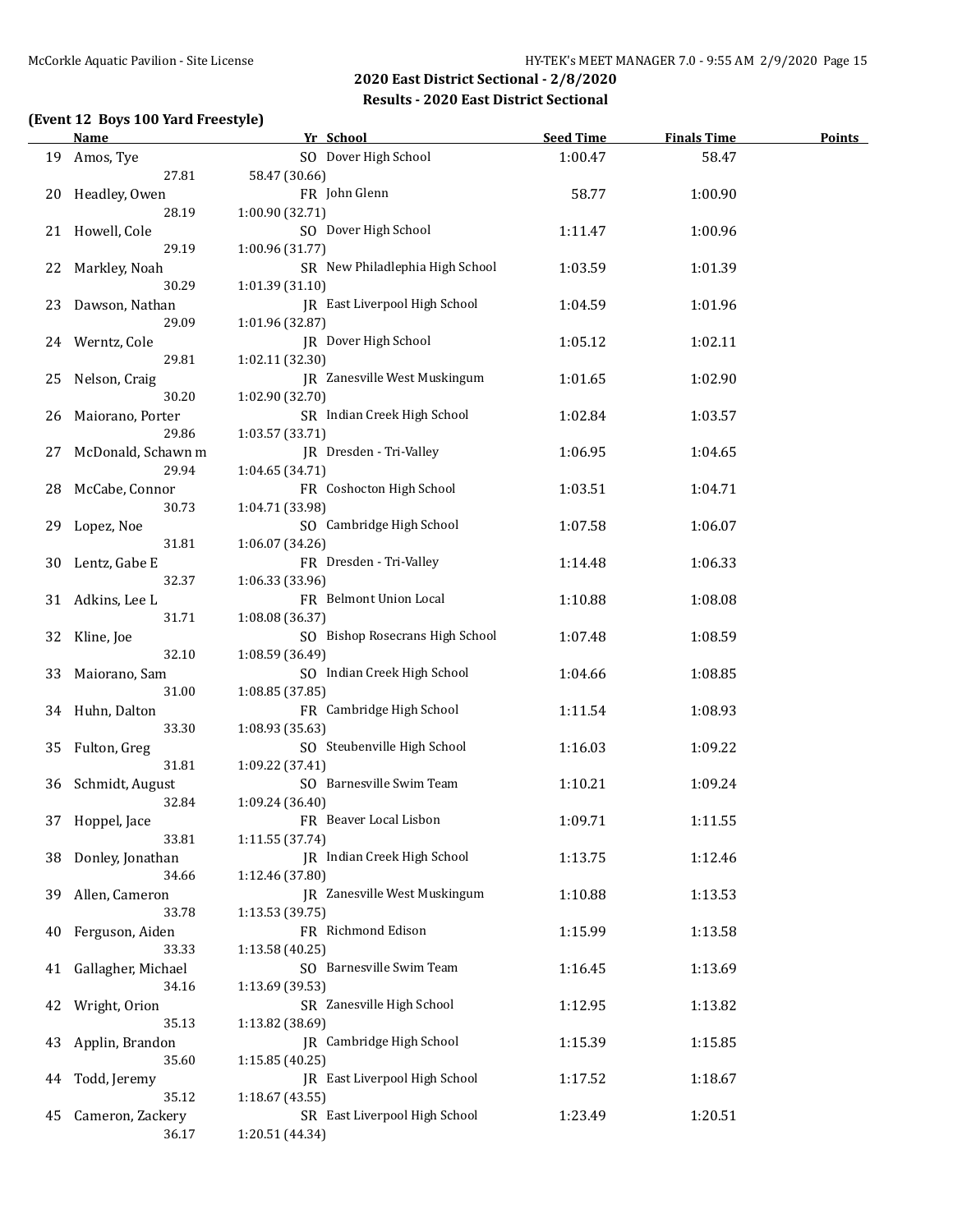### **(Event 12 Boys 100 Yard Freestyle)**

|    | <b>Name</b>                       | Yr School       |                                 | <b>Seed Time</b> | <b>Finals Time</b> | <b>Points</b> |
|----|-----------------------------------|-----------------|---------------------------------|------------------|--------------------|---------------|
|    | 46 Croston, Chaithen              |                 | FR Zanesville High School       | 1:23.73          | 1:27.18            |               |
|    | 40.67                             | 1:27.18 (46.51) |                                 |                  |                    |               |
| 47 | Beale, Tracy E                    |                 | SR Dresden - Tri-Valley         | 1:33.44          | 1:34.23            |               |
|    | 45.66                             | 1:34.23 (48.57) |                                 |                  |                    |               |
|    | Caldwell, Xander                  |                 | FR Cambridge High School        | 1:09.48          | <b>NS</b>          |               |
|    |                                   |                 |                                 |                  |                    |               |
|    | Event 13 Girls 500 Yard Freestyle |                 |                                 |                  |                    |               |
|    | <b>Name</b>                       | Yr School       |                                 | <b>Seed Time</b> | <b>Finals Time</b> | <b>Points</b> |
|    | 1 Marody, Maggie                  |                 | JR St Clairsville High School   | 5:09.89          | 5:11.18            | 20            |
|    | 28.34                             | 58.86 (30.52)   | 1:30.00 (31.14)                 | 2:01.59 (31.59)  |                    |               |
|    | 2:33.03 (31.44)                   | 3:04.85 (31.82) | 3:36.71 (31.86)                 | 4:08.74 (32.03)  |                    |               |
|    | 4:40.21 (31.47)                   | 5:11.18 (30.97) |                                 |                  |                    |               |
|    | 2 Peters, Riley                   |                 | SR Dover High School            | 5:40.67          | 5:33.58            | 17            |
|    | 30.18                             | 1:02.79 (32.61) | 1:36.55 (33.76)                 | 2:10.68 (34.13)  |                    |               |
|    | 2:44.75 (34.07)                   | 3:19.13 (34.38) | 3:52.91 (33.78)                 | 4:26.47 (33.56)  |                    |               |
|    | 5:00.79 (34.32)                   | 5:33.58 (32.79) |                                 |                  |                    |               |
| 3  | Smith, Erin                       |                 | SR Dover High School            | 5:39.23          | 5:38.94            | 16            |
|    | 29.67                             | 1:01.96 (32.29) | 1:34.85 (32.89)                 | 2:08.30 (33.45)  |                    |               |
|    | 2:42.61 (34.31)                   | 3:17.56 (34.95) | 3:52.58 (35.02)                 | 4:28.15 (35.57)  |                    |               |
|    | 5:03.80 (35.65)                   | 5:38.94 (35.14) |                                 |                  |                    |               |
|    | 4 Gao, Grace                      |                 | JR New Philadlephia High School | 5:48.63          | 5:50.83            | 15            |
|    | 31.02                             | 1:04.48 (33.46) | 1:39.38 (34.90)                 | 2:15.64 (36.26)  |                    |               |
|    | 2:51.99 (36.35)                   | 3:28.48 (36.49) | 4:05.60 (37.12)                 | 4:41.97 (36.37)  |                    |               |
|    | 5:17.55 (35.58)                   | 5:50.83 (33.28) |                                 |                  |                    |               |
| 5. | Noretto, Olivia                   |                 | FR Dover High School            | 5:50.20          | 5:54.96            | 14            |
|    | 31.50                             | 1:06.84 (35.34) | 1:42.65 (35.81)                 | 2:19.29 (36.64)  |                    |               |
|    | 2:56.76 (37.47)                   | 3:33.61 (36.85) | 4:10.16 (36.55)                 | 4:46.87 (36.71)  |                    |               |
|    | 5:22.09 (35.22)                   | 5:54.96 (32.87) |                                 |                  |                    |               |
| 6  | Zimmerly, Shaelyn                 |                 | SO New Philadlephia High School | 6:13.23          | 6:03.30            | 13            |
|    | 32.05                             | 1:08.91 (36.86) | 1:46.29 (37.38)                 | 2:23.27 (36.98)  |                    |               |
|    | 3:00.30 (37.03)                   | 3:37.68 (37.38) | 4:15.38 (37.70)                 | 4:52.25 (36.87)  |                    |               |
|    | 5:28.53 (36.28)                   | 6:03.30(34.77)  |                                 |                  |                    |               |
|    | 7 Henninge, Makayla               |                 | SR Dover High School            | 6:22.77          | 6:10.42            | 12            |
|    | 31.22                             | 1:06.81 (35.59) | 1:42.68 (35.87)                 | 2:19.83 (37.15)  |                    |               |
|    | 2:57.69 (37.86)                   | 3:36.20 (38.51) | 4:14.55 (38.35)                 | 4:53.31 (38.76)  |                    |               |
|    | 5:32.94 (39.63)                   | 6:10.42 (37.48) |                                 |                  |                    |               |
| 8  | Cardani, Grace                    |                 | SR New Philadlephia High School | 6:26.03          | 6:13.76            | 11            |
|    | 32.45                             | 1:08.57 (36.12) | 1:46.61 (38.04)                 | 2:24.70 (38.09)  |                    |               |
|    | 3:03.23 (38.53)                   | 3:42.13 (38.90) | 4:20.81 (38.68)                 | 4:59.36 (38.55)  |                    |               |
|    | 5:37.16 (37.80)                   | 6:13.76 (36.60) |                                 |                  |                    |               |
| 9  |                                   | SR John Glenn   |                                 | 6:19.20          |                    | 9             |
|    | Curtis, Tara<br>31.34             | 1:06.96 (35.62) | 1:43.77 (36.81)                 | 2:21.58 (37.81)  | 6:15.37            |               |
|    | 3:00.01 (38.43)                   |                 | 4:18.33 (39.47)                 |                  |                    |               |
|    |                                   | 3:38.86 (38.85) |                                 | 4:58.53 (40.20)  |                    |               |
|    | 5:38.25 (39.72)                   | 6:15.37 (37.12) | SO Barnesville Swim Team        |                  |                    |               |
| 10 | Strous, Jordyn                    |                 |                                 | 6:40.54          | 6:25.61            | 7             |
|    | 32.35                             | 1:08.59 (36.24) | 1:47.09 (38.50)                 | 2:26.41 (39.32)  |                    |               |
|    | 3:06.16 (39.75)                   | 3:46.50 (40.34) | 4:26.37 (39.87)                 | 5:06.75 (40.38)  |                    |               |
|    | 5:47.38 (40.63)                   | 6:25.61 (38.23) |                                 |                  |                    |               |
|    | 11 Starkey, Gia                   |                 | FR Martins Ferry High School    | 6:37.32          | 6:33.28            | 6             |
|    | 32.43                             | 1:09.03 (36.60) | 1:48.06 (39.03)                 | 2:28.60 (40.54)  |                    |               |
|    | 3:09.52 (40.92)                   | 3:51.66 (42.14) | 4:33.02 (41.36)                 | 5:14.89 (41.87)  |                    |               |
|    | 5:56.01 (41.12)                   | 6:33.28 (37.27) |                                 |                  |                    |               |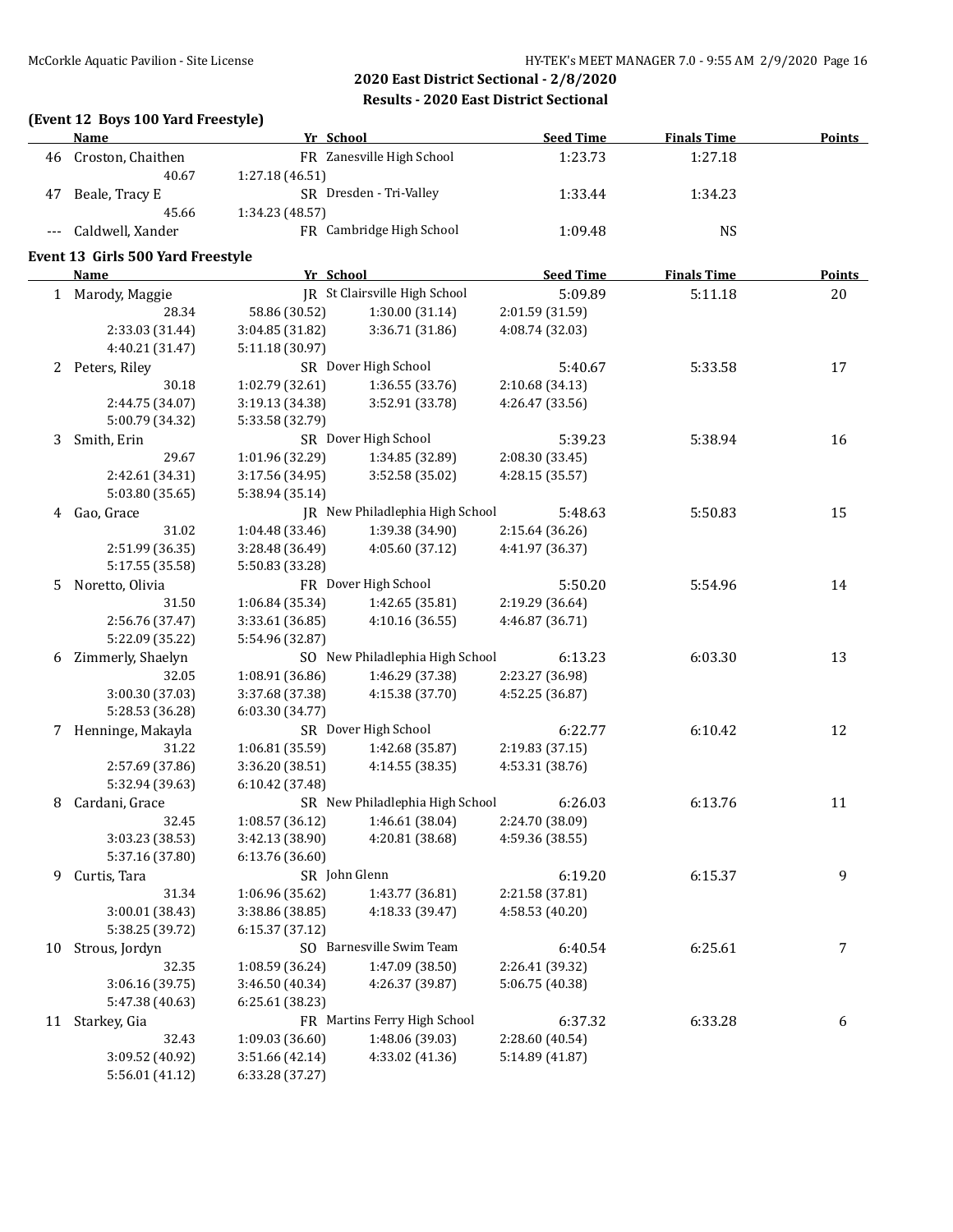### **(Event 13 Girls 500 Yard Freestyle)**

|     | Name                 | Yr School       |                                   | <b>Seed Time</b> | <b>Finals Time</b> | <b>Points</b> |
|-----|----------------------|-----------------|-----------------------------------|------------------|--------------------|---------------|
|     | 12 Krol, Marli       |                 | FR Martins Ferry High School      | 7:05.82          | 6:42.87            | 5             |
|     | 33.30                | 1:11.69 (38.39) | 1:52.42 (40.73)                   | 2:34.12 (41.70)  |                    |               |
|     | 3:15.64 (41.52)      | 3:57.00 (41.36) | 4:39.77 (42.77)                   | 5:21.67 (41.90)  |                    |               |
|     | 6:03.72 (42.05)      | 6:42.87 (39.15) |                                   |                  |                    |               |
|     | 13 Lozowski, MaryAnn |                 | <b>IR</b> Warsaw River View       | 7:02.46          | 6:49.89            | 4             |
|     | 35.83                | 1:17.06 (41.23) | 1:59.33 (42.27)                   | 2:42.26 (42.93)  |                    |               |
|     | 3:24.55 (42.29)      | 4:06.82 (42.27) | 4:48.66 (41.84)                   | 5:30.50 (41.84)  |                    |               |
|     | 6:11.17(40.67)       | 6:49.89 (38.72) |                                   |                  |                    |               |
|     | 14 Poremba, Caitlin  |                 | JR New Philadlephia High School   | 7:02.16          | 6:52.63            | 3             |
|     | 35.24                | 1:15.13 (39.89) | 1:56.91 (41.78)                   | 2:39.88 (42.97)  |                    |               |
|     | 3:22.07 (42.19)      | 4:04.56 (42.49) | 4:47.88 (43.32)                   | 5:31.65 (43.77)  |                    |               |
|     | 6:13.28 (41.63)      | 6:52.63 (39.35) |                                   |                  |                    |               |
|     | 15 Vargo, Kayleygh   |                 | JR Martins Ferry High School      | 7:18.28          | 6:54.16            | 2             |
|     | 36.31                | 1:16.56(40.25)  | 1:58.07 (41.51)                   | 2:40.76 (42.69)  |                    |               |
|     | 3:23.35 (42.59)      | 4:06.08 (42.73) | 4:48.54 (42.46)                   | 5:31.01 (42.47)  |                    |               |
|     |                      |                 |                                   |                  |                    |               |
|     | 6:13.88 (42.87)      | 6:54.16 (40.28) | SO Dresden - Tri-Valley           |                  |                    |               |
|     | 16 Norman, Allie J   |                 |                                   | 7:31.13          | 7:04.27            | $\mathbf{1}$  |
|     | 37.39                | 1:20.46 (43.07) | 2:03.41 (42.95)                   | 2:46.06 (42.65)  |                    |               |
|     | 3:29.95 (43.89)      | 4:13.29 (43.34) | 4:57.94 (44.65)                   | 5:41.20 (43.26)  |                    |               |
|     | 6:25.04 (43.84)      | 7:04.27 (39.23) |                                   |                  |                    |               |
|     | 17 Felumlee, Macey M |                 | JR Dresden - Tri-Valley           | 8:03.05          | 7:23.47            |               |
|     | 39.28                | 1:23.34 (44.06) | 2:08.47 (45.13)                   | 2:54.21 (45.74)  |                    |               |
|     | 3:40.43 (46.22)      | 4:26.87 (46.44) | 5:13.52 (46.65)                   | 5:59.44 (45.92)  |                    |               |
|     | 6:44.77 (45.33)      | 7:23.47 (38.70) |                                   |                  |                    |               |
|     | 18 Smalley, Krysten  |                 | SO Warsaw River View              | 7:50.20          | 7:24.89            |               |
|     | 38.47                | 1:21.34 (42.87) | 2:07.19 (45.85)                   | 2:53.63 (46.44)  |                    |               |
|     | 3:39.82 (46.19)      | 4:26.13 (46.31) | 5:11.85 (45.72)                   | 5:58.17 (46.32)  |                    |               |
|     | 6:44.47 (46.30)      | 7:24.89 (40.42) |                                   |                  |                    |               |
|     | 19 Hampp, Treva      |                 | JR Maysville High School          | 7:43.00          | 7:32.12            |               |
|     | 38.16                | 1:21.83 (43.67) | 2:06.84(45.01)                    | 2:52.66 (45.82)  |                    |               |
|     | 3:39.25 (46.59)      | 4:27.04 (47.79) | 5:13.99 (46.95)                   | 6:02.52 (48.53)  |                    |               |
|     | 6:49.32 (46.80)      | 7:32.12 (42.80) |                                   |                  |                    |               |
|     | 20 Harper, Kayley L  |                 | SR Dresden - Tri-Valley           | 7:52.85          | 7:46.82            |               |
|     | 42.78                | 1:29.08 (46.30) | 2:17.28 (48.20)                   | 3:05.05 (47.77)  |                    |               |
|     | 3:53.68 (48.63)      | 4:41.46 (47.78) |                                   | 6:17.06()        |                    |               |
|     | 7:04.54 (47.48)      | 7:46.82 (42.28) |                                   |                  |                    |               |
|     | 21 Davis, Katie E    |                 | FR Dresden - Tri-Valley           | 8:13.61          | 7:51.08            |               |
|     | 39.05                |                 | $1:25.32(46.27)$ $2:13.31(47.99)$ | 3:01.55 (48.24)  |                    |               |
|     | 3:50.42 (48.87)      | 4:38.92 (48.50) | 5:28.42 (49.50)                   | 6:17.48 (49.06)  |                    |               |
|     | 7:06.11 (48.63)      | 7:51.08 (44.97) |                                   |                  |                    |               |
|     | 22 Ponish, Brooklyn  |                 | FR Maysville High School          | 8:07.09          | 8:10.75            |               |
|     | 42.95                | 1:31.92 (48.97) | 2:22.45 (50.53)                   | 3:13.21 (50.76)  |                    |               |
|     | 4:03.21 (50.00)      | 4:54.09 (50.88) | 5:45.23 (51.14)                   | 6:36.38 (51.15)  |                    |               |
|     | 7:26.26 (49.88)      | 8:10.75 (44.49) |                                   |                  |                    |               |
| 23  | Todd, Caitlyn        |                 | FR Cambridge High School          | 8:31.57          | 8:26.63            |               |
|     | 43.60                | 1:34.12 (50.52) | 2:26.74 (52.62)                   | 3:18.55 (51.81)  |                    |               |
|     | 4:09.26 (50.71)      | 5:01.86 (52.60) | 5:53.75 (51.89)                   | 6:46.35 (52.60)  |                    |               |
|     | 7:37.74 (51.39)      | 8:26.63 (48.89) |                                   |                  |                    |               |
| 24  | Ruiz, Madison        |                 | JR St Clairsville High School     | 6:49.11          | 8:49.49            |               |
|     | 38.42                | 1:28.80 (50.38) | 2:23.42 (54.62)                   | 3:18.14 (54.72)  |                    |               |
|     | 4:14.08 (55.94)      | 5:09.73 (55.65) | 6:05.39 (55.66)                   | 7:01.08 (55.69)  |                    |               |
|     | 8:49.49 (1:48.41)    |                 |                                   |                  |                    |               |
| --- | Barnett, Rachel      |                 | SR Indian Creek High School       | 8:33.31          | <b>DFS</b>         |               |
|     | Declared false start |                 |                                   |                  |                    |               |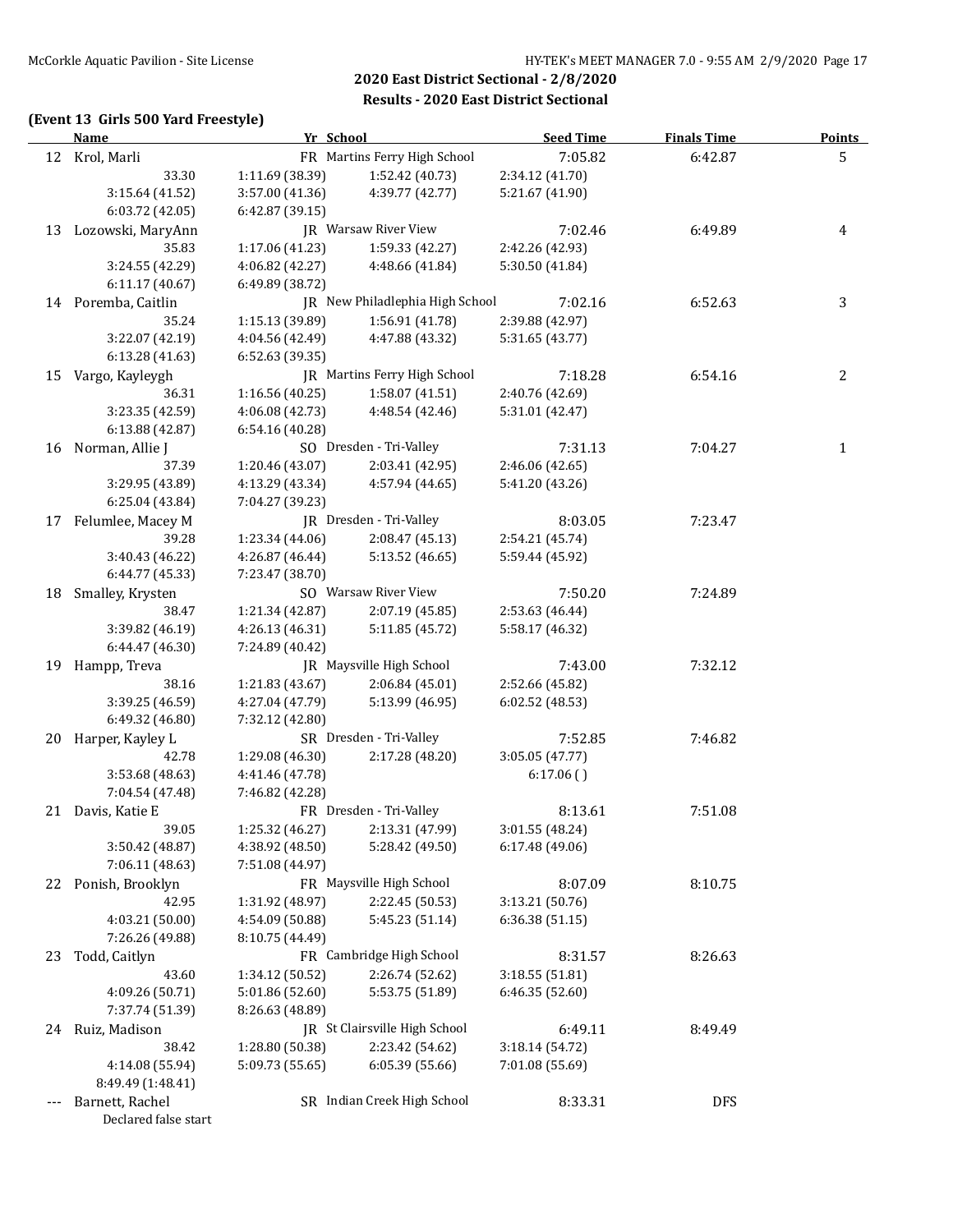### **Event 14 Boys 500 Yard Freestyle**

|    | <b>Name</b>         | Yr School       |                                   | <b>Seed Time</b> | <b>Finals Time</b> | <b>Points</b> |
|----|---------------------|-----------------|-----------------------------------|------------------|--------------------|---------------|
|    | 1 Lane, Lucas       |                 | FR Dover High School              | 4:50.32          | 4:49.87            | 20            |
|    | 27.12               | 56.32 (29.20)   | 1:26.57 (30.25)                   | 1:55.38 (28.81)  |                    |               |
|    | 2:24.64 (29.26)     | 2:54.54 (29.90) | 3:24.47 (29.93)                   | 3:53.82 (29.35)  |                    |               |
|    | 4:22.69 (28.87)     | 4:49.87 (27.18) |                                   |                  |                    |               |
|    | 2 Banks, Ethan      |                 | SR St Clairsville High School     | 5:11.67          | 5:12.57            | 17            |
|    | 27.84               | 58.37 (30.53)   | 1:29.54 (31.17)                   | 2:00.77 (31.23)  |                    |               |
|    | 2:32.25 (31.48)     | 3:04.59 (32.34) | 3:36.49 (31.90)                   | 4:08.81 (32.32)  |                    |               |
|    | 4:41.22 (32.41)     | 5:12.57 (31.35) |                                   |                  |                    |               |
| 3  | Orti Dolz, Miguel   |                 | JR New Philadlephia High School   | 5:22.71          | 5:23.12            | 16            |
|    | 27.60               | 57.96 (30.36)   | 1:30.17(32.21)                    | 2:03.19 (33.02)  |                    |               |
|    | 2:36.26 (33.07)     | 3:09.68 (33.42) | 3:43.60 (33.92)                   | 4:17.71 (34.11)  |                    |               |
|    | 4:50.99 (33.28)     | 5:23.12 (32.13) |                                   |                  |                    |               |
| 4  | Mcglumphy, Jonah    |                 | SR New Philadlephia High School   | 5:44.84          | 5:27.90            | 15            |
|    | 27.88               | 59.08 (31.20)   | 1:31.15(32.07)                    | 2:04.35 (33.20)  |                    |               |
|    | 2:37.92 (33.57)     | 3:11.89 (33.97) | 3:45.54 (33.65)                   | 4:20.07 (34.53)  |                    |               |
|    | 4:54.62 (34.55)     |                 |                                   |                  |                    |               |
|    |                     | 5:27.90 (33.28) | FR Dover High School              |                  |                    |               |
| 5  | Marshall, Cam       |                 |                                   | 5:42.48          | 5:29.88            | 14            |
|    | 28.82               | 1:01.10 (32.28) | 1:34.25(33.15)                    | 2:07.83 (33.58)  |                    |               |
|    | 2:41.98 (34.15)     | 3:15.91(33.93)  | 3:50.16(34.25)                    | 4:24.17 (34.01)  |                    |               |
|    | 4:57.67 (33.50)     | 5:29.88 (32.21) |                                   |                  |                    |               |
|    | 6 Hostetler, Drew   |                 | SO New Philadlephia High School   | 5:41.24          | 5:34.19            | 13            |
|    | 28.81               | 1:00.52 (31.71) | 1:33.27 (32.75)                   | 2:06.89 (33.62)  |                    |               |
|    | 2:41.21 (34.32)     | 3:15.64 (34.43) | 3:50.14 (34.50)                   | 4:25.14 (35.00)  |                    |               |
|    | 5:00.06 (34.92)     | 5:34.19 (34.13) |                                   |                  |                    |               |
| 7  | Blatt, Tristen      |                 | JR Martins Ferry High School      | 5:45.67          | 5:39.89            | 12            |
|    | 28.54               | 1:00.47 (31.93) | 1:33.79 (33.32)                   | 2:07.99 (34.20)  |                    |               |
|    | 2:42.72 (34.73)     | 3:17.18 (34.46) | 3:52.36 (35.18)                   | 4:28.36 (36.00)  |                    |               |
|    | 5:04.01 (35.65)     | 5:39.89 (35.88) |                                   |                  |                    |               |
| 8  | Fix, Conner         |                 | SO Dover High School              | 5:45.47          | 5:40.40            | 11            |
|    | 29.22               | 1:01.63 (32.41) | 1:35.25 (33.62)                   | 2:09.27 (34.02)  |                    |               |
|    | 2:44.70 (35.43)     | 3:19.59 (34.89) | 3:55.35 (35.76)                   | 4:31.31 (35.96)  |                    |               |
|    | 5:07.09 (35.78)     | 5:40.40 (33.31) |                                   |                  |                    |               |
| 9. | Peters, Ryan        |                 | FR Dover High School              | 5:57.58          | 5:47.88            | 9             |
|    | 30.54               | 1:04.46 (33.92) | 1:40.24 (35.78)                   | 2:16.27 (36.03)  |                    |               |
|    | 2:52.20 (35.93)     | 3:27.62 (35.42) | 4:02.75 (35.13)                   | 4:38.32 (35.57)  |                    |               |
|    | 5:13.81 (35.49)     | 5:47.88 (34.07) |                                   |                  |                    |               |
|    | 10 Wodarcyk, Wyatt  |                 | JR Martins Ferry High School      | 6:01.26          | 5:54.92            | 7             |
|    | 30.08               |                 | $1:02.33(32.25)$ $1:35.86(33.53)$ | 2:11.51 (35.65)  |                    |               |
|    | 2:47.84 (36.33)     | 3:25.12 (37.28) | 4:03.45 (38.33)                   | 4:41.40 (37.95)  |                    |               |
|    | 5:18.86 (37.46)     | 5:54.92 (36.06) |                                   |                  |                    |               |
|    | 11 Perez, Ahmed     |                 | SR Warsaw River View              | 6:05.05          | 5:57.13            | 6             |
|    | 30.07               | 1:04.22 (34.15) | 1:40.45 (36.23)                   | 2:17.57 (37.12)  |                    |               |
|    | 2:54.39 (36.82)     | 3:31.55 (37.16) | 4:08.80 (37.25)                   | 4:46.51 (37.71)  |                    |               |
|    | 5:23.89 (37.38)     | 5:57.13 (33.24) |                                   |                  |                    |               |
| 12 | Phillips, Zachariah |                 | SO Warsaw River View              | 6:11.42          | 6:01.65            | 5             |
|    | 28.75               | 1:02.68 (33.93) | 1:39.28 (36.60)                   | 2:15.94 (36.66)  |                    |               |
|    | 2:53.08 (37.14)     | 3:31.21 (38.13) | 4:09.85 (38.64)                   | 4:48.71 (38.86)  |                    |               |
|    | 5:28.00 (39.29)     | 6:01.65(33.65)  |                                   |                  |                    |               |
| 13 | Cross, Brice        |                 | JR Warsaw River View              | 6:21.10          | 6:08.84            | 4             |
|    | 31.57               | 1:07.28 (35.71) | 1:45.08 (37.80)                   | 2:23.32 (38.24)  |                    |               |
|    | 3:02.77 (39.45)     | 3:41.06 (38.29) | 4:19.74 (38.68)                   | 4:58.14 (38.40)  |                    |               |
|    | 5:35.33 (37.19)     | 6:08.84 (33.51) |                                   |                  |                    |               |
|    |                     |                 |                                   |                  |                    |               |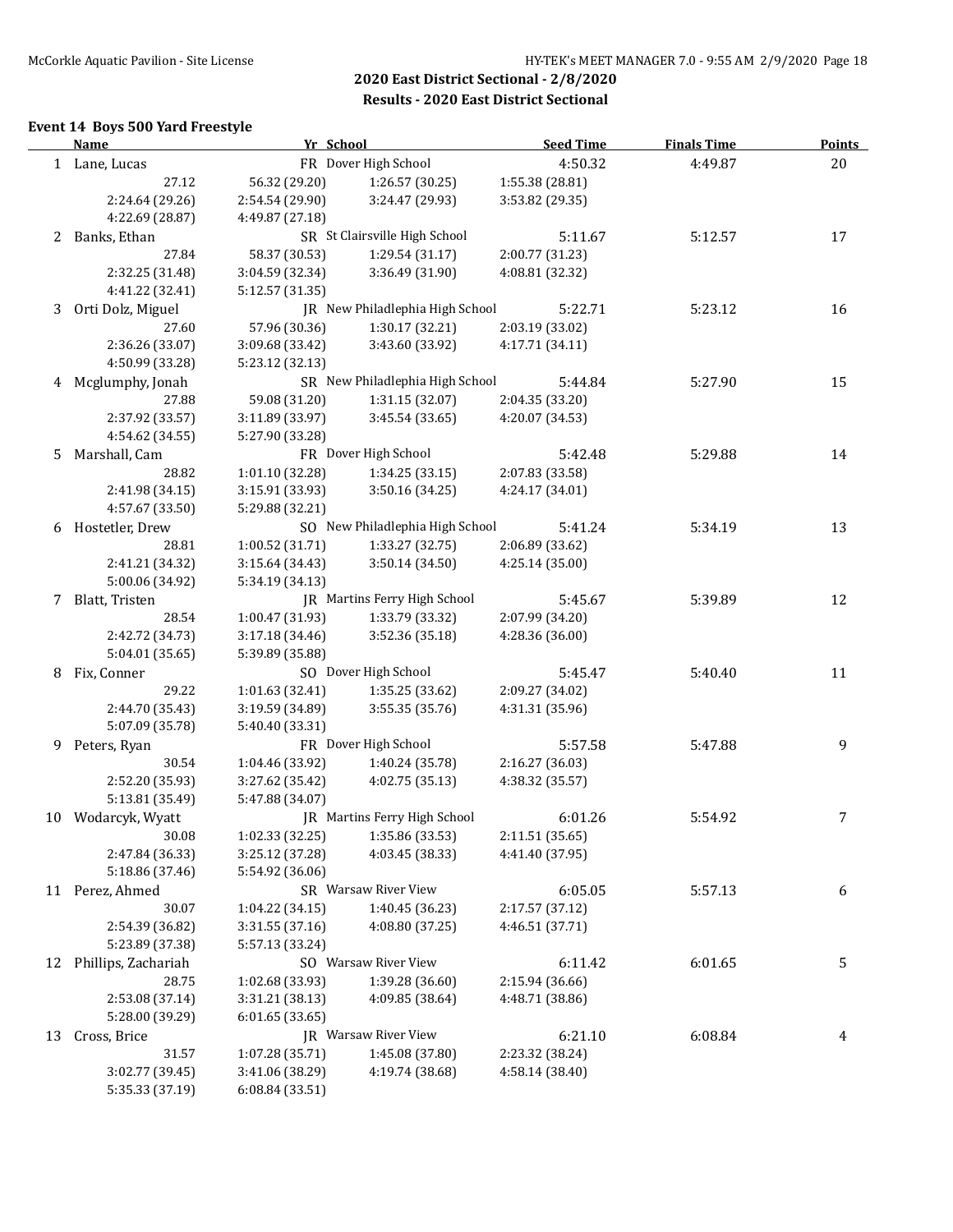### **(Event 14 Boys 500 Yard Freestyle)**

|    | <b>Name</b>          | Yr School       |                               | <b>Seed Time</b> | <b>Finals Time</b> | <b>Points</b>  |
|----|----------------------|-----------------|-------------------------------|------------------|--------------------|----------------|
|    | 14 McPeak, Evan      |                 | SO Warsaw River View          | 6:20.87          | 6:12.93            | 3              |
|    | 30.54                | 1:05.66 (35.12) | 1:42.96 (37.30)               | 2:22.24 (39.28)  |                    |                |
|    | 3:00.86 (38.62)      | 3:39.75 (38.89) | 4:18.98 (39.23)               | 4:59.45 (40.47)  |                    |                |
|    | 5:37.64 (38.19)      | 6:12.93(35.29)  |                               |                  |                    |                |
| 15 | Wentworth, Noah      |                 | SR Garaway High School        | 6:50.15          | 6:13.86            | $\overline{2}$ |
|    | 31.71                | 1:07.90 (36.19) | 1:45.08 (37.18)               | 2:22.31 (37.23)  |                    |                |
|    | 3:00.58 (38.27)      | 3:38.63 (38.05) | 4:17.07 (38.44)               | 4:56.91 (39.84)  |                    |                |
|    | 5:36.77 (39.86)      | 6:13.86 (37.09) |                               |                  |                    |                |
| 16 | Cox, Blaine P        |                 | SO Dresden - Tri-Valley       | 6:26.79          | 6:20.70            | $\mathbf{1}$   |
|    | 30.49                | 1:05.89 (35.40) | 1:43.08 (37.19)               | 2:21.10 (38.02)  |                    |                |
|    | 3:01.24(40.14)       | 3:41.36 (40.12) | 4:22.42 (41.06)               | 5:02.46 (40.04)  |                    |                |
|    | 5:42.50 (40.04)      | 6:20.70(38.20)  |                               |                  |                    |                |
| 17 | Davenport, Jason     |                 | SO St Clairsville High School | 6:49.97          | 6:32.18            |                |
|    | 33.46                | 1:10.81 (37.35) | 1:49.24 (38.43)               | 2:29.57 (40.33)  |                    |                |
|    |                      | 3:50.68()       | 4:32.34 (41.66)               | 5:12.96 (40.62)  |                    |                |
|    | 5:54.02 (41.06)      | 6:32.18(38.16)  |                               |                  |                    |                |
| 18 | Stocksdale, Kristian |                 | SR Garaway High School        | 6:51.47          | 6:46.56            |                |
|    | 31.43                | 1:08.77 (37.34) | 1:50.07 (41.30)               | 2:31.85 (41.78)  |                    |                |
|    | 3:14.48 (42.63)      | 3:57.55 (43.07) | 4:41.33 (43.78)               | 5:24.18 (42.85)  |                    |                |
|    | 6:06.77(42.59)       | 6:46.56 (39.79) |                               |                  |                    |                |
| 19 | Swearingen, Gage     |                 | IR Indian Creek High School   | 7:22.65          | 7:07.42            |                |
|    | 36.68                | 1:18.07 (41.39) | 2:01.53 (43.46)               | 2:45.78 (44.25)  |                    |                |
|    | 3:29.87 (44.09)      | 4:14.00(44.13)  | 4:58.60 (44.60)               | 5:43.15(44.55)   |                    |                |
|    | 6:26.71(43.56)       | 7:07.42 (40.71) |                               |                  |                    |                |
| 20 | Todd, Jeremy         |                 | IR East Liverpool High School | 7:58.42          | 7:45.54            |                |
|    |                      | 1:22.61()       |                               | 3:00.10()        |                    |                |
|    |                      | 4:37.61(        |                               | 6:15.25()        |                    |                |
|    | 7:01.94 (46.69)      | 7:45.54 (43.60) |                               |                  |                    |                |
|    |                      |                 |                               |                  |                    |                |

### **Event 15 Girls 200 Yard Freestyle Relay**

|    | Team                         | Relay                  |                           | <b>Seed Time</b>        | <b>Finals Time</b>      | <b>Points</b> |
|----|------------------------------|------------------------|---------------------------|-------------------------|-------------------------|---------------|
|    | Dover High School            | A                      |                           | 1:48.20                 | 1:48.61                 | 40            |
|    | 1) Wallace, Grace SR         | 2) Schie, Riley FR     |                           | 3) Wright, Annie FR     | 4) Smith, Erin SR       |               |
|    | 27.14                        | 54.51 (27.37)          | 1:21.67(27.16)            | 1:48.61 (26.94)         |                         |               |
| 2  | St Clairsville High School   | A                      |                           | 1:44.94                 | 1:50.31                 | 34            |
|    | 1) Moyer, Olivia SO          | 2) Thomas, Ellie JR    |                           | 3) Rocchi, Taya JR      | 4) Marody, Maggie JR    |               |
|    | 26.77                        | 55.19 (28.42)          | 1:24.13 (28.94)           | 1:50.31 (26.18)         |                         |               |
| 3  | Warsaw River View            | A                      |                           | 1:53.98                 | 1:53.72                 | 32            |
|    | 1) Vidal, Berta SR           | 2) White, Michaela SO  |                           | 3) Smalley, Raychel JR  | 4) Ashcraft, Lindsey SR |               |
|    | 27.05                        | 56.96 (29.91)          | 1:26.07 (29.11)           | 1:53.72 (27.65)         |                         |               |
| 4  | Steubenville High School     | A                      |                           | 1:58.17                 | 1:53.77                 | 30            |
|    | 1) Phillips, Isabella SO     |                        | 2) Crisante, Anastasia SO | 3) Beadling, Madison JR | 4) Irvin, Diana SO      |               |
|    | 28.80                        | 57.75 (28.95)          | 1:25.04 (27.29)           | 1:53.77 (28.73)         |                         |               |
| 5. | Beaver Local Lisbon          | A                      |                           | 1:53.63                 | 1:53.82                 | 28            |
|    | 1) Sullivan, Chloe SO        |                        | 2) Voorhees, Sammi SR     | 3) Prince, Olivia SR    | 4) Hill, Grace SO       |               |
|    | 29.08                        | 58.39 (29.31)          | 1:26.19 (27.80)           | 1:53.82 (27.63)         |                         |               |
| 6  | Dresden - Tri-Valley         | A                      |                           | 1:47.26                 | 1:54.42                 | 26            |
|    | 1) Clark, Mariah M SR        | 2) Sees, Marissa D SR  |                           | 3) Mann, Seryna T SO    | 4) Lynch, Larissa D JR  |               |
|    | 31.87                        | 1:00.07 (28.20)        | 1:28.38 (28.31)           | 1:54.42 (26.04)         |                         |               |
| 7  | New Philadlephia High School | A                      |                           | 1:56.01                 | 1:55.37                 | 24            |
|    | 1) Stoneman, Rebekah JR      | 2) Neal, Kristian SO   |                           | 3) Helmke, Mckalynne SO | 4) Cardani, Emilee JR   |               |
|    | 29.05                        | 58.37 (29.32)          | 1:26.78 (28.41)           | 1:55.37 (28.59)         |                         |               |
| 8  | Coshocton High School        | A                      |                           | 2:03.54                 | 1:57.77                 | 22            |
|    | 1) Hall, Chloe SO            | 2) Jackson, Kendall SO |                           | 3) Jones, Autumn SO     | 4) Hall, Bella SR       |               |
|    | 30.42                        | 1:03.19(32.77)         | 1:30.38 (27.19)           | 1:57.77 (27.39)         |                         |               |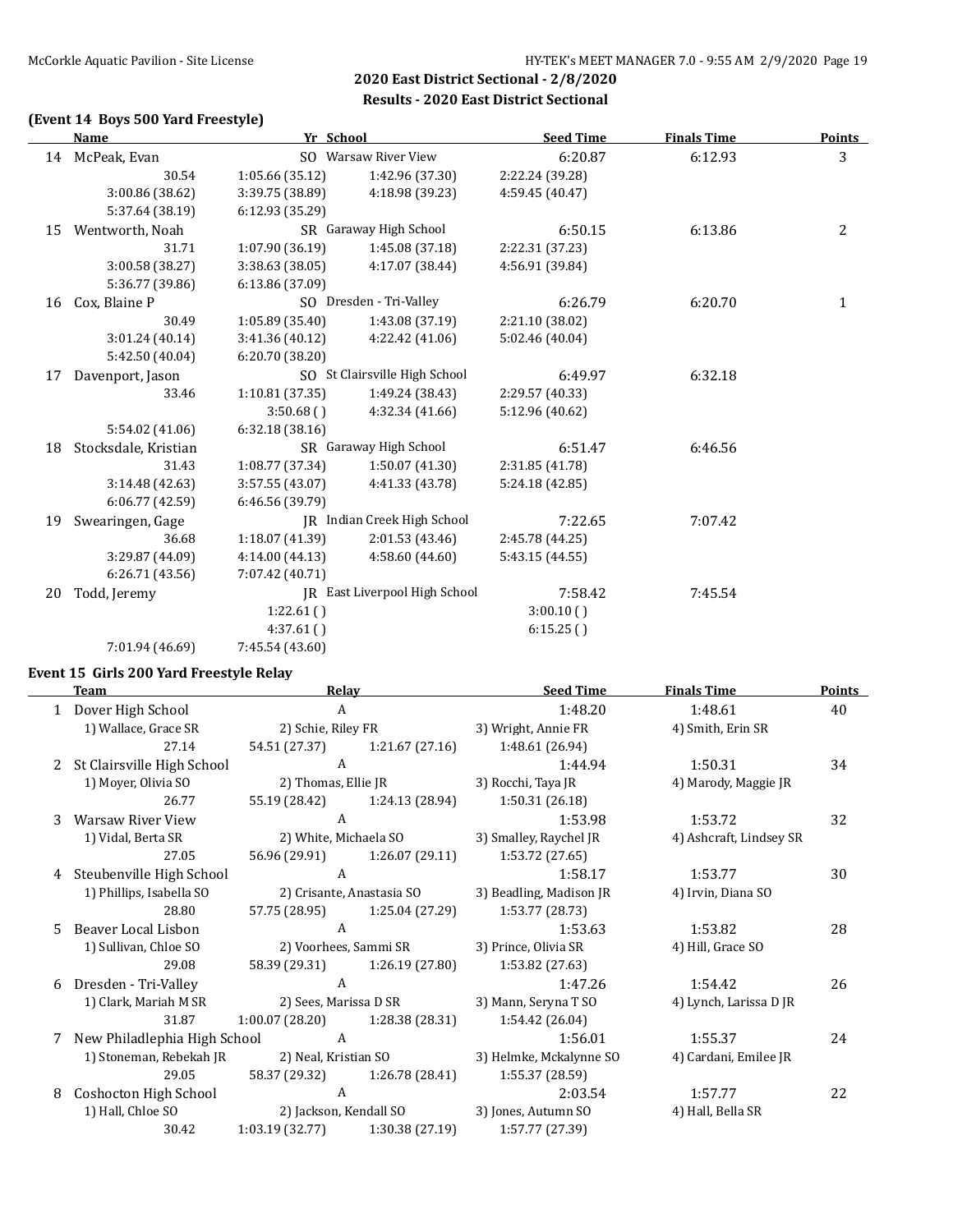### **(Event 15 Girls 200 Yard Freestyle Relay)**

|    | <b>Team</b>                      | Relay                 |                                   | <b>Seed Time</b>                                   | <b>Finals Time</b>        | <b>Points</b> |
|----|----------------------------------|-----------------------|-----------------------------------|----------------------------------------------------|---------------------------|---------------|
| 9  | Martins Ferry High School        | $\overline{A}$        |                                   | 1:58.24                                            | 1:57.78                   | 18            |
|    | 1) Wyatt, Skylar SR              | 2) Jones, Kayana SR   |                                   | 3) Starkey, Gia FR                                 | 4) Williams, Ashlyn FR    |               |
|    | 30.26                            |                       |                                   | 58.23 (27.97) 1:27.92 (29.69) 1:57.78 (29.86)      |                           |               |
|    | 10 Zanesville West Muskingum     | $\overline{A}$        |                                   | 2:02.90                                            | 2:00.14                   | 14            |
|    | 1) Mercer, Jenna JR              |                       | 2) Padar, Riley JR                | 3) Judson, Megan SR                                | 4) Oliver, Kalynn JR      |               |
|    | 30.82                            |                       | $1:00.19(29.37)$ $1:31.71(31.52)$ | 2:00.14(28.43)                                     |                           |               |
|    | 11 Richmond Edison               | $\overline{A}$        |                                   | 2:01.21                                            | 2:00.30                   | 12            |
|    | 1) Carpenter, Gabby SR           |                       | 2) Valentine, Holly SR            | 3) Vantchev, Starr SR                              | 4) Whitehill, Madeline JR |               |
|    | 27.96                            |                       | 56.95 (28.99) 1:29.39 (32.44)     | 2:00.30(30.91)                                     |                           |               |
|    | 12 Indian Creek High School      | $\mathbf{A}$          |                                   | 2:03.57                                            | 2:00.39                   | 10            |
|    | 1) Mazzaferro, Cat SR            |                       | 2) Schaffer, Harleigh SR          | 3) Sczruba, Erika SO                               | 4) Goffoli, Kiera FR      |               |
|    | 30.81                            |                       | $1:01.86(31.05)$ $1:31.84(29.98)$ | 2:00.39 (28.55)                                    |                           |               |
| 13 | Barnesville Swim Team            | $\mathsf{A}$          |                                   | 2:04.28                                            | 2:00.68                   | 8             |
|    | 1) Pouerie, Jaylin SR            |                       | 2) Strous, Jordyn SO              | 3) Stephen, Jacey SR                               | 4) Moore, Abby JR         |               |
|    | 31.80                            |                       | $1:02.41(30.61)$ $1:32.70(30.29)$ | 2:00.68 (27.98)                                    |                           |               |
|    | 14 Steubenville Catholic Central | A                     |                                   | 2:01.87                                            | 2:00.80                   | 6             |
|    | 1) McKenna, Tess SR              |                       | 2) Bucci, Jillian FR              | 3) Pergi, Rachel SO                                | 4) Orsay, Tara SR         |               |
|    | 30.85                            |                       |                                   | $1:06.01(35.16)$ $1:32.17(26.16)$ $2:00.80(28.63)$ |                           |               |
| 15 | Maysville High School            | $\mathbf{A}$          |                                   | 2:03.45                                            | 2:03.30                   | 4             |
|    | 1) Aichele, Kemery JR            | 2) Lambes, Jenna JR   |                                   | 3) Hampp, Treva JR                                 | 4) Jinkens, Morgan SR     |               |
|    | 31.23                            |                       | $1:04.35(33.12)$ $1:35.57(31.22)$ | 2:03.30 (27.73)                                    |                           |               |
|    | 16 Cambridge High School         | $\mathsf{A}$          |                                   | 2:08.79                                            | 2:03.95                   | 2             |
|    | 1) Mercer, Sydney JR             | 2) Harper, Sophia FR  |                                   | 3) Cahoon, Zoey SO                                 | 4) Byerly, Ava SO         |               |
|    | 29.60                            |                       |                                   | 1:02.36 (32.76) 1:32.93 (30.57) 2:03.95 (31.02)    |                           |               |
| 17 | East Liverpool High School       | A                     |                                   | 2:06.79                                            | 2:05.38                   |               |
|    | 1) Morris, Ashlin SO             | 2) DeLong, Abbey JR   |                                   | 3) McKinnon, Kenzie SR                             | 4) Kelly, Breanna SR      |               |
|    | 33.29                            |                       | $1:06.31(33.02)$ $1:37.74(31.43)$ | 2:05.38 (27.64)                                    |                           |               |
|    | John Glenn                       | A                     |                                   | 2:05.39                                            | DQ                        |               |
|    | Early take-off swimmer #4        |                       |                                   |                                                    |                           |               |
|    | 1) Curtis, Tara SR               | 2) Zumbro, Kaitlyn JR |                                   | 3) Bjornstad, Valerie SR                           | 4) Crutchfield, Grace FR  |               |
|    | 28.60                            |                       | 57.10 (28.50) 1:27.82 (30.72)     | DQ (33.98)                                         |                           |               |

### **Event 16 Boys 200 Yard Freestyle Relay**

|   | Team                           | Relay               |                                 | <b>Seed Time</b>       | <b>Finals Time</b>   | <b>Points</b> |
|---|--------------------------------|---------------------|---------------------------------|------------------------|----------------------|---------------|
|   | 1 Dover High School            | A                   |                                 | 1:33.07                | 1:34.26              | 40            |
|   | 1) McCrate, Will JR            | 2) Burris, Blaze SO |                                 | 3) Wilson, Ty SR       | 4) Burris, Peyton SR |               |
|   | 24.49                          | 48.23 (23.74)       | 1:12.07(23.84)                  | 1:34.26 (22.19)        |                      |               |
|   | <b>Warsaw River View</b>       | A                   |                                 | 1:35.52                | 1:34.42              | 34            |
|   | 1) Pepper, Reas JR             | 2) Karr, Brayden JR |                                 | 3) Shroyer, Lincoln JR | 4) Roberts, JT JR    |               |
|   | 23.90                          | 47.91 (24.01)       | 1:11.65 (23.74)                 | 1:34.42 (22.77)        |                      |               |
|   | 3 New Philadlephia High School | A                   |                                 | 1:36.48                | 1:36.59              | 32            |
|   | 1) Billman, Brenton SO         | 2) Banks, Nick SR   |                                 | 3) Polka, Nick SR      | 4) Cox, Kyle SR      |               |
|   | 24.60                          | 48.48 (23.88)       | 1:11.71 (23.23)                 | 1:36.59 (24.88)        |                      |               |
| 4 | Steubenville High School       | A                   |                                 | 1:39.53                | 1:38.52              | 30            |
|   | 1) Gundrum, Blane JR           |                     | 2) Rusnak, Jaden SR             | 3) Norris, Kaleb SR    | 4) Power, Tanner SR  |               |
|   | 25.97                          | 50.46 (24.49)       | 1:14.76 (24.30)                 | 1:38.52 (23.76)        |                      |               |
|   | 5 East Liverpool High School   | A                   |                                 | 1:42.49                | 1:42.06              | 28            |
|   | 1) Latshaw, Nathan SR          |                     | 2) Dawson, Nathan JR            | 3) Smith, Brannan JR   | 4) Myers, Jacob SO   |               |
|   | 25.64                          |                     | $51.73(26.09)$ $1:17.35(25.62)$ | 1:42.06 (24.71)        |                      |               |
| 6 | Indian Creek High School       | A                   |                                 | 1:44.84                | 1:43.59              | 26            |
|   | 1) Pietro, Pierce JR           | 2) Howell, Sy FR    |                                 | 3) Baksa, Sam SR       | 4) Rose, Dakota SR   |               |
|   | 27.54                          | 53.47 (25.93)       | 1:19.07(25.60)                  | 1:43.59 (24.52)        |                      |               |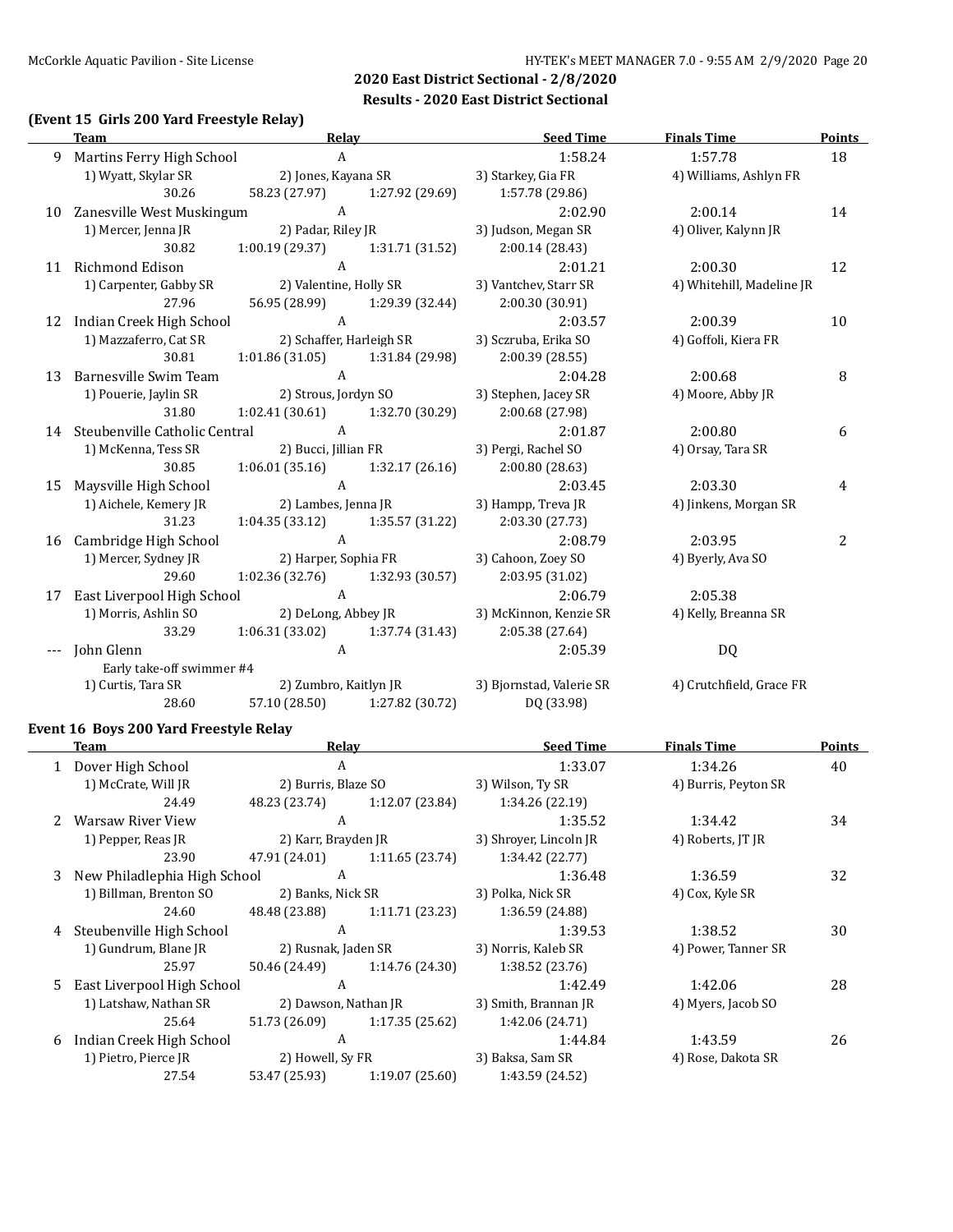### **(Event 16 Boys 200 Yard Freestyle Relay)**

|    | Team                       | Relav                   |                    | <b>Seed Time</b>          | <b>Finals Time</b>     | Points |
|----|----------------------------|-------------------------|--------------------|---------------------------|------------------------|--------|
|    | St Clairsville High School | A                       |                    | 1:36.41                   | 1:43.60                | 24     |
|    | 1) McKeegan, Caleb FR      | 2) Phillips, Michael SO |                    | 3) Miller, Brendan SO     | 4) Gasber, Jack SO     |        |
|    | 25.80                      | 51.94 (26.14)           | 1:18.39 (26.45)    | 1:43.60 (25.21)           |                        |        |
| 8  | Barnesville Swim Team      | A                       |                    | 1:46.36                   | 1:45.14                | 22     |
|    | 1) Spangenburg, Ethan SO   | 2) Dodd, Logan FR       |                    | 3) Stephen, Jett SO       | 4) Johnson, Payne SR   |        |
|    | 27.65                      | 53.94 (26.29)           | 1:20.30(26.36)     | 1:45.14 (24.84)           |                        |        |
| 9  | Cambridge High School      | A                       |                    | 1:49.52                   | 1:46.01                | 18     |
|    | 1) Caldwell, Xander FR     | 2) Goodman, AJ SR       |                    | 3) Lopez, Antonio SR      | 4) Shockley, Alex SO   |        |
|    | 26.71                      | 55.90 (29.19)           | 1:21.71 (25.81)    | 1:46.01(24.30)            |                        |        |
| 10 | Dresden - Tri-Valley       | A                       |                    | 1:41.63                   | 1:46.20                | 14     |
|    | 1) McDaniel, Mason R JR    | 2) Cox, Blaine P SO     |                    | 3) Sauerbrey, Nathan W SO | 4) Dittmar, Cyrus B JR |        |
|    | 26.10                      | 53.13 (27.03)           | 1:20.33 (27.20)    | 1:46.20 (25.87)           |                        |        |
| 11 | John Glenn                 | A                       |                    | 1:55.14                   | 1:55.08                | 12     |
|    | 1) Headley, Owen FR        | 2) Parks, Lincoln SO    |                    | 3) Johnson, Adam SO       | 4) Walrath, Westin FR  |        |
|    | 28.71                      | 56.53 (27.82)           | 1:24.35 (27.82)    | 1:55.08(30.73)            |                        |        |
| 12 | Zanesville West Muskingum  | A                       |                    | 1:56.42                   | 1:56.84                | 10     |
|    | 1) Torrejon, Nico JR       |                         | 2) Ansel, Dylan SR | 3) Paton, Javier SO       | 4) Nelson, Craig JR    |        |
|    | 29.03                      | 59.71 (30.68)           | 1:28.34 (28.63)    | 1:56.84 (28.50)           |                        |        |
| 13 | Coshocton High School      | A                       |                    | 1:59.07                   | 1:57.39                | 8      |
|    | 1) Agyekum, Von SO         |                         | 2) Stuck, Simon SR | 3) McCabe, Connor FR      | 4) Stein, Aiden SO     |        |
|    | 36.33                      | 1:03.01 (26.68)         | 1:31.66 (28.65)    | 1:57.39 (25.73)           |                        |        |

#### **Event 17 Girls 100 Yard Backstroke**

|    | <b>Name</b>          | Yr School                          | <b>Seed Time</b> | <b>Finals Time</b> | <b>Points</b>  |
|----|----------------------|------------------------------------|------------------|--------------------|----------------|
|    | 1 Holmes, Caroline O | SR Dresden - Tri-Valley            | 58.04            | 58.53              | 20             |
|    | 28.62                | 58.53 (29.91)                      |                  |                    |                |
| 2  | Durbin, Reagan       | FR Dover High School               | 1:04.32          | 1:01.51            | 17             |
|    | 30.00                | 1:01.51(31.51)                     |                  |                    |                |
| 3  | Vidal, Berta         | SR Warsaw River View               | 1:01.27          | 1:01.52            | 16             |
|    | 29.79                | 1:01.52 (31.73)                    |                  |                    |                |
| 4  | Moyer, Olivia        | SO St Clairsville High School      | 1:01.75          | 1:04.74            | 15             |
|    | 31.43                | 1:04.74 (33.31)                    |                  |                    |                |
| 5  | Gao, Grace           | JR New Philadlephia High School    | 1:05.81          | 1:05.12            | 14             |
|    | 32.01                | 1:05.12(33.11)                     |                  |                    |                |
| 6  | Beadling, Madison    | <b>IR</b> Steubenville High School | 1:13.25          | 1:08.44            | 13             |
|    | 32.67                | 1:08.44(35.77)                     |                  |                    |                |
| 7  | Leeper, Jenna        | FR Dover High School               | 1:07.31          | 1:10.15            | 12             |
|    | 34.06                | 1:10.15(36.09)                     |                  |                    |                |
| 8  | Voorhees, Sammi      | SR Beaver Local Lisbon             | 1:11.35          | 1:10.34            | 11             |
|    | 33.95                | 1:10.34 (36.39)                    |                  |                    |                |
| 9  | Koshenko, Paige      | SO St Clairsville High School      | 1:13.70          | 1:10.88            | 9              |
|    | 34.02                | 1:10.88 (36.86)                    |                  |                    |                |
| 10 | Carpenter, Gabby     | SR Richmond Edison                 | 1:11.92          | 1:11.06            | 7              |
|    | 35.32                | 1:11.06 (35.74)                    |                  |                    |                |
| 11 | Schwerha, Brooke     | IR Beaver Local Lisbon             | 1:12.07          | 1:11.12            | 6              |
|    | 34.81                | 1:11.12 (36.31)                    |                  |                    |                |
| 12 | Thomas, Ellie        | IR St Clairsville High School      | 1:08.93          | 1:12.34            | 5              |
|    | 33.79                | 1:12.34 (38.55)                    |                  |                    |                |
| 13 | Jones, Autumn        | SO Coshocton High School           | 1:11.43          | 1:12.35            | 4              |
|    | 34.25                | 1:12.35 (38.10)                    |                  |                    |                |
|    | 14 Wright, Annie     | FR Dover High School               | 1:18.88          | 1:12.55            | 3              |
|    | 35.95                | 1:12.55(36.60)                     |                  |                    |                |
| 15 | Rocchi, Taya         | JR St Clairsville High School      | 1:12.40          | 1:13.96            | $\overline{c}$ |
|    | 35.15                | 1:13.96 (38.81)                    |                  |                    |                |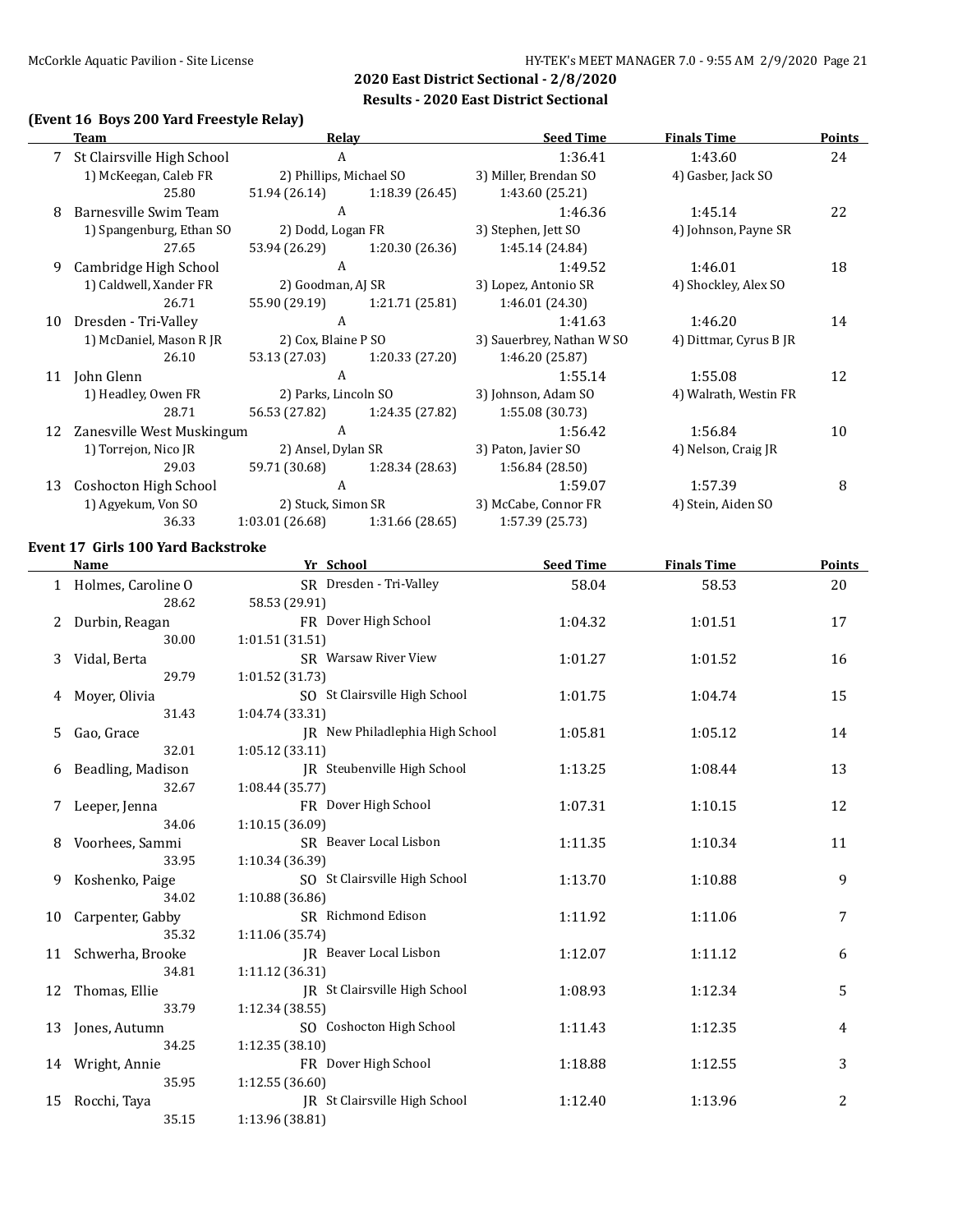### **(Event 17 Girls 100 Yard Backstroke)**

|    | <b>Name</b>             | Yr School                               | <b>Seed Time</b> | <b>Finals Time</b> | <b>Points</b> |
|----|-------------------------|-----------------------------------------|------------------|--------------------|---------------|
|    | 16 Hardesty, Katie      | SR Warsaw River View                    | 1:15.49          | 1:14.40            | 1             |
|    | 37.03                   | 1:14.40 (37.37)                         |                  |                    |               |
| 17 | Mercer, Sydney          | JR Cambridge High School                | 1:12.81          | 1:15.96            |               |
|    | 36.11                   | 1:15.96 (39.85)                         |                  |                    |               |
| 18 | Reihner, Jocelynn       | IR Martins Ferry High School            | 1:22.33          | 1:16.19            |               |
|    | 37.35                   | 1:16.19 (38.84)                         |                  |                    |               |
| 19 | Crawford, Madison       | JR Dover High School                    | 1:18.38          | 1:16.46            |               |
|    | 37.19                   | 1:16.46 (39.27)                         |                  |                    |               |
| 20 | Pratt, Libby            | SR Bishop Rosecrans High School         | 1:16.97          | 1:16.75            |               |
|    | 37.92                   | 1:16.75 (38.83)                         |                  |                    |               |
| 21 | Smalley, Raychel        | JR Warsaw River View                    | 1:16.89          | 1:16.78            |               |
|    | 37.19                   | 1:16.78 (39.59)                         |                  |                    |               |
| 22 | Neal, Kristian          | SO New Philadlephia High School         | 1:13.95          | 1:16.81            |               |
|    | 37.78                   | 1:16.81 (39.03)                         |                  |                    |               |
| 23 | Aichele, Kemery         | JR Maysville High School                | 1:15.92          | 1:17.81            |               |
|    | 38.01                   | 1:17.81 (39.80)                         |                  |                    |               |
|    | 24 McKinnon, Kenzie     | SR East Liverpool High School           | 1:18.11          | 1:19.66            |               |
|    | 37.84                   | 1:19.66 (41.82)                         |                  |                    |               |
|    |                         | SO New Philadlephia High School         | 1:27.30          |                    |               |
| 25 | Polka, Brooke<br>39.62  | 1:20.79 (41.17)                         |                  | 1:20.79            |               |
|    |                         | JR Richmond Edison                      |                  |                    |               |
| 26 | Keenan, Sydnee          |                                         | 1:22.15          | 1:21.51            |               |
|    | 37.88                   | 1:21.51 (43.63)<br>JR Philo High School |                  |                    |               |
| 27 | Wright, Ally            |                                         | 1:21.06          | 1:22.40            |               |
|    | 40.90                   | 1:22.40 (41.50)                         |                  |                    |               |
| 28 | Jimenez-Pascual, Melina | SO New Philadlephia High School         | 1:23.60          | 1:24.23            |               |
| 29 | Whitehouse, Chloe       | SR Zanesville West Muskingum            | 1:27.29          | 1:24.51            |               |
|    | 39.37                   | 1:24.51 (45.14)                         |                  |                    |               |
| 30 | Orsay, Maria            | FR Steubenville Catholic Central        | 1:26.03          | 1:24.82            |               |
|    | 40.49                   | 1:24.82 (44.33)                         |                  |                    |               |
| 31 | DeLong, Madelyn         | SR East Liverpool High School           | 1:29.76          | 1:26.42            |               |
|    | 41.56                   | 1:26.42 (44.86)                         |                  |                    |               |
| 32 | Jinkens, Alissa         | FR Maysville High School                | 1:28.31          | 1:27.52            |               |
|    | 42.71                   | 1:27.52 (44.81)                         |                  |                    |               |
| 33 | Reinacher, Emilee       | FR Steubenville Catholic Central        | 1:32.96          | 1:28.00            |               |
| 34 | Schafer, Jaymie         | FR Belmont Union Local                  | 1:27.99          | 1:28.17            |               |
| 35 | Rodriguez, Marissa      | SO Warsaw River View                    | 1:27.84          | 1:28.27            |               |
|    | 36 Jackson, Gracie      | SO Steubenville High School             | 1:30.29          | 1:28.61            |               |
|    | 41.83                   | 1:28.61 (46.78)                         |                  |                    |               |
| 37 | Hankison, Carlee        | FR Zanesville West Muskingum            | 1:36.17          | 1:28.90            |               |
| 38 | Sinsley, Miranda        | FR Beaver Local Lisbon                  | 1:32.52          | 1:29.15            |               |
|    | 42.57                   | 1:29.15 (46.58)                         |                  |                    |               |
| 39 | Meadows, Emma M         | JR Dresden - Tri-Valley                 | 1:32.47          | 1:29.66            |               |
|    | 43.80                   | 1:29.66 (45.86)                         |                  |                    |               |
| 40 | Shaw, Rhiannon n        | JR Dresden - Tri-Valley                 | 1:32.62          | 1:33.88            |               |
| 41 | Hampp, Treva            | JR Maysville High School                | 1:36.28          | 1:34.79            |               |
|    | 47.63                   | 1:34.79 (47.16)                         |                  |                    |               |
| 42 | Firman, Sydney          | FR Zanesville West Muskingum            | 1:37.75          | 1:36.25            |               |
|    | 47.29                   | 1:36.25 (48.96)                         |                  |                    |               |
| 43 | Bowers, Taylor          | SO Indian Creek High School             | 1:45.82          | 1:38.45            |               |
|    | 47.98                   | 1:38.45 (50.47)                         |                  |                    |               |
| 44 | Reed, Kania             | FR Indian Creek High School             | 1:38.61          | 1:40.55            |               |
| 45 | Swackhammer, Aliyah     | FR Maysville High School                | 1:53.65          | 1:43.10            |               |
|    | 48.40                   | 1:43.10 (54.70)                         |                  |                    |               |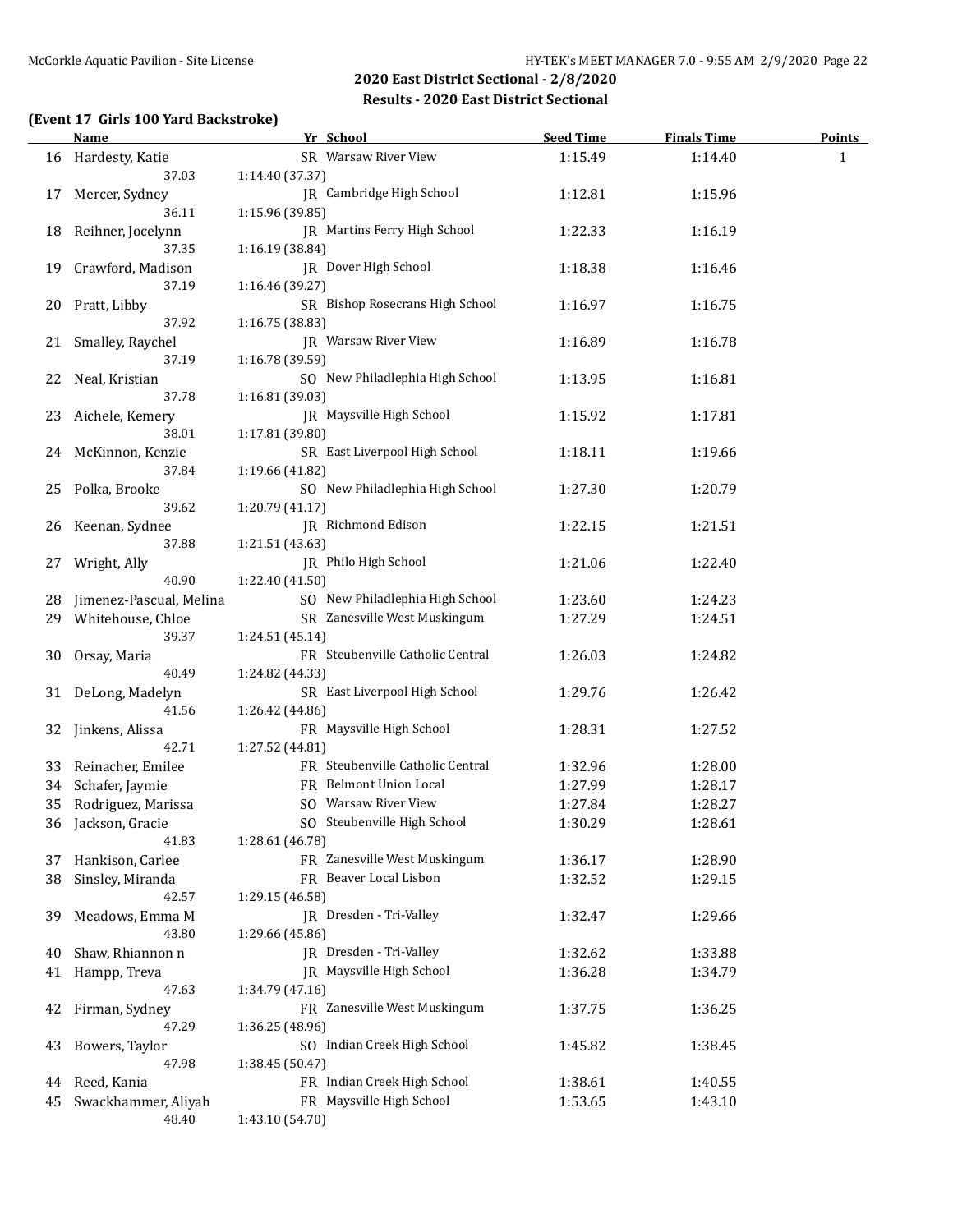### **(Event 17 Girls 100 Yard Backstroke)**

|       | Name                 | Yr School                        | <b>Seed Time</b> | <b>Finals Time</b> | Points |
|-------|----------------------|----------------------------------|------------------|--------------------|--------|
| 46    | White, Jade          | SR Dresden - Tri-Valley          | 2:02.08          | 1:44.79            |        |
|       | 51.51                | 1:44.79 (53.28)                  |                  |                    |        |
| 47    | Myers, Gabbi         | SO Indian Creek High School      | 1:46.32          | 1:44.88            |        |
|       | 49.83                | 1:44.88 (55.05)                  |                  |                    |        |
| 48    | Emery, Sydney        | IR Indian Creek High School      | 1:53.66          | 1:46.07            |        |
|       | 53.13                | 1:46.07 (52.94)                  |                  |                    |        |
| 49    | McVay, Abby          | FR Coshocton High School         | 1:49.23          | 1:46.15            |        |
|       | 50.04                | 1:46.15(56.11)                   |                  |                    |        |
| 50    | Hiltbrunn, Ash       | IR Zanesville High School        | 1:46.28          | 1:52.12            |        |
|       | 54.73                | 1:52.12 (57.39)                  |                  |                    |        |
| 51    | Kallay, Mya          | FR Steubenville Catholic Central | 1:58.45          | 1:54.23            |        |
|       | 53.42                | 1:54.23(1:00.81)                 |                  |                    |        |
| 52    | Hreha, Madeline      | SR Zanesville West Muskingum     | 2:22.61          | 2:25.77            |        |
|       | 1:05.71              | 2:25.77 (1:20.06)                |                  |                    |        |
| 53    | Galavich, Faith      | <b>IR</b> Belmont Union Local    | 2:28.52          | 2:27.87            |        |
|       | 1:10.95              | 2:27.87 (1:16.92)                |                  |                    |        |
| $---$ | Morris, Kyla         | SR Barnesville Swim Team         | 1:28.42          | <b>DFS</b>         |        |
|       | Declared false start |                                  |                  |                    |        |

#### **Event 18 Boys 100 Yard Backstroke**

| <b>Name</b>          | Yr School                       | <b>Seed Time</b> | <b>Finals Time</b> | <b>Points</b> |
|----------------------|---------------------------------|------------------|--------------------|---------------|
| 1 Sexton, Blake      | JR Dover High School            | 53.95            | 54.15              | 20            |
| 26.09                | 54.15 (28.06)                   |                  |                    |               |
| Holmes, Hansel W     | FR Dresden - Tri-Valley         | 59.59            | 59.18              | 17            |
| 28.60                | 59.18 (30.58)                   |                  |                    |               |
| Yost, Nathan         | JR St Clairsville High School   | 58.60            | 1:00.05            | 16            |
| 29.31                | 1:00.05 (30.74)                 |                  |                    |               |
| Ross, Patrick J<br>4 | IR Meadowbrook                  | 1:01.41          | 1:00.64            | 15            |
| 29.25                | 1:00.64 (31.39)                 |                  |                    |               |
| Philabaum, Brady     | <b>IR</b> Warsaw River View     | 1:01.24          | 1:01.50            | 14            |
| 29.94                | 1:01.50 (31.56)                 |                  |                    |               |
| Pease, Parker        | SO Beaver Local Lisbon          | 1:02.41          | 1:02.10            | 13            |
| 30.03                | 1:02.10(32.07)                  |                  |                    |               |
| Massie, Luke         | JR Warsaw River View            | 1:03.36          | 1:02.91            | 12            |
| 30.17                | 1:02.91 (32.74)                 |                  |                    |               |
| Pratt, Luke          | SO Bishop Rosecrans High School | 1:04.37          | 1:03.92            | 11            |
| 31.33                | 1:03.92 (32.59)                 |                  |                    |               |
| McDaniel, Mason R    | JR Dresden - Tri-Valley         | 1:03.54          | 1:04.18            | 9             |
| Marshall, Cam        | FR Dover High School            | 1:07.46          | 1:04.77            | 7             |
| 31.51                | 1:04.77 (33.26)                 |                  |                    |               |
| Myers, Jacob         | SO East Liverpool High School   | 1:06.11          | 1:05.29            | 6             |
| 31.48                | 1:05.29 (33.81)                 |                  |                    |               |
| Stein, Aiden         | SO Coshocton High School        | 1:08.15          | 1:05.40            | 5             |
| Simpson, Steven      | SO New Philadlephia High School | 1:04.80          | 1:05.85            | 4             |
| 32.38                | 1:05.85 (33.47)                 |                  |                    |               |
| Miller, Carson       | FR Dover High School            | 1:11.88          | 1:09.92            | 3             |
| 35.07                | 1:09.92 (34.85)                 |                  |                    |               |
| Phillips, Michael    | SO St Clairsville High School   | 1:12.38          | 1:11.17            | 2             |
| 35.89                | 1:11.17 (35.28)                 |                  |                    |               |
| Lopez, Antonio       | SR Cambridge High School        | 1:11.63          | 1:11.91            | $\mathbf{1}$  |
| 35.25                | 1:11.91 (36.66)                 |                  |                    |               |
| Cox, Blaine P        | SO Dresden - Tri-Valley         | 1:15.22          | 1:12.61            |               |
| 35.44                | 1:12.61(37.17)                  |                  |                    |               |
|                      |                                 |                  |                    |               |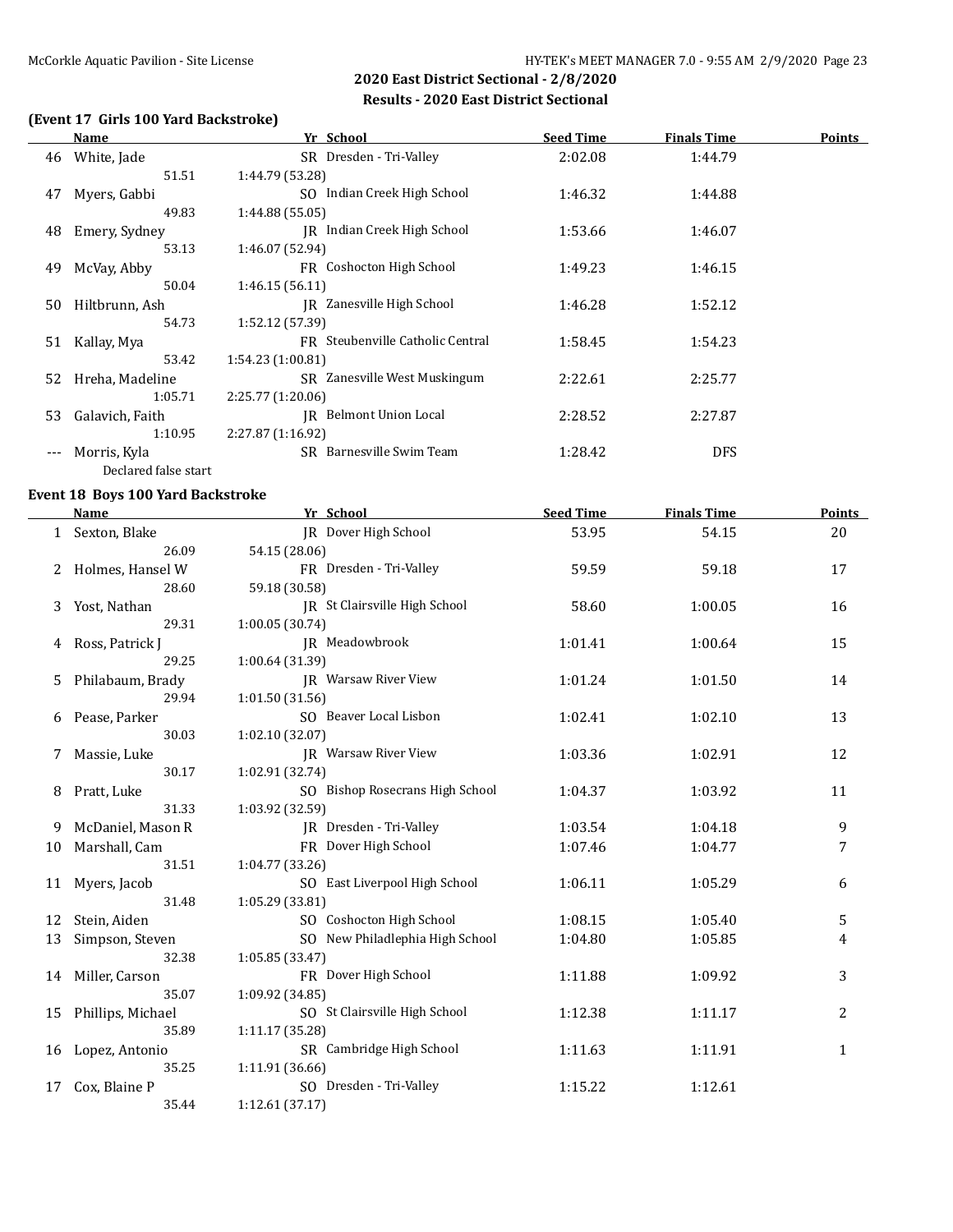### **(Event 18 Boys 100 Yard Backstroke)**

|    | <b>Name</b>                                 | Yr School                                           | <b>Seed Time</b> | <b>Finals Time</b> | <b>Points</b> |
|----|---------------------------------------------|-----------------------------------------------------|------------------|--------------------|---------------|
|    | 18 Feller, Sam<br>35.48                     | JR Dover High School<br>1:15.45 (39.97)             | 1:20.99          | 1:15.45            |               |
| 19 | Spangenburg, Ethan                          | SO Barnesville Swim Team                            | 1:11.27          | 1:16.86            |               |
| 20 | 35.72<br>Shontz, Wesley                     | 1:16.86 (41.14)<br>FR Warsaw River View             | 1:19.96          | 1:20.13            |               |
| 21 | 39.33<br>Wright, Aidan                      | 1:20.13 (40.80)<br>SO Indian Creek High School      | 1:19.66          | 1:20.33            |               |
| 22 | 39.31<br>Nolan, Ben                         | 1:20.33 (41.02)<br>SR East Liverpool High School    | 1:22.27          | 1:23.02            |               |
| 23 | 38.12<br>Blake, Jack                        | 1:23.02 (44.90)<br>SO Steubenville Catholic Central | 1:26.00          | 1:24.01            |               |
|    | 40.93                                       | 1:24.01 (43.08)                                     |                  |                    |               |
|    | 24 Fulton, Greg<br>42.39                    | SO Steubenville High School<br>1:25.31 (42.92)      | <b>NT</b>        | 1:25.31            |               |
| 25 | Tumblin, Drew                               | FR Warsaw River View                                | 1:20.95          | 1:26.14            |               |
| 26 | Mohler, Bret M                              | SR Dresden - Tri-Valley                             | 1:29.29          | 1:27.89            |               |
|    | 43.88                                       | 1:27.89 (44.01)<br>FR Indian Creek High School      |                  |                    |               |
| 27 | Capaldi, Anthony<br>44.53                   | 1:28.51 (43.98)                                     | 1:33.29          | 1:28.51            |               |
| 28 | Ancell, Matthew                             | SO Cambridge High School                            | 1:33.16          | 1:29.87            |               |
| 29 | Betancourt, Adrian<br>46.22                 | SO Indian Creek High School<br>1:33.77 (47.55)      | 1:35.94          | 1:33.77            |               |
|    | 30 LaRue, Logan                             | SO Indian Creek High School                         | 1:34.46          | 1:36.76            |               |
|    | <b>Event 19 Girls 100 Yard Breaststroke</b> |                                                     |                  |                    |               |
|    | <b>Name</b>                                 | Yr School                                           | <b>Seed Time</b> | <b>Finals Time</b> | <b>Points</b> |
|    | 1 DiBetta, Casadie<br>31.01                 | SO St Clairsville High School<br>1:05.00 (33.99)    | 1:03.87          | 1:05.00            | 20            |
| *2 | Hill, Grace<br>34.53                        | SO Beaver Local Lisbon<br>1:14.25 (39.72)           | 1:15.10          | 1:14.25            | 16.50         |
| *2 | Curtis, Tara<br>34.25                       | SR John Glenn<br>1:14.25 (40.00)                    | 1:13.55          | 1:14.25            | 16.50         |
| 4  | Connare, Cassy                              | FR Dover High School                                | 1:16.20          | 1:15.93            | 15            |
| 5  | 35.81<br>Glaser, Krista L                   | 1:15.93 (40.12)<br>FR Magnolia Sandy Valley         | 1:16.02          | 1:16.05            | 14            |
|    | 36.84                                       | 1:16.05 (39.21)                                     |                  |                    |               |
| 6  | Ashcraft, Lindsey<br>35.81                  | SR Warsaw River View<br>1:16.35 (40.54)             | 1:15.28          | 1:16.35            | 13            |
|    | Waggle, Clare<br>36.76                      | JR Dresden - Tri-Valley<br>1:18.29 (41.53)          | 1:20.30          | 1:18.29            | 12            |
| *8 | Porter, Xavianna<br>37.07                   | SO New Philadlephia High School<br>1:18.57 (41.50)  | 1:18.86          | 1:18.57            | 10            |
| *8 | Padar, Riley                                | JR Zanesville West Muskingum                        | 1:21.63          | 1:18.57            | 10            |
| 10 | 37.36<br>Cardani, Emilee                    | 1:18.57 (41.21)<br>JR New Philadlephia High School  | 1:19.85          | 1:19.58            | 7             |
| 11 | 38.11<br>Zobel, Bella                       | 1:19.58 (41.47)<br>FR Dover High School             | 1:21.79          | 1:20.51            | 6             |
| 12 | 38.40<br>Lenhart, Claire                    | 1:20.51 (42.11)<br>SR Dover High School             | 1:22.01          | 1:22.49            | 5             |
|    | 38.82                                       | 1:22.49 (43.67)                                     |                  |                    |               |
| 13 | Braham, Melody<br>38.94                     | SO Beaver Local Lisbon<br>1:22.51 (43.57)           | 1:23.31          | 1:22.51            | 4             |
|    | 14 McNickle, Haze<br>38.06                  | SO Martins Ferry High School<br>1:22.90 (44.84)     | 1:21.88          | 1:22.90            | 3             |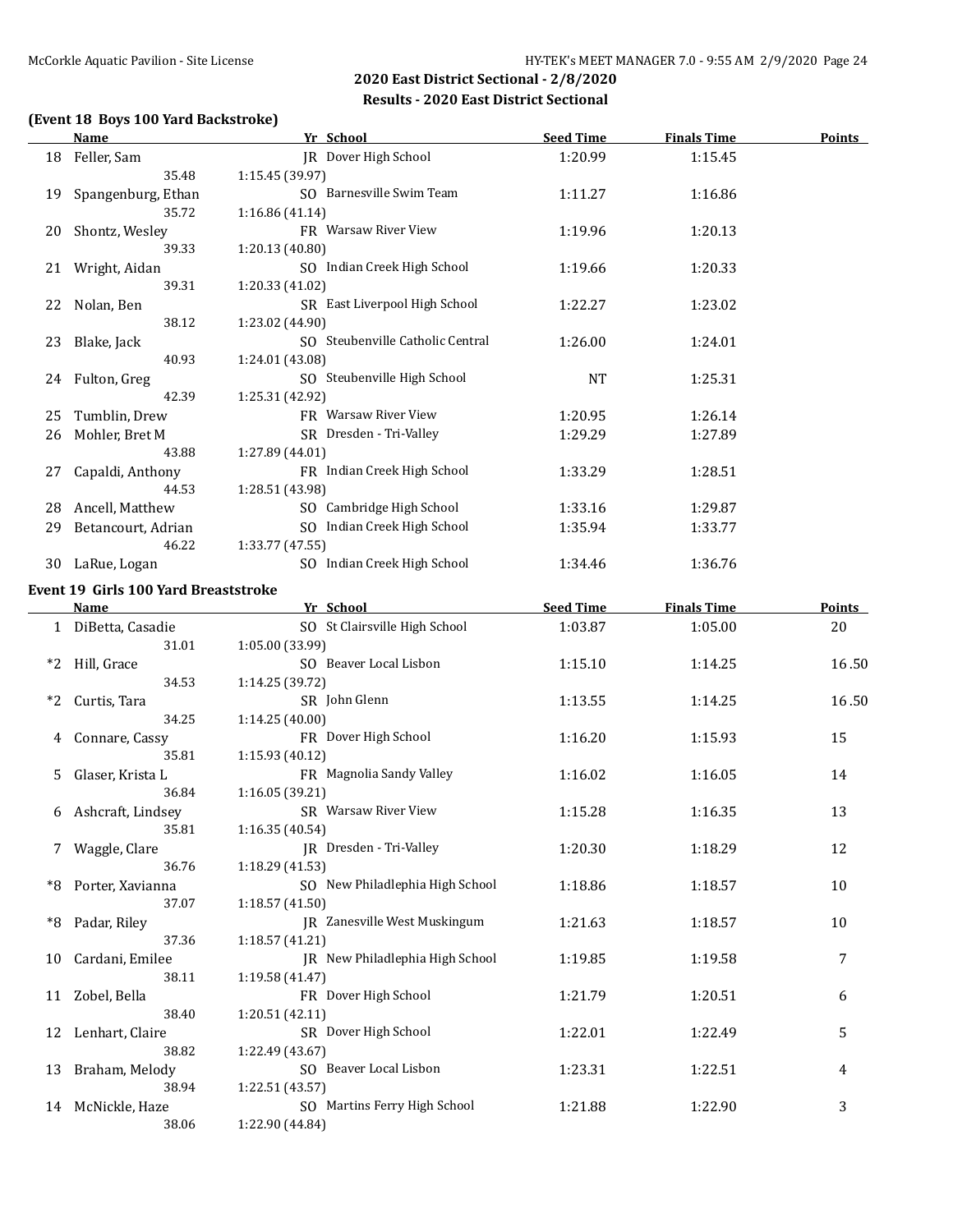### **(Event 19 Girls 100 Yard Breaststroke)**

|    | <b>Name</b>             | Yr School                       | <b>Seed Time</b> | <b>Finals Time</b> | <b>Points</b> |
|----|-------------------------|---------------------------------|------------------|--------------------|---------------|
|    | 15 Sees, Marissa D      | SR Dresden - Tri-Valley         | 1:26.68          | 1:23.97            | 2             |
|    | 39.99                   | 1:23.97 (43.98)                 |                  |                    |               |
| 16 | Baylor, Ella            | FR Coshocton High School        | 1:23.95          | 1:24.00            | $\mathbf{1}$  |
|    | 39.19                   | 1:24.00 (44.81)                 |                  |                    |               |
|    | 17 Williams, Ashlyn     | FR Martins Ferry High School    | 1:24.90          | 1:24.06            |               |
|    | 38.45                   | 1:24.06 (45.61)                 |                  |                    |               |
| 18 | Mallett, Mazie M        | FR Dresden - Tri-Valley         | 1:24.42          | 1:24.51            |               |
|    | 39.78                   | 1:24.51 (44.73)                 |                  |                    |               |
| 19 | Joseph, Emily           | SO Bishop Rosecrans High School | 1:24.50          | 1:25.02            |               |
|    | 39.76                   | 1:25.02 (45.26)                 |                  |                    |               |
| 20 | Stevens, Aliya          | SR Warsaw River View            | 1:25.44          | 1:25.05            |               |
|    | 39.89                   | 1:25.05 (45.16)                 |                  |                    |               |
|    | 21 Yoder, Ella          | FR New Philadlephia High School | 1:28.01          | 1:25.63            |               |
|    | 41.91                   | 1:25.63 (43.72)                 |                  |                    |               |
| 22 | Taiclet, Kali           | JR Dover High School            | 1:28.58          | 1:25.69            |               |
|    | 40.48                   | 1:25.69 (45.21)                 |                  |                    |               |
| 23 | McCoy, Britton          | SO Warsaw River View            | 1:30.98          | 1:27.99            |               |
|    | 40.63                   | 1:27.99 (47.36)                 |                  |                    |               |
|    |                         | FR St Clairsville High School   |                  |                    |               |
|    | 24 Horton, Andrea       |                                 | 1:28.53          | 1:28.29            |               |
|    | 42.20                   | 1:28.29 (46.09)                 |                  |                    |               |
|    | 25 Vantchev, Starr      | SR Richmond Edison              | 1:34.29          | 1:28.92            |               |
|    | 41.55                   | 1:28.92 (47.37)                 |                  |                    |               |
|    | 26 Stewart, Jenna       | JR St Clairsville High School   | 1:32.26          | 1:30.12            |               |
|    | 41.33                   | 1:30.12 (48.79)                 |                  |                    |               |
| 27 | Wise, Haedyn            | SR Barnesville Swim Team        | 1:28.75          | 1:30.51            |               |
|    | 42.58                   | 1:30.51 (47.93)                 |                  |                    |               |
|    | 28 Zifzal, Lindsey      | FR Indian Creek High School     | 1:37.63          | 1:31.06            |               |
|    | 43.01                   | 1:31.06 (48.05)                 |                  |                    |               |
| 29 | Stewart, Emily          | FR Richmond Edison              | 1:34.56          | 1:31.83            |               |
|    | 43.57                   | 1:31.83 (48.26)                 |                  |                    |               |
| 30 | Stamper, Jillian        | SO Warsaw River View            | 1:37.67          | 1:35.52            |               |
|    | 45.58                   | 1:35.52 (49.94)                 |                  |                    |               |
|    | 31 Probst, Lyndsee      | SR St Clairsville High School   | 1:34.79          | 1:36.14            |               |
|    | 45.39                   | 1:36.14 (50.75)                 |                  |                    |               |
| 32 | Wolfe, Kayla            | JR Coshocton High School        | 1:35.13          | 1:37.47            |               |
|    | 44.44                   | 1:37.47 (53.03)                 |                  |                    |               |
| 33 | Sroka, Emma             | SO Belmont Union Local          | 1:36.85          | 1:39.04            |               |
|    | 47.34                   | 1:39.04 (51.70)                 |                  |                    |               |
|    | 34 Parker, Isabella     | FR Belmont Union Local          | 1:40.21          | 1:39.08            |               |
|    | 45.22                   | 1:39.08 (53.86)                 |                  |                    |               |
| 35 | Riccardo, Leah          | SO Beaver Local Lisbon          | 1:36.91          | 1:39.44            |               |
|    | 45.71                   | 1:39.44 (53.73)                 |                  |                    |               |
| 36 | Turner, Kaitlyn         | SO Indian Creek High School     | 1:40.56          | 1:40.33            |               |
|    | 46.34                   | 1:40.33 (53.99)                 |                  |                    |               |
| 37 | Harold, Sarah           | SR Beaver Local Lisbon          | 1:36.91          | 1:41.18            |               |
|    | 47.40                   | 1:41.18 (53.78)                 |                  |                    |               |
|    |                         | FR Dresden - Tri-Valley         | 1:46.08          | 1:42.05            |               |
| 38 | Davis, Katie E<br>48.71 | 1:42.05 (53.34)                 |                  |                    |               |
|    |                         |                                 |                  |                    |               |
| 39 | Smith, Keeley           | FR East Liverpool High School   | 1:41.14          | 1:43.61            |               |
|    | 48.55                   | 1:43.61 (55.06)                 |                  |                    |               |
| 40 | Larimer, Brianna        | JR Zanesville West Muskingum    | 1:45.04          | 1:45.58            |               |
|    | 49.75                   | 1:45.58 (55.83)                 |                  |                    |               |
| 41 | Strunk, Rebecca         | FR Zanesville West Muskingum    | 1:45.16          | 1:46.20            |               |
|    | 49.91                   | 1:46.20 (56.29)                 |                  |                    |               |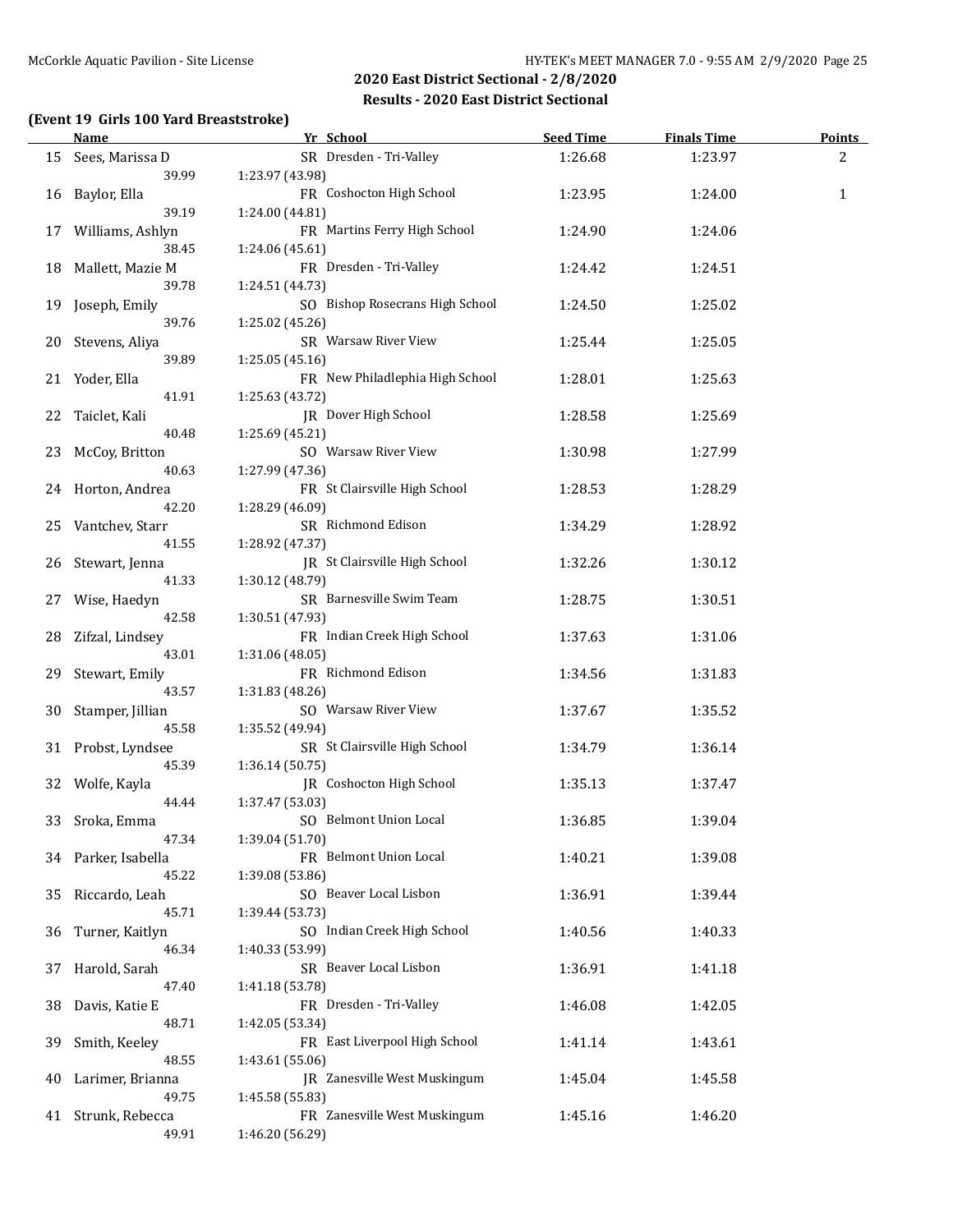### **(Event 19 Girls 100 Yard Breaststroke)**

|    | Name               | Yr School                       | <b>Seed Time</b> | <b>Finals Time</b> | <b>Points</b> |
|----|--------------------|---------------------------------|------------------|--------------------|---------------|
| 42 | Kinney, Abigail    | SR Zanesville West Muskingum    | <b>NT</b>        | 1:49.00            |               |
|    | 51.61              | 1:49.00 (57.39)                 |                  |                    |               |
| 43 | Beegle, Abby       | FR Indian Creek High School     | 1:53.44          | 1:51.70            |               |
|    | 53.30              | 1:51.70 (58.40)                 |                  |                    |               |
| 44 | Gainer, Kaylee     | SO Maysville High School        | 1:54.16          | 1:52.03            |               |
|    | 53.82              | 1:52.03(58.21)                  |                  |                    |               |
| 45 | Schaffer, Harleigh | Indian Creek High School<br>SR. | 1:45.22          | 1:53.12            |               |
|    | 52.93              | 1:53.12(1:00.19)                |                  |                    |               |
| 46 | Ponish, Brooklyn   | FR Maysville High School        | 2:10.10          | 2:16.39            |               |
|    | 1:05.10            | 2:16.39 (1:11.29)               |                  |                    |               |

### **Event 20 Boys 100 Yard Breaststroke**

|    | <b>Name</b>         | Yr School                       | <b>Seed Time</b> | <b>Finals Time</b> | <b>Points</b> |
|----|---------------------|---------------------------------|------------------|--------------------|---------------|
|    | 1 Bolinger, Jarrett | SR Martins Ferry High School    | 1:01.49          | 1:03.16            | 20            |
|    | 29.14               | 1:03.16 (34.02)                 |                  |                    |               |
| 2  | McCrate, Will       | JR Dover High School            | 1:03.86          | 1:04.27            | 17            |
|    | 29.61               | 1:04.27 (34.66)                 |                  |                    |               |
| 3  | Power, Tanner       | SR Steubenville High School     | 1:06.08          | 1:04.73            | 16            |
|    | 30.69               | 1:04.73 (34.04)                 |                  |                    |               |
| 4  | Gasber, Jack        | SO St Clairsville High School   | 1:05.47          | 1:05.98            | 15            |
|    | 30.88               | 1:05.98 (35.10)                 |                  |                    |               |
| 5  | Banks, Nick         | SR New Philadlephia High School | 1:08.43          | 1:06.28            | 14            |
|    | 30.91               | 1:06.28 (35.37)                 |                  |                    |               |
| 6  | Collette, Matt      | FR Martins Ferry High School    | 1:09.06          | 1:08.73            | 13            |
|    | 33.14               | 1:08.73 (35.59)                 |                  |                    |               |
| 7  | Dittmar, Cyrus B    | JR Dresden - Tri-Valley         | 1:05.60          | 1:08.79            | 12            |
|    | 32.00               | 1:08.79 (36.79)                 |                  |                    |               |
| 8  | Karr, Brayden       | <b>IR</b> Warsaw River View     | 1:11.49          | 1:10.07            | 11            |
|    | 32.97               | 1:10.07(37.10)                  |                  |                    |               |
| 9. | Hambel, Kade        | SR Zanesville High School       | 1:08.24          | 1:10.17            | 9             |
|    | 31.70               | 1:10.17 (38.47)                 |                  |                    |               |
|    | 10 Latshaw, Nathan  | SR East Liverpool High School   | 1:14.17          | 1:10.68            | 7             |
|    | 32.87               | 1:10.68 (37.81)                 |                  |                    |               |
| 11 | Miller, Brendan     | SO St Clairsville High School   | 1:11.18          | 1:12.03            | 6             |
|    | 33.05               | 1:12.03 (38.98)                 |                  |                    |               |
|    | 12 Donnell, Gavin   | JR Warsaw River View            | 1:16.01          | 1:13.43            | 5             |
|    | 34.76               | 1:13.43 (38.67)                 |                  |                    |               |
| 13 | Hostetler, Drew     | SO New Philadlephia High School | 1:16.04          | 1:13.59            | 4             |
|    | 34.28               | 1:13.59 (39.31)                 |                  |                    |               |
|    | 14 Peters, Ryan     | FR Dover High School            | 1:15.83          | 1:14.28            | 3             |
|    | 35.02               | 1:14.28 (39.26)                 |                  |                    |               |
| 15 | Johnson, Payne      | SR Barnesville Swim Team        | 1:15.55          | 1:14.39            | 2             |
|    | 35.62               | 1:14.39 (38.77)                 |                  |                    |               |
| 16 | Stuck, Simon        | SR Coshocton High School        | 1:16.79          | 1:17.74            | $\mathbf{1}$  |
|    | 37.64               | 1:17.74 (40.10)                 |                  |                    |               |
| 17 | Werntz, Cole        | JR Dover High School            | 1:18.00          | 1:18.39            |               |
|    | 36.92               | 1:18.39 (41.47)                 |                  |                    |               |
| 18 | Stamper, Nathaniel  | JR Warsaw River View            | 1:22.50          | 1:18.82            |               |
|    | 37.20               | 1:18.82 (41.62)                 |                  |                    |               |
| 19 | Goodman, AJ         | SR Cambridge High School        | 1:23.07          | 1:21.20            |               |
|    | 37.63               | 1:21.20 (43.57)                 |                  |                    |               |
| 20 | Johnson, Adam       | SO John Glenn                   | 1:19.44          | 1:21.49            |               |
|    | 36.92               | 1:21.49 (44.57)                 |                  |                    |               |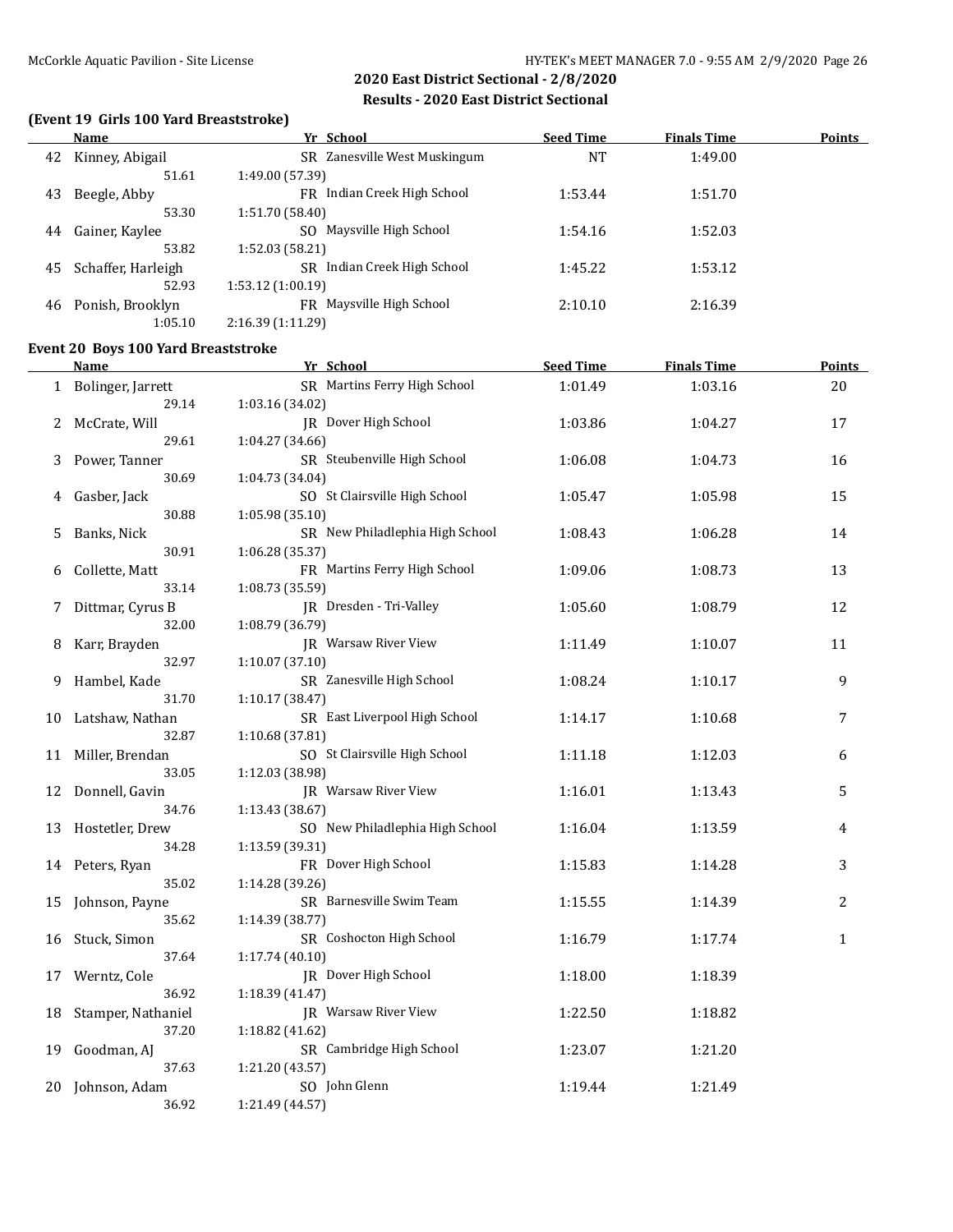### **(Event 20 Boys 100 Yard Breaststroke)**

|     | <b>Name</b>          | Yr School                       | <b>Seed Time</b> | <b>Finals Time</b> | <b>Points</b> |
|-----|----------------------|---------------------------------|------------------|--------------------|---------------|
| 21  | Mazzaferro, Frank    | FR Indian Creek High School     | 1:25.48          | 1:21.86            |               |
|     | 37.11                | 1:21.86 (44.75)                 |                  |                    |               |
|     | 22 Davenport, Jason  | SO St Clairsville High School   | 1:23.09          | 1:22.20            |               |
|     | 39.00                | 1:22.20 (43.20)                 |                  |                    |               |
| 23  | Swearingen, Gage     | IR Indian Creek High School     | 1:25.67          | 1:23.60            |               |
|     | 39.64                | 1:23.60 (43.96)                 |                  |                    |               |
| 24  | Adams, Sam           | SO Warsaw River View            | 1:23.23          | 1:24.67            |               |
|     | 40.21                | 1:24.67 (44.46)                 |                  |                    |               |
| 25  | Maiorano, Porter     | SR Indian Creek High School     | 1:26.11          | 1:25.77            |               |
|     | 39.58                | 1:25.77(46.19)                  |                  |                    |               |
| 26  | Adkins, Lee L        | FR Belmont Union Local          | 1:28.49          | 1:27.86            |               |
|     | 39.16                | 1:27.86 (48.70)                 |                  |                    |               |
| 27  | Schwenk, Koen        | SO Dover High School            | 1:27.02          | 1:30.32            |               |
|     | 41.84                | 1:30.32 (48.48)                 |                  |                    |               |
| 28  | Park, Gil            | SR Coshocton High School        | 1:31.83          | 1:33.18            |               |
|     | 43.51                | 1:33.18 (49.67)                 |                  |                    |               |
| 29  | Lentz, Gabe E        | FR Dresden - Tri-Valley         | 1:35.03          | 1:34.75            |               |
|     | 43.42                | 1:34.75(51.33)                  |                  |                    |               |
| --- | Maiorano, Sam        | Indian Creek High School<br>SO. | 1:27.65          | <b>DFS</b>         |               |
|     | Declared false start |                                 |                  |                    |               |

### **Event 21 Girls 400 Yard Freestyle Relay**

|   | <b>Team</b>                  | Relay                |                           | <b>Seed Time</b>        | <b>Finals Time</b>       | <b>Points</b> |
|---|------------------------------|----------------------|---------------------------|-------------------------|--------------------------|---------------|
|   | St Clairsville High School   | A                    |                           | 3:46.16                 | 3:47.99                  | 40            |
|   | 1) McKeegan, Kylie SO        | 2) Planey, Brenna SO |                           | 3) Marody, Maggie JR    | 4) DiBetta, Casadie SO   |               |
|   | 27.07                        | 57.10 (57.10)        | 1:24.68 (27.58)           | 1:54.86 (57.76)         |                          |               |
|   | 2:21.57 (26.71)              | 2:50.95 (56.09)      | 3:18.29 (27.34)           | 3:47.99 (57.04)         |                          |               |
| 2 | Dover High School            | A                    |                           | 3:56.22                 | 3:52.25                  | 34            |
|   | 1) Durbin, Reagan FR         | 2) Schie, Riley FR   |                           | 3) Perkowski, Holly FR  | 4) Selinsky, Sydney JR   |               |
|   | 27.79                        | 57.75 (57.75)        | 1:25.86(28.11)            | 1:56.90(59.15)          |                          |               |
|   | 2:23.86 (26.96)              | 2:55.62 (58.72)      | 3:22.44 (26.82)           | 3:52.25 (56.63)         |                          |               |
| 3 | Dresden - Tri-Valley         | A                    |                           | 3:51.89                 | 4:01.05                  | 32            |
|   | 1) Waggle, Clare JR          | 2) Dale, Alex L FR   |                           | 3) Mann, Seryna T SO    | 4) Holmes, Caroline O SR |               |
|   | 29.27                        | 59.69 (59.69)        | 1:30.66 (30.97)           | 2:04.43 (1:04.74)       |                          |               |
|   | 2:33.84 (29.41)              | 3:07.49 (1:03.06)    | 3:33.29 (25.80)           | 4:01.05(53.56)          |                          |               |
| 4 | New Philadlephia High School | A                    |                           | 4:10.85                 | 4:01.17                  | 30            |
|   | 1) Weese, Jordynne FR        | 2) Neal, Kristian SO |                           | 3) Zimmerly, Shaelyn SO | 4) Gao, Grace JR         |               |
|   | 28.05                        | 59.33 (59.33)        | 1:29.50 (30.17)           | 2:03.35 (1:04.02)       |                          |               |
|   | 2:31.48 (28.13)              | 3:03.41(1:00.06)     | 3:31.66 (28.25)           | 4:01.17 (57.76)         |                          |               |
| 5 | Steubenville High School     | A                    |                           | 4:24.66                 | 4:13.81                  | 28            |
|   | 1) Phillips, Isabella SO     |                      | 2) Crisante, Anastasia SO | 3) Beadling, Madison JR | 4) Irvin, Diana SO       |               |
|   | 30.27                        | 1:04.25(1:04.25)     | 1:35.09 (30.84)           | 2:10.01 (1:05.76)       |                          |               |
|   | 2:38.66 (28.65)              | 3:11.46(1:01.45)     | 3:41.24 (29.78)           | 4:13.81 (1:02.35)       |                          |               |
| 6 | Martins Ferry High School    | A                    |                           | 4:17.59                 | 4:17.54                  | 26            |
|   | 1) Fogle, Kayla SR           | 2) Starkey, Gia FR   |                           | 3) Jones, Kayana SR     | 4) Wyatt, Skylar SR      |               |
|   | 29.16                        | 1:00.38(1:00.38)     | 1:31.71 (31.33)           | 2:07.04 (1:06.66)       |                          |               |
|   | 2:38.04 (31.00)              | 3:13.21(1:06.17)     | 3:42.98 (29.77)           | 4:17.54 (1:04.33)       |                          |               |
| 7 | Coshocton High School        | A                    |                           | 4:28.05                 | 4:20.46                  | 24            |
|   | 1) Hall, Chloe SO            | 2) Modlin, Peyton SO |                           | 3) Jones, Autumn SO     | 4) Hall, Bella SR        |               |
|   | 31.67                        | 1:07.23(1:07.23)     | 1:38.48 (31.25)           | 2:13.23 (1:06.00)       |                          |               |
|   | 2:42.31 (29.08)              | 3:16.85 (1:03.62)    | 3:46.19 (29.34)           | 4:20.46 (1:03.61)       |                          |               |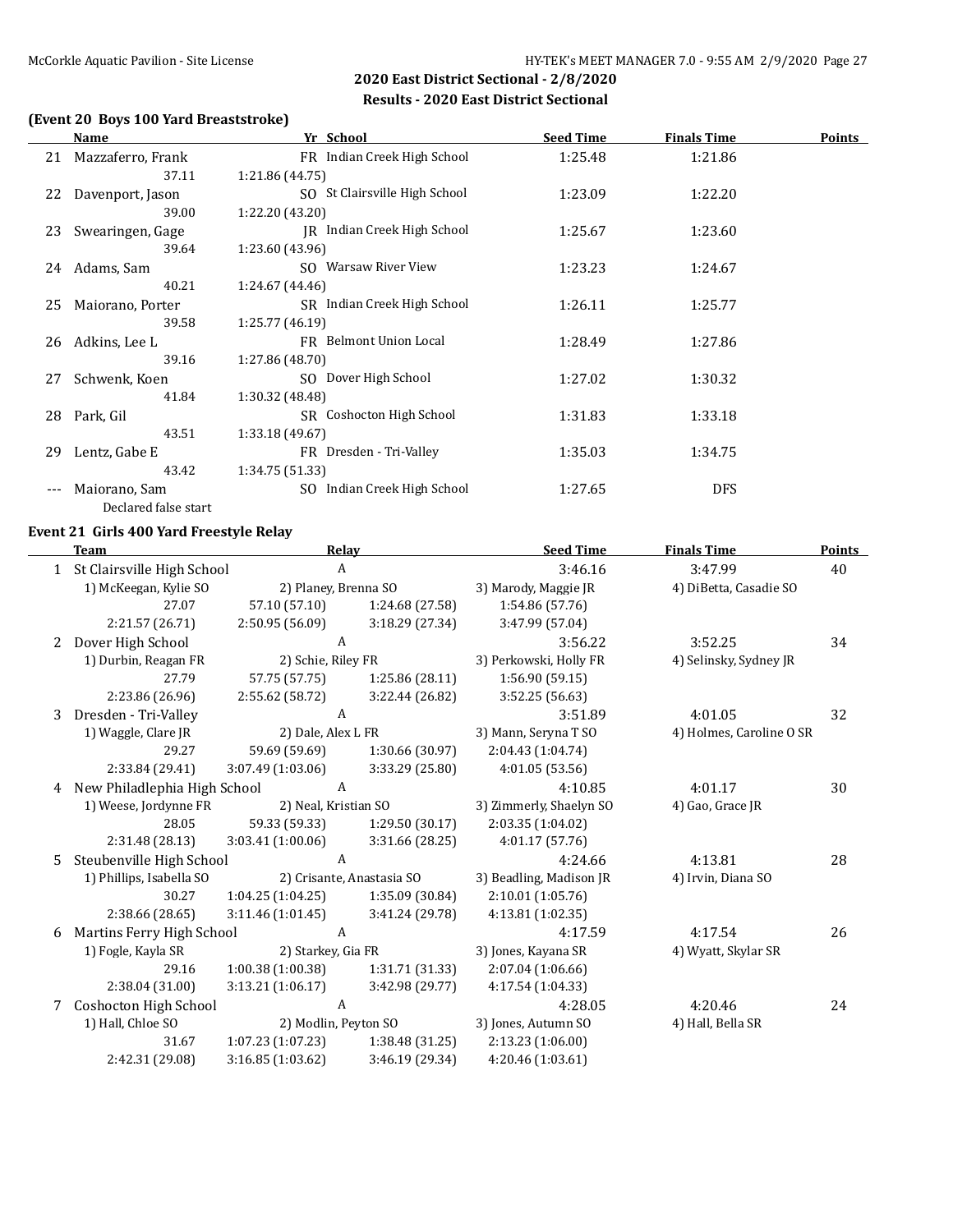### **(Event 21 Girls 400 Yard Freestyle Relay)**

|       | Team                                               | <b>Relay</b>                              |                 | <b>Seed Time</b>      | <b>Finals Time</b>          | <b>Points</b>  |
|-------|----------------------------------------------------|-------------------------------------------|-----------------|-----------------------|-----------------------------|----------------|
| 8     | <b>Warsaw River View</b>                           | A                                         |                 | 4:34.78               | 4:26.84                     | 22             |
|       | 1) Lozowski, MaryAnn JR                            | 2) White, Michaela SO                     |                 | 3) Hardesty, Katie SR | 4) Vandenbark, Rachel SR    |                |
|       | 32.99                                              | 1:08.04 (1:08.04)                         | 1:39.85 (31.81) | 2:15.66 (1:07.62)     |                             |                |
|       | 2:47.00 (31.34)                                    | 3:22.03 (1:06.37)                         | 3:53.29 (31.26) | 4:26.84(1:04.81)      |                             |                |
| 9     | Barnesville Swim Team                              | A                                         |                 | 4:47.30               | 4:30.04                     | 18             |
|       | 1) Morris, Kyla SR                                 | 2) Strous, Jordyn SO                      |                 | 3) Stephen, Jacey SR  | 4) Moore, Abby JR           |                |
|       | 35.05                                              | 1:11.10(1:11.10)                          | 1:43.23 (32.13) | 2:18.92 (1:07.82)     |                             |                |
|       | 2:50.89 (31.97)                                    | 3:26.59 (1:07.67)                         | 3:57.16 (30.57) | 4:30.04 (1:03.45)     |                             |                |
| 10    | Maysville High School                              | $\boldsymbol{A}$                          |                 | 4:38.29               | 4:32.95                     | 14             |
|       | 1) Aichele, Kemery JR                              | 2) Hampp, Treva JR                        |                 | 3) Lambes, Jenna JR   | 4) Jinkens, Morgan SR       |                |
|       | 33.41                                              | 1:09.09 (1:09.09)                         | 1:44.43 (35.34) | 2:24.31 (1:15.22)     |                             |                |
|       | 2:56.32 (32.01)                                    | 3:36.68 (1:12.37)                         | 4:01.69 (25.01) | 4:32.95 (56.27)       |                             |                |
| 11    | Steubenville Catholic Central                      | A                                         |                 | 4:35.01               | 4:33.39                     | 12             |
|       | 1) Bucci, Jillian FR                               | 2) McKenna, Tess SR                       |                 | 3) Orsay, Tara SR     | 4) Pergi, Rachel SO         |                |
|       | 35.02                                              | 1:13.15(1:13.15)                          | 1:45.21 (32.06) | 2:21.82 (1:08.67)     |                             |                |
|       | 2:52.73 (30.91)                                    | 3:27.27 (1:05.45)                         | 3:58.38(31.11)  | 4:33.39 (1:06.12)     |                             |                |
|       | 12 Zanesville West Muskingum                       | A                                         |                 | 4:42.05               | 4:33.78                     | 10             |
|       | 1) Judson, Megan SR                                | 2) Mercer, Jenna JR                       |                 | 3) Padar, Riley JR    | 4) Oliver, Kalynn JR        |                |
|       | 33.45                                              | 1:11.29 (1:11.29)                         | 1:42.76 (31.47) | 2:19.66 (1:08.37)     |                             |                |
|       | 2:53.06 (33.40)                                    | 3:28.85 (1:09.19)                         | 3:59.57 (30.72) | 4:33.78 (1:04.93)     |                             |                |
| 13    | Beaver Local Lisbon                                | $\boldsymbol{A}$                          |                 | 4:56.24               | 4:36.07                     | 8              |
|       | 1) Braham, Melody SO                               | 2) Mathias, Rachel SO                     |                 | 3) Schrieber, Lexi SO | 4) Schwerha, Brooke JR      |                |
|       | 32.68                                              | 1:08.77 (1:08.77)                         | 1:42.02 (33.25) | 2:18.08 (1:09.31)     |                             |                |
|       | 2:52.24 (34.16)                                    | 3:31.53(1:13.45)                          | 4:02.56 (31.03) | 4:36.07 (1:04.54)     |                             |                |
| 14    | Cambridge High School                              | A                                         |                 | 4:52.60               | 4:41.60                     | 6              |
|       | 1) Mercer, Sydney JR                               | 2) Harper, Sophia FR                      |                 | 3) Cahoon, Zoey SO    | 4) Byerly, Ava SO           |                |
|       | 31.80                                              | 1:07.71 (1:07.71)                         | 1:41.89 (34.18) | 2:20.44 (1:12.73)     |                             |                |
|       | 2:53.19 (32.75)                                    | 3:31.57(1:11.13)                          | 4:04.35 (32.78) | 4:41.60 (1:10.03)     |                             |                |
| 15    | Richmond Edison                                    | A                                         |                 | 4:53.58               | 4:55.23                     | 4              |
|       | 1) Keenan, Sydnee JR                               | 2) Skeeles, Kenna JR                      |                 | 3) Vantchev, Starr SR | 4) Whitehill, Madeline JR   |                |
|       | 33.86                                              | 1:11.18(1:11.18)                          | 1:48.65 (37.47) | 2:27.93 (1:16.75)     |                             |                |
|       | 3:03.89 (35.96)                                    | 3:45.08 (1:17.15)                         | 4:18.36 (33.28) | 4:55.23(1:10.15)      |                             |                |
| 16    | <b>Belmont Union Local</b>                         | A                                         |                 | 5:05.17               | 5:02.86                     | $\overline{2}$ |
|       | 1) Sroka, Emma SO                                  | 2) Paulick, Keiarah FR                    |                 | 3) Schafer, Jaymie FR | 4) Fillipovich, Cheyenne SO |                |
|       | 35.93                                              | 1:14.89 (1:14.89)                         | 1:57.15 (42.26) | 2:41.22 (1:26.33)     |                             |                |
|       | 3:15.05 (33.83)                                    | 3:54.30 (1:13.08)                         | 4:26.21 (31.91) | 5:02.86 (1:08.56)     |                             |                |
| $---$ | Indian Creek High School<br>A                      |                                           |                 | 4:48.17               | <b>DQ</b>                   |                |
|       | Early take-off swimmer #3<br>1) Mazzaferro, Cat SR |                                           |                 | 3) Sczruba, Erika SO  | 4) Goffoli, Kiera FR        |                |
|       | 32.47                                              | 2) Lucas, Avery FR<br>$1:08.02$ (1:08.02) | 1:43.07 (35.05) | 2:23.34 (1:15.32)     |                             |                |
|       | 2:53.87 (30.53)                                    | 3:30.10 (1:06.76)                         | 4:00.84 (30.74) | DQ (1:04.40)          |                             |                |
|       |                                                    |                                           |                 |                       |                             |                |

#### **Event 22 Boys 400 Yard Freestyle Relay**

| Team                | Relav                  |                 | <b>Seed Time</b>     | <b>Finals Time</b> | <b>Points</b> |
|---------------------|------------------------|-----------------|----------------------|--------------------|---------------|
| Dover High School   | A                      |                 | 3:29.64              | 3:24.26            | 40            |
| 1) Sexton, Blake JR | 2) Wilson, Ty SR       |                 | 3) Burris, Peyton SR | 4) Lane, Lucas FR  |               |
| 24.36               | 51.10 (51.10)          | 1:15.74 (24.64) | 1:43.80 (52.70)      |                    |               |
| 2:08.14(24.34)      | 2:35.69 (51.89)        | 2:59.17 (23.48) | 3:24.26 (48.57)      |                    |               |
| Warsaw River View   | A                      |                 | 3:38.27              | 3:33.93            | 34            |
| 1) Bible, Coen SO   | 2) Philabaum, Brady JR |                 | 3) Tatro, Cole SO    | 4) Pepper, Reas JR |               |
| 25.88               | 54.02 (54.02)          | 1:20.50 (26.48) | 1:49.40 (55.38)      |                    |               |
| 2:14.97 (25.57)     | 2:43.34 (53.94)        | 3:07.39 (24.05) | 3:33.93 (50.59)      |                    |               |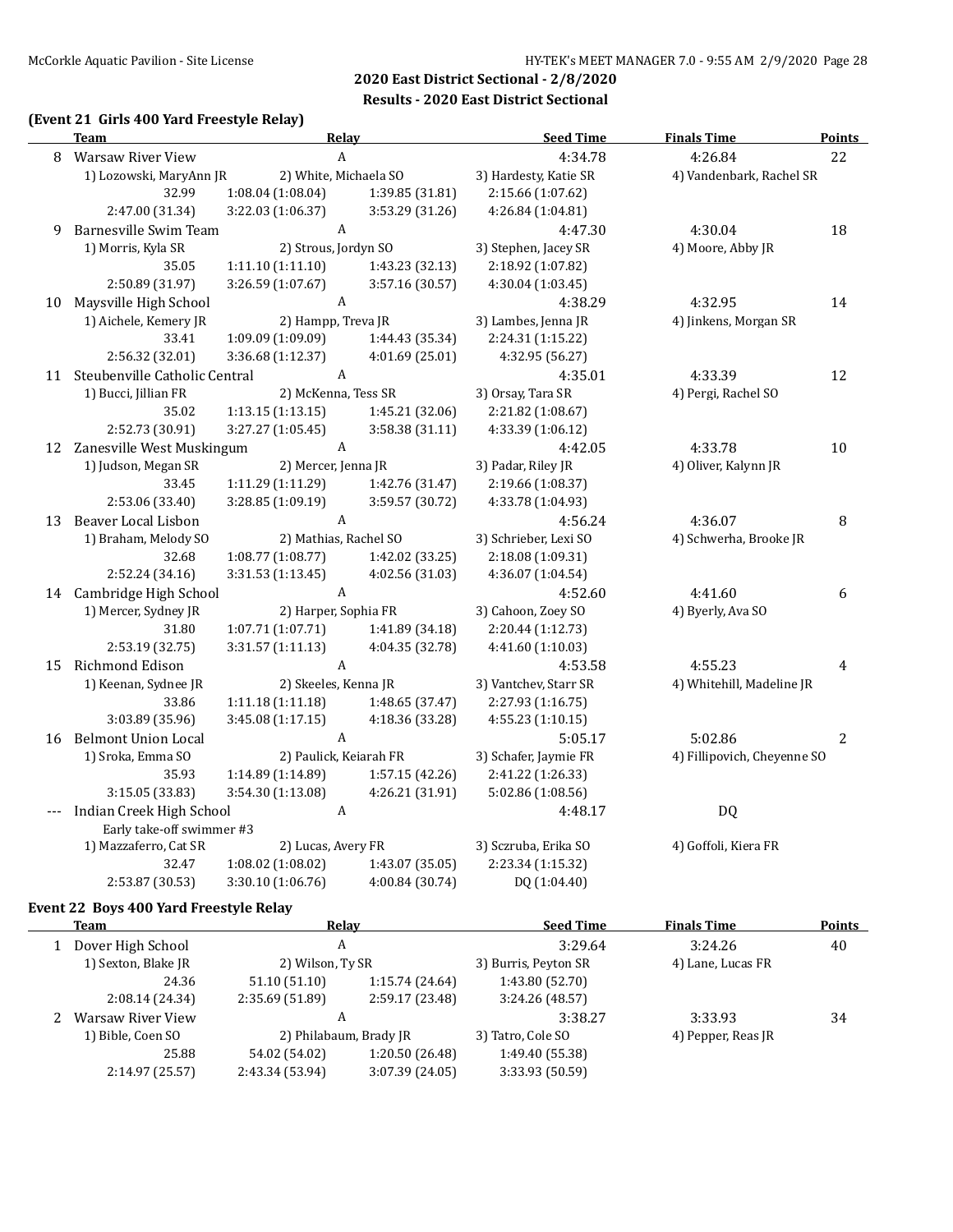### **(Event 22 Boys 400 Yard Freestyle Relay)**

|    | <b>Team</b>                    | <b>Relay</b>              |                 | <b>Seed Time</b>          | <b>Finals Time</b>      | <b>Points</b> |
|----|--------------------------------|---------------------------|-----------------|---------------------------|-------------------------|---------------|
|    | 3 New Philadlephia High School | $\boldsymbol{\mathsf{A}}$ |                 | 3:36.45                   | 3:34.57                 | 32            |
|    | 1) Billman, Brenton SO         | 2) Polka, Nick SR         |                 | 3) Orti Dolz, Miguel JR   | 4) Cox, Kyle SR         |               |
|    | 26.05                          | 54.44 (54.44)             | 1:19.09 (24.65) | 1:47.20 (52.76)           |                         |               |
|    | 2:11.90 (24.70)                | 2:38.99 (51.79)           | 3:04.86 (25.87) | 3:34.57 (55.58)           |                         |               |
|    | 4 St Clairsville High School   | A                         |                 | 3:29.97                   | 3:34.80                 | 30            |
|    | 1) Banks, Ethan SR             | 2) Yost, Nathan JR        |                 | 3) McKeegan, Caleb FR     | 4) Marling, Matthew SR  |               |
|    | 25.96                          | 54.15 (54.15)             | 1:19.78 (25.63) | 1:47.34 (53.19)           |                         |               |
|    | 2:13.41 (26.07)                | 2:42.99 (55.65)           | 3:07.02 (24.03) | 3:34.80 (51.81)           |                         |               |
| 5  | Martins Ferry High School      | A                         |                 | 3:45.31                   | 3:44.40                 | 28            |
|    | 1) Collette, Matt FR           | 2) Blatt, Tristen JR      |                 | 3) Wodarcyk, Wyatt JR     | 4) Bolinger, Jarrett SR |               |
|    | 27.77                          | 57.70 (57.70)             | 1:24.56 (26.86) | 1:54.74 (57.04)           |                         |               |
|    | 2:22.11 (27.37)                | 2:52.82 (58.08)           | 3:16.85 (24.03) | 3:44.40 (51.58)           |                         |               |
| 6  | Steubenville High School       | $\mathbf{A}$              |                 | 3:47.70                   | 3:47.40                 | 26            |
|    | 1) Hauck, Greg JR              | 2) McGovern, Liam SR      |                 | 3) Rusnak, Jaden SR       | 4) Norris, Kaleb SR     |               |
|    | 26.82                          | 57.33 (57.33)             | 1:25.19 (27.86) | 1:56.82 (59.49)           |                         |               |
|    | 2:23.57 (26.75)                | 2:53.16 (56.34)           | 3:18.79 (25.63) | 3:47.40 (54.24)           |                         |               |
| 7  | Dresden - Tri-Valley           | $\mathbf{A}$              |                 | 3:56.80                   | 3:52.82                 | 24            |
|    | 1) Holmes, Hansel W FR         | 2) Cox, Blaine P SO       |                 | 3) Sauerbrey, Nathan W SO | 4) McDaniel, Mason R JR |               |
|    | 25.33                          | 53.35 (53.35)             | 1:22.04 (28.69) | 1:54.80 (1:01.45)         |                         |               |
|    | 2:23.34 (28.54)                | 2:54.26 (59.46)           | 3:22.06 (27.80) | 3:52.82 (58.56)           |                         |               |
| 8  | Cambridge High School          | $\mathbf{A}$              |                 | 4:10.68                   | 3:58.54                 | 22            |
|    | 1) Lopez, Antonio SR           | 2) Lopez, Noe SO          |                 | 3) Caldwell, Xander FR    | 4) Shockley, Alex SO    |               |
|    | 28.82                          | 59.20 (59.20)             | 1:29.45 (30.25) | 2:02.34 (1:03.14)         |                         |               |
|    | 2:30.38 (28.04)                | 3:03.90 (1:01.56)         | 3:29.99 (26.09) | 3:58.54 (54.64)           |                         |               |
| 9  | Indian Creek High School       | $\boldsymbol{A}$          |                 | 4:04.24                   | 3:59.31                 | 18            |
|    | 1) Pietro, Pierce JR           | 2) Howell, Sy FR          |                 | 3) Baksa, Sam SR          | 4) Rose, Dakota SR      |               |
|    | 29.05                          | 1:02.03(1:02.03)          | 1:31.04 (29.01) | 2:02.01 (59.98)           |                         |               |
|    | 2:29.11 (27.10)                | 3:01.22 (59.21)           | 3:28.78 (27.56) | 3:59.31 (58.09)           |                         |               |
| 10 | Barnesville Swim Team          | $\boldsymbol{A}$          |                 | 4:12.09                   | 3:59.67                 | 14            |
|    | 1) Spangenburg, Ethan SO       | 2) Johnson, Payne SR      |                 | 3) Dodd, Logan FR         | 4) Stephen, Jett SO     |               |
|    | 28.50                          | 1:00.43 (1:00.43)         | 1:29.46 (29.03) | 2:01.83 (1:01.40)         |                         |               |
|    | 2:30.54 (28.71)                | 3:02.57 (1:00.74)         | 3:30.39 (27.82) | 3:59.67 (57.10)           |                         |               |
|    | 11 John Glenn                  | $\mathbf{A}$              |                 | 4:19.80                   | 4:22.37                 | 12            |
|    | 1) Headley, Owen FR            | 2) Parks, Lincoln SO      |                 | 3) Johnson, Adam SO       | 4) Walrath, Westin FR   |               |
|    | 28.72                          | 1:01.40 (1:01.40)         | 1:32.29 (30.89) | 2:07.31 (1:05.91)         |                         |               |
|    | 2:37.46 (30.15)                | 3:12.20 (1:04.89)         | 3:45.07 (32.87) | 4:22.37 (1:10.17)         |                         |               |
|    | 12 Zanesville West Muskingum   | $\mathbf{A}$              |                 | 4:37.26                   | 4:25.15                 | 10            |
|    | 1) Torrejon, Nico JR           | 2) Ansel, Dylan SR        |                 | 3) Paton, Javier SO       | 4) Nelson, Craig JR     |               |
|    | 31.73                          | 1:07.69 (1:07.69)         | 1:40.04 (32.35) | 2:14.77 (1:07.08)         |                         |               |
|    | 2:45.19 (30.42)                | 3:20.76 (1:05.99)         | 3:51.00 (30.24) | 4:25.15 (1:04.39)         |                         |               |

#### **Scores - Women**

### Women - Team Rankings - Through Event 22

| 1. Dover High School              | 452   | 2. St Clairsville High School | 317  |
|-----------------------------------|-------|-------------------------------|------|
| 3. New Philadlephia High School   | 221   | 4. Dresden - Tri-Valley       | 212  |
| 5. Beaver Local Lisbon            | 161.5 | 6. Warsaw River View          | 143  |
| 7. Martins Ferry High School      | 139   | 8. Steubenville High School   | 113  |
| 9. Coshocton High School          | 89    | 10. Barnesville Swim Team     | 48   |
| 11. Richmond Edison               | 42    | 12. Zanesville West Muskingum | 39   |
| 13. Steubenville Catholic Central | 38    | 14. John Glenn                | 35.5 |
| 15. Maysville High School         | 34    | 16. Magnolia Sandy Valley     | 28   |
| 17. East Liverpool High School    | 24    | 18. Cambridge High School     | 20   |